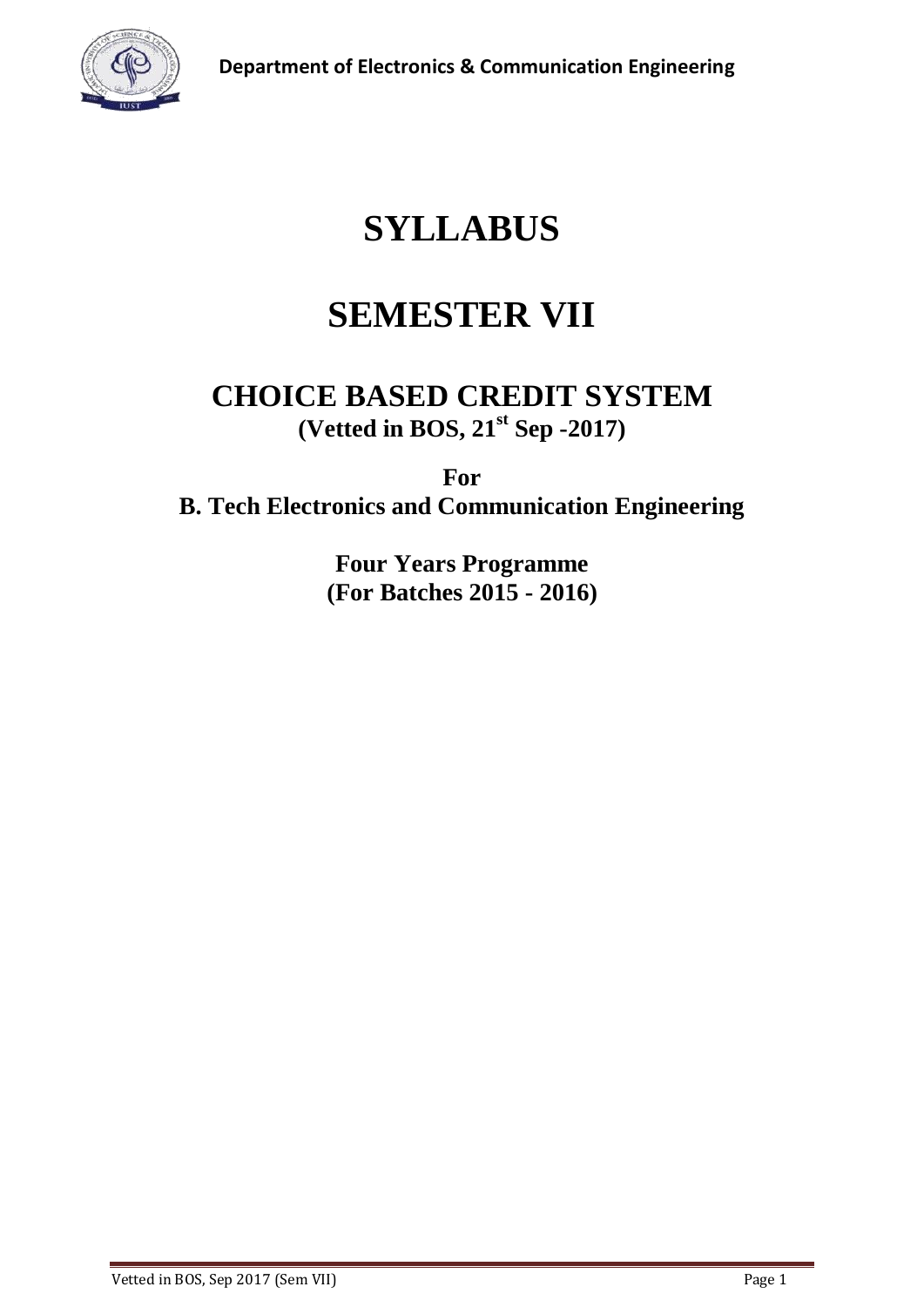

# **SEMESTER-VII**

| <b>Course Code</b> | <b>Course Title</b>          | $L - P$               | <b>Credit</b>  |
|--------------------|------------------------------|-----------------------|----------------|
| <b>ECE-711 T</b>   | Random Process and Noise     | $4 - 0$               | $\overline{4}$ |
| <b>ECE-712 T</b>   | Data Communication           | $4 - 0$               | $\overline{4}$ |
| <b>ECE-713 T</b>   | <b>Embedded System</b>       | $4 - 0$               | 4              |
| <b>ELE-717 T</b>   | <b>Power Electronics</b>     | $4 - 0$               | $\overline{4}$ |
| XXX- Exx X         | Elective-V (DC) $*$          | $X - X$               | X              |
| XXX- Exx X         | Elective-VI (DC) $*$         | $X - X$               | X              |
| <b>ECE-714 P</b>   | Data Communication Lab       | $0 - 2$               | 1              |
| <b>ECE-715 P</b>   | <b>SCI</b> Lab               | $0 - 2$               | 1              |
| <b>ELE-718 P</b>   | <b>Power Electronics Lab</b> | $0 - 2$               | 1              |
| <b>ECE-716 P</b>   | <b>Practical Training</b>    | $0 - 3$               | $\overline{2}$ |
| <b>ECE-717 P</b>   | Seminar                      | $0 - 2$               |                |
|                    | <b>Total Credits</b>         | $(16+x+x) - (11+x+x)$ | $(22+x+x)$     |

**\*** Subject to be selected from Discipline Centric Electives (subject from parent or sister departments)

**\*\*** Subject to be selected from the list of open electives (subject from a non-related discipline)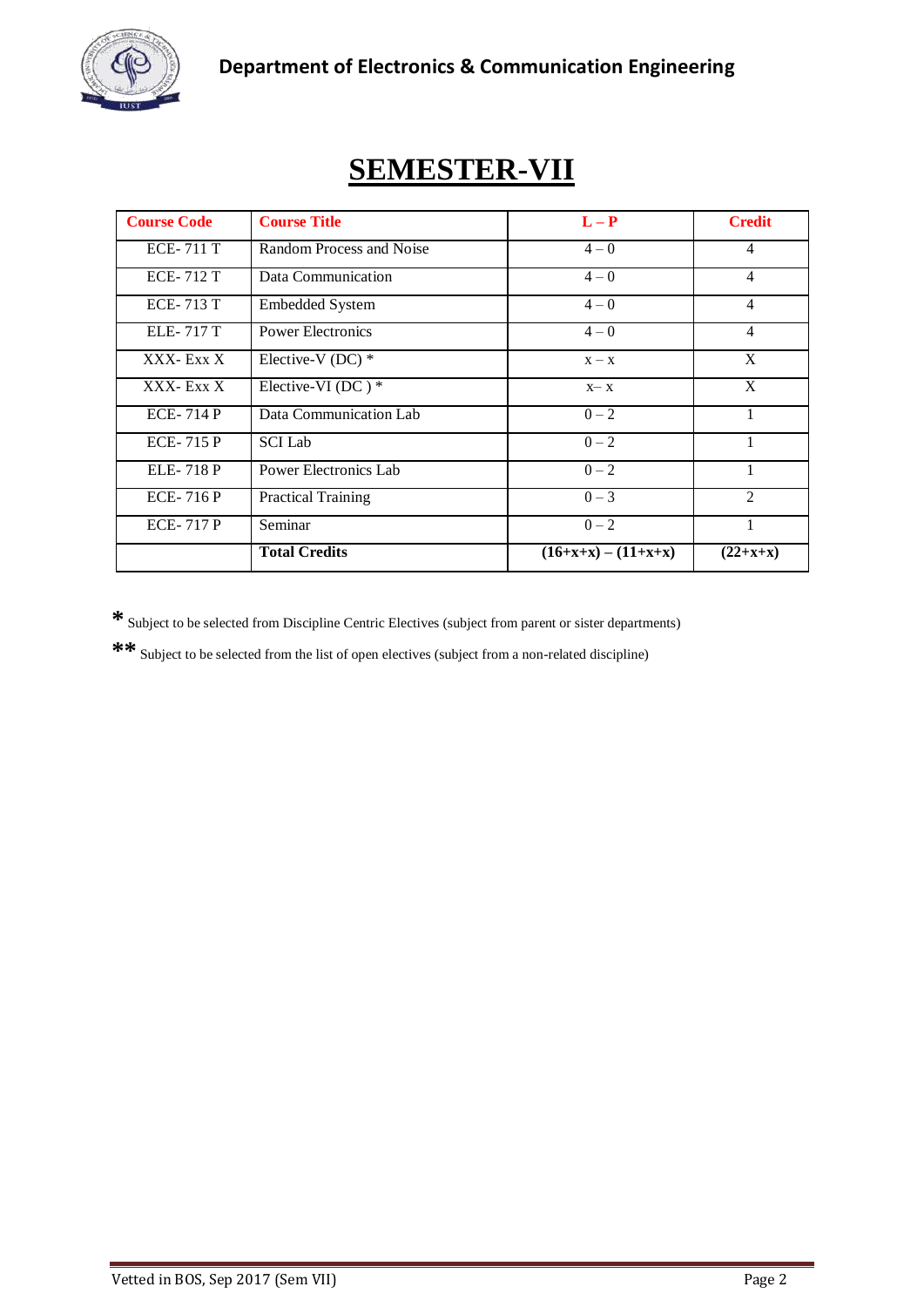

#### **RANDOM PROCESSING AND NOISE (ECE 711 T) (Credit 4: L – 4; P- 0)**

#### **UNIT I**

**Probability, Random variables & Operations on Random Variables:** Introduction to Probability: Probability introduced through sets; joint and conditional probability independence: Bernoulli's Trials. The Random variable concept: distribution Function: Expectation of a Random Variable: Moments/Transformations of a Random variable.

#### **UNIT II**

**Multiple Random Variables:** Vector Random Variables: joint distribution and its properties: Conditional Distribution and Density: Statistical Independence; expected value of a function of a Random variable; Distribution and Density of a sum of Random Variables.

#### **UNIT III**

**Random Processes:** Random process concept: Stationarity and Independence: (First order stationary processes, second order and wide sense stationarity, Time Averages and Ergodicity): correlation function: Auto correction Function: Cross –correlation Function & covariance: Measurement of correlation Functions: Gaussian random processes: Poisons Random Process: Probability Density Function/joint probability Density.

#### **UNIT IV**

**Spectral Characteristics of Random Process:** Power Density Spectrum and its properties: Relationship between power spectrum and Auto correlation Function: Cross power Density Spectrum and its properties: some Noise definitions.

#### **UNIT V**

**Some Practical Applications of the Theory:** Linear Systems Fundamental, Random Signal Response of Linear systems, spectrum Characteristics of a system Response, Noise Bandwidth, Noise sources. Information Theory: Entropy and Mutual information for discrete ensembles: Asymptotic equipatition property: Shannon's Noiseless Coding Theorem. Discrete memory Channels, Shannon's Noisy Coding, Noise in analog and digital modulation schemes

#### **TEXT BOOKS:**

1) A popoulis and S.U.Pilai, Probability, Random Variables and Stochastic Processes,4/e,McGraw Hill 2002

#### **REFERRENCE BOOKS:**

1) P.Z Peebles, Probability Random Variables and Random Signal Principles, 4/e McGraw Hill,2000 2) Principles of Communication system by Herbert Taub and Donald L. Schilling, 2/e Tata McGraw Hill Publishing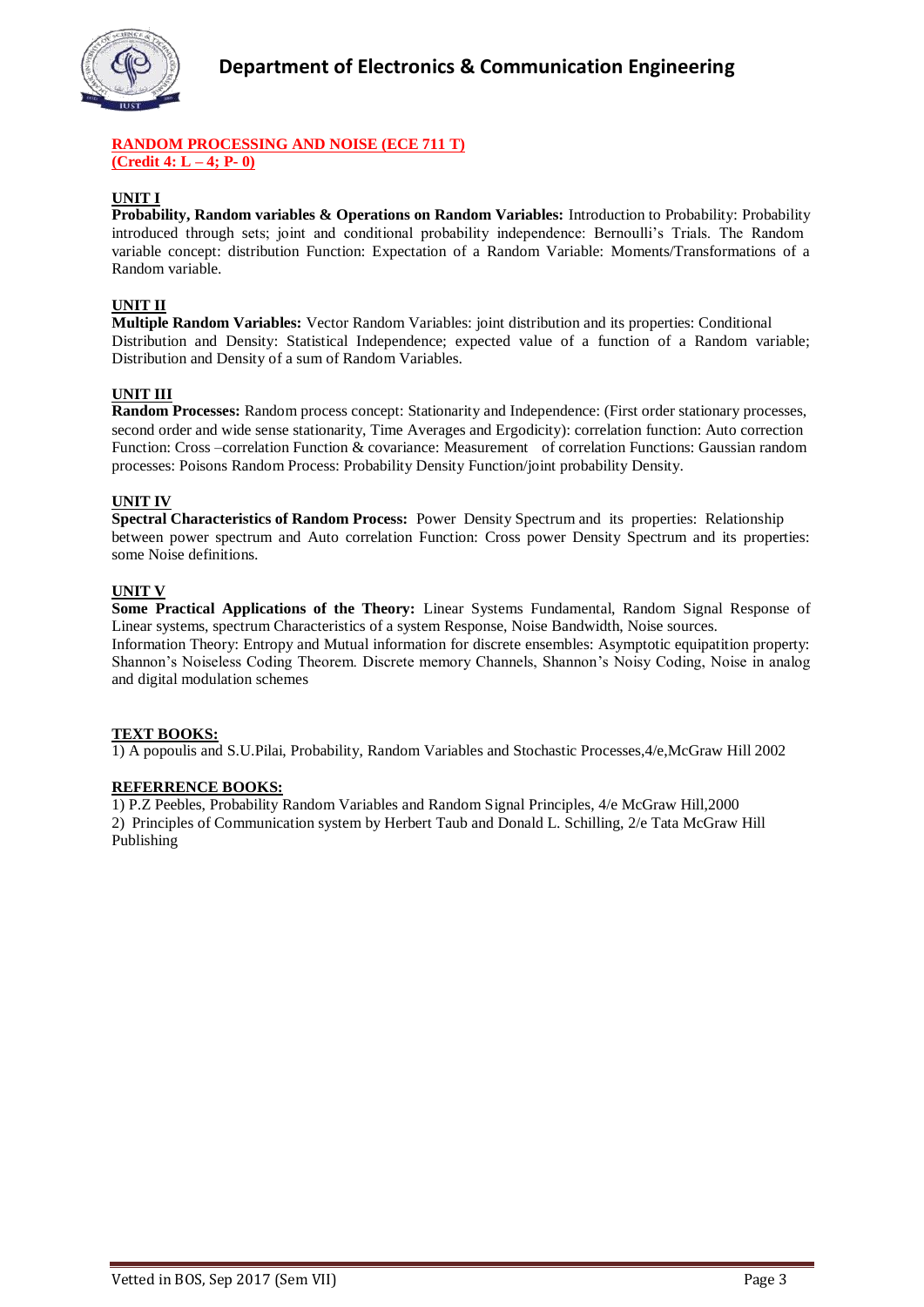

#### **DATA COMMUNICATION (ECE 712 T) (Credit 4: L – 4; P- 0)**

#### **UNIT I**

Transmission of Data, Pulse Modulation, Bit & Baud Rate, Channel, Capacity, Shannon's Law, Synchronous & Asynchronous Transmission, UART, USART, Line Encoding, Unipolar Encoding, Polar Encoding, Bipolar Encoding ,Manchester Encoding,

#### **UNIT II**

Modems, Basic Definition, Modem Types, Modem Modulation (ASK, FSK, PSK, QAM – Basic concepts), Multiplexing & multiple access techniques, FDM, TDMA, CDMA, OFDM, FDM channel groups, TDM- T1 carrier system, telephone system, AMPS, Software defined Radio (SDR), Cognitive radio.

#### **UNIT III**

Error detection and Correction techniques- parity coding, linear block coding, VRC & HRC, cyclic redundancy check. Secure message communication, Active and passive attacks, Cryptography, Transposition cipher, substation cipher, product cipher and Data encryption standard, public key and private key encryption, Scramblers & Descramblers.

#### **UNIT IV**

LAN, MAN, WAN, Value Added Networks, High speed Networks, Public Switched Networks, Network Topologies (Bus Topology, Star Topology, Ring Topology, Tree Topology), Data Communication Codes, Data Communication Modes (Simplex, Half Duplex and Full Duplex), Communication Hardware, Bridges, Gateways, Routers, Network Interface Unit.

#### **UNIT V**

Open System Interconnection (OSI) model of a Network, TCPIP model, Internet Technology-Transmission and security, Internet service provider, Flow & Error Control. Random Access, Controlled Access Circuit Switching, Packet Switching, Routing & Congestion Control Internet Service Provider: Transmission and security.

#### **TEXT BOOKS:**

**1)** Forouzan B, Data communication and Networking, TMH

#### **REFERENCE BOOKS:**

1) Tanenbaum, Computer Networks, PHI.

- 2) Louis E. Frenzel, Principles of Electronic Communication system, TMH, 2008
- 3) Larry Hughes, Data communication, Narosa Publishing House.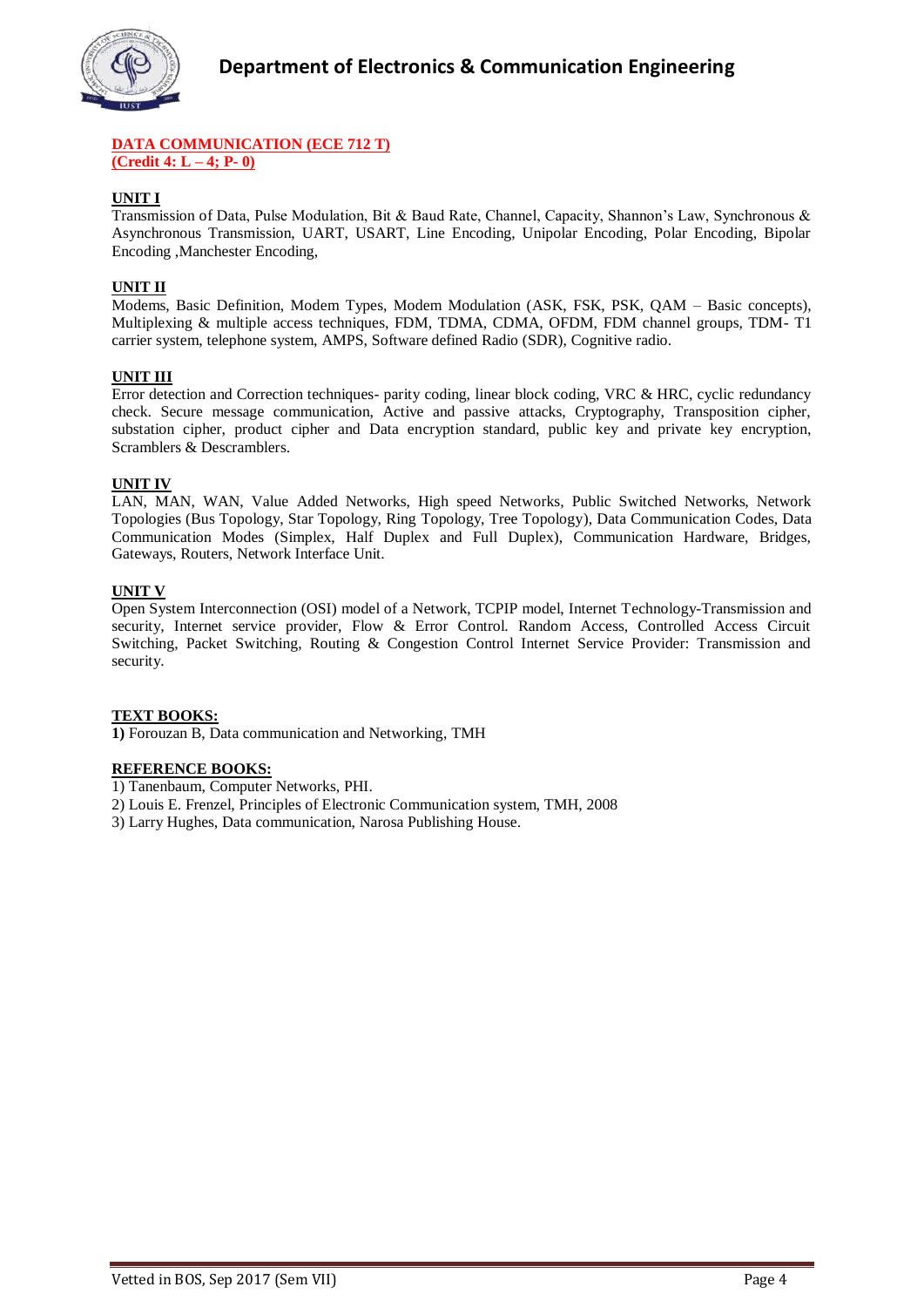

#### **EMBEDDED SYSTEMS (ECE 713 T) (Credit 4: L – 4; P- 0)**

#### **UNIT I**

**Introduction:** Overview of Embedded System, Categories of Embedded System, Microcontroller and Embedded Processors, System and Processor Architecture: von Neumann, Harvard and their variants, **Microcontroller Architecture:** Overview of 8051 Microcontroller family: Architecture, basic assembly language programming concepts, The program Counter and ROM Spaces in the 8051, Data types, 8051 Flag Bits ad PSW Register, 8051 Register Banks and Stack Instruction set, Loop and Jump Instructions, Call Instructions,

#### **UNIT II**

**Timers:** Time delay generations and calculations, I/O port programming Addressing Modes, accessing memory using various addressing modes, Arithmetic instructions and programs, Logical instructions, Single-bit instruction programming, Programming of 8051 Timers, Counter Programming.

#### **UNIT III**

**Communication with 8051:** Basics of Communication, Overview of RS-232, I<sup>2</sup>C Bus, UART, USB, 8051 connections to RS-232, 8051 serial communication programming, 8051 interrupts, Programming of timer interrupts, Programming of External hardware interrupts, Programming of the serial communication interrupts, Interrupt priority in the 8051.

#### **UNIT IV**

**Interfacing with 8051:** Interfacing an LCD to the 8051, 8051 interfacing to ADC, Sensors, Interfacing a Stepper Motor, 8051 interfacing to the keyboard, Interfacing a DAC to the 8051, 8255 Interfacing with 8031/51, 8051/31 interfacing to external memory.

#### **UNIT V**

**Data Converters:** Data converter fundamentals, Digital-to-Analog Converter (DAC) Specifications, Analog-to-Digital Converter (ADC) Specifications, DAC architectures, ADC architectures

#### **TEXT BOOKS:**

1) Raj Kamal, "Embedded Systems", TMH, 2004.

2) M.A. Mazidi and J. G. Mazidi, "The 8051 Microcontroller and Embedded Systems", PHI, 2004

#### **REFERENCE BOOKS:**

1) David E. Simon, "An Embedded Software Primer", Pearson Education, 1999.

2) K.J. Ayala, "The 8051 Microcontroller", Penram International, 1991.

3) Dr. Rajiv Kapadia, "8051 Microcontroller & Embedded Systems", Jaico Press

4) Dr. Prasad, "Embedded Real Time System", Wiley Dreamtech, 2004.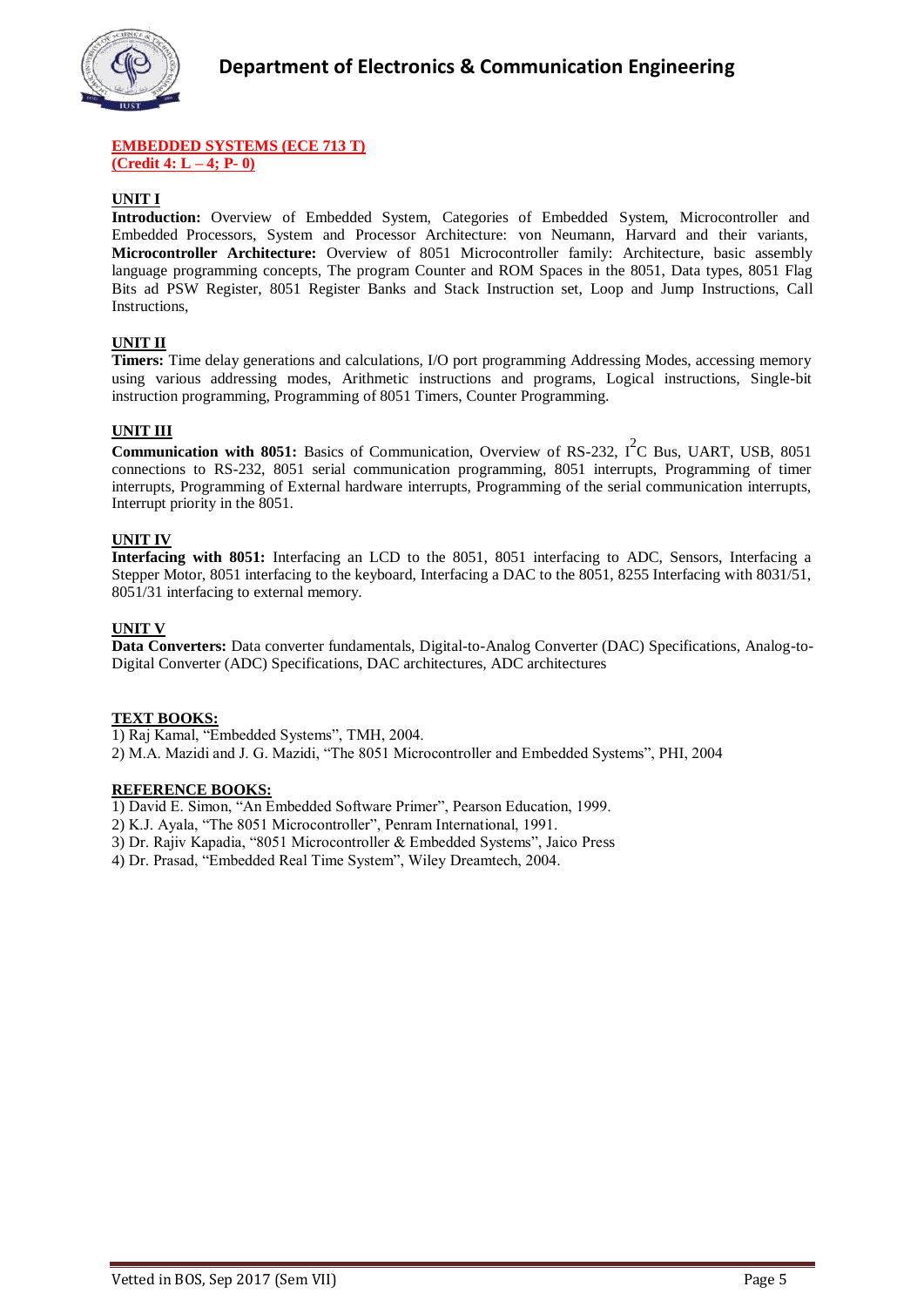

#### **POWER ELECTRONICS (ELE 717 T) (Credit 4: L – 4; P- 0)**

#### **UNIT I**

Introduction to Power Electronics and Power Semi-conductor Devices: Characteristics and Specification of switches - Ideal characteristics, Characteristics of Practical Devices, Switch specifications, Figures of merit, Power Semiconductor devices, basic theory of operation (Power Diodes, BJTs, Power MOSFETs, IGBTs, GTOs) SCR: Characteristics, Two-transistor model , protection, Firing, Recent Advances in Power Semiconductor Devices.

#### **UNIT II**

AC-DC Converters AC-DC uncontrolled converters-Single phase Half wave Rectifiers, Concept of freewheeling, Single phase Full wave rectifiers, Three phase bridge rectifiers, Effect of source impedance. AC-DC controlled converters-Single phase controlled converters (Semi-converters, full converters), Analysis for different types of load, Three phase controlled converters (Semi- converters, full converters), Analysis for different types of load.

#### UN**IT III**

DC-DC converters Introduction- Control of DC-DC converters Buck, Boost and Buck-Boost chopper configurations- Continuous and Discontinuous conduction mode, output voltage ripple.

#### **UNIT IV**

Inverters: Introduction-Principle of operation and classification (VSI and CSI), Performance parameters, Single phase inverters, Three phase inverters, PWM control-performance of square wave inverters, Single-pulse-width modulation, Multiple-pulse-width modulation, Sinusoidal-pulse- width modulation, Current-Source Inverters.

#### **UNIT V**

AC Voltage Controllers Introduction-Principle of AC voltage control (On-Off control, Phase control) Single-Phase controllers (Analysis for different types of load)-evaluation of performance parameters cyclo converter (1 phase)

#### **TEXT BOOKS:**

1) Power Electronics: Converters, Applications, and Design, 3rd Edition. Mohan, Ned, Undeland, Robbins, John Wiley.

#### **RRFERENCE BOOKS:**

1) Power Electronics: Circuits, Devices and Applications, 3rd Edition. M. H. Rashid, Prentice Hall.

- 2) Power Electronics, 3rd Edition, Lander Cyril W, McGraw-Hill.
- 3) Power Electronics, Dr. P.S. Bimbhra, Khanna Publishers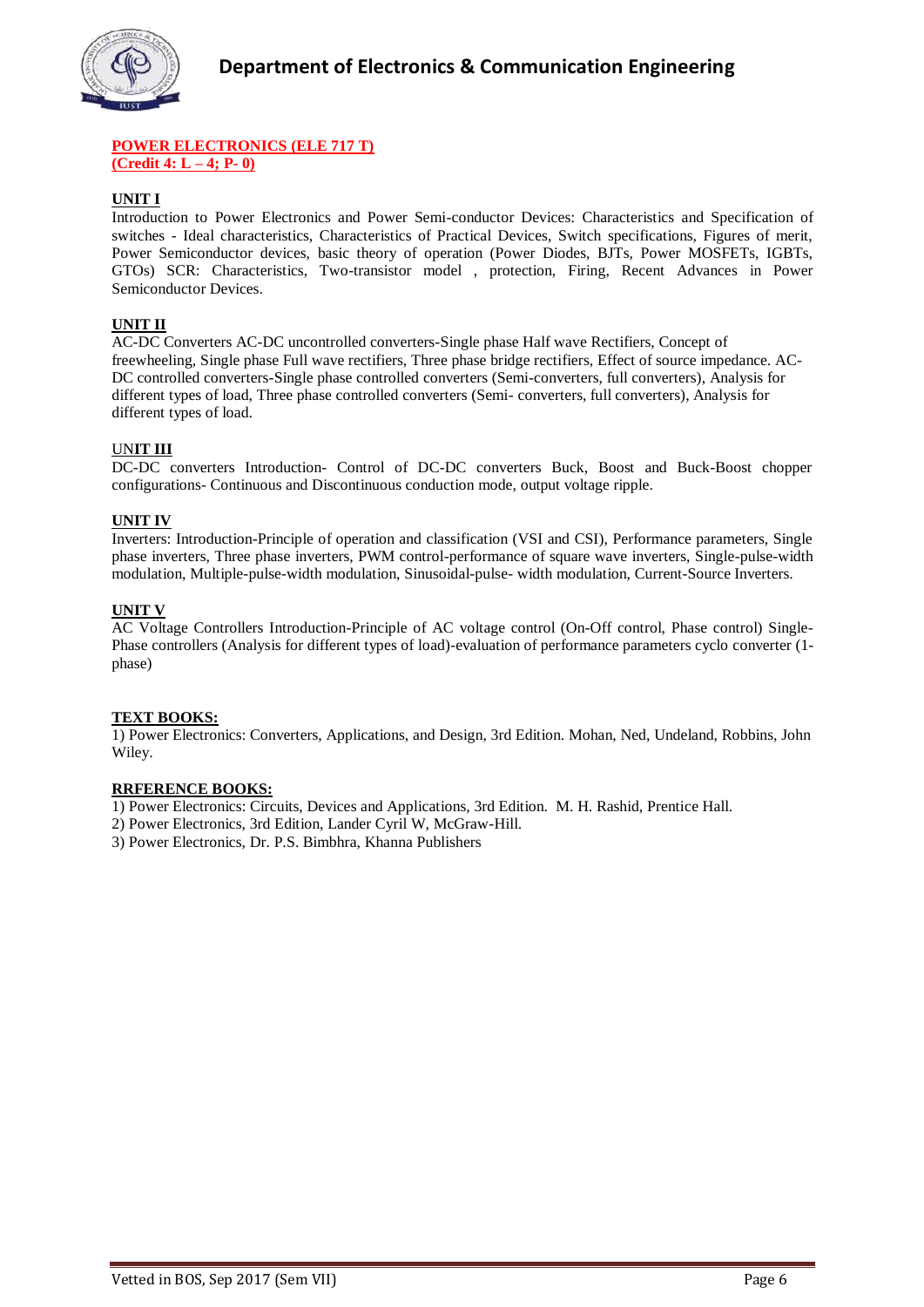

#### **DATA COMMUNICATION LAB (ECE 714 P) (Credit 1: L – 0; P- 2)**

# **LIST OF EXPERIMENTS:**

- 1) To study Modem.
- 2) To Study QPSK modulation.
- 3) To implement Scrambler and Descrambler.
- 4) To study Encryption and Decryption Techniques.
- 5) To implement error detection using parity coding.
- 6) To study Linear Block Codes (LBC) for error detection and correction.
- 7) Implementation of Time Division Multiplexing (TDM) and De-multiplexing.
- 8) To generate a PN –Code sequence using a 3-stage shift register using JK Flip flops.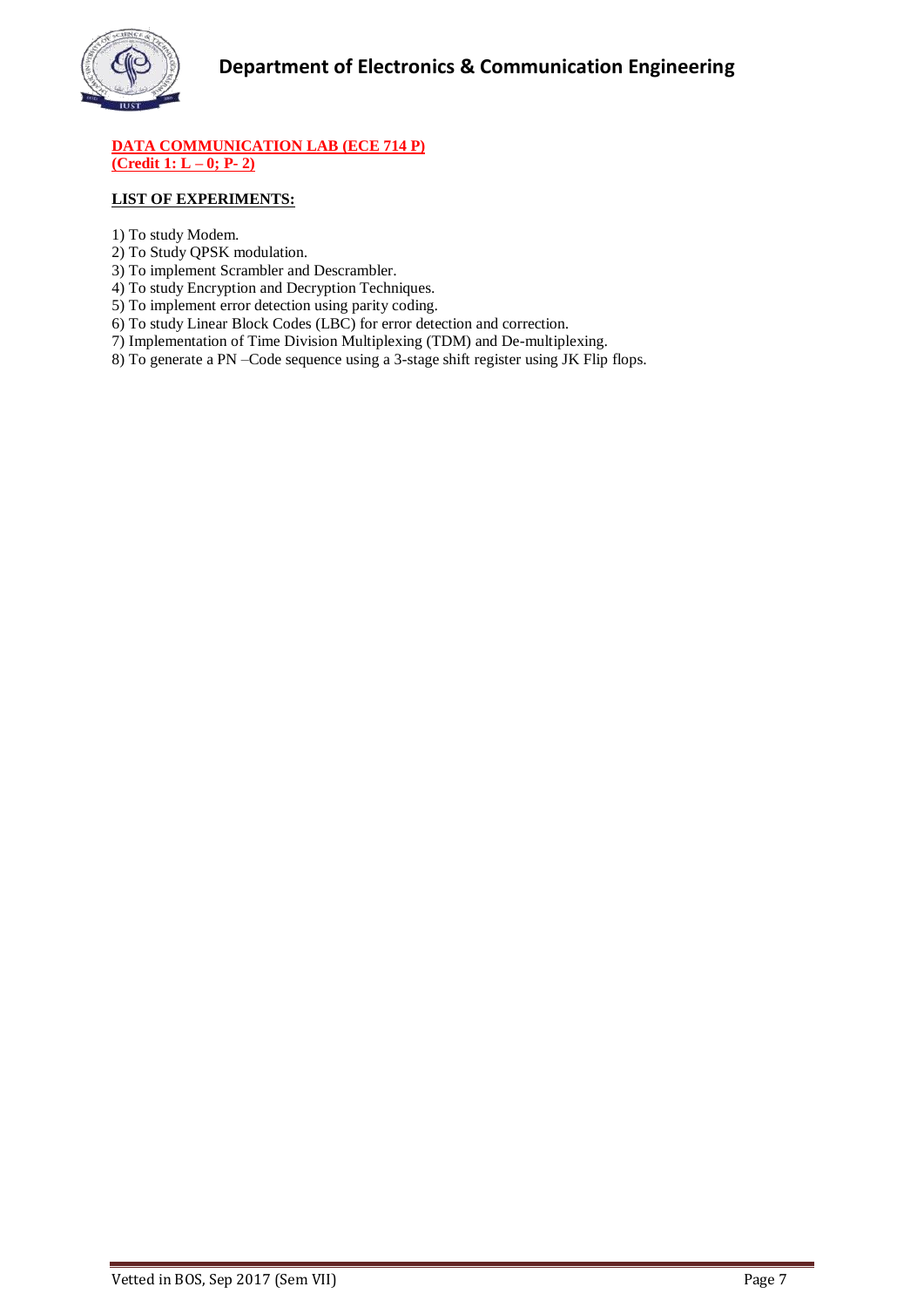

#### **EMBEDDED SYSTEMS LAB (ECE 715 P) (Credit 1: L – 0; P- 2)**

# **LIST OF EXPERIMENTS:**

- 1) Write down an ALP for 8051 to read data from port 0 and send it to port 1
- 2) To write programs for arithmetic and logical operations.
- 3) To interface ADC and DAC with 8051 Microcontroller.
- 4) To use 8155 with 8051 microcontroller.
- 5) To interface Stepper motor with 8051, rotating in clock wise and counter wise direction.
- 6) To interface LCD with 8051 microcontroller.
- 7) To interface LED with 8051 microcontroller
- 8) To interface seven segment display with microcontroller
- 9) To display moving message using microcontroller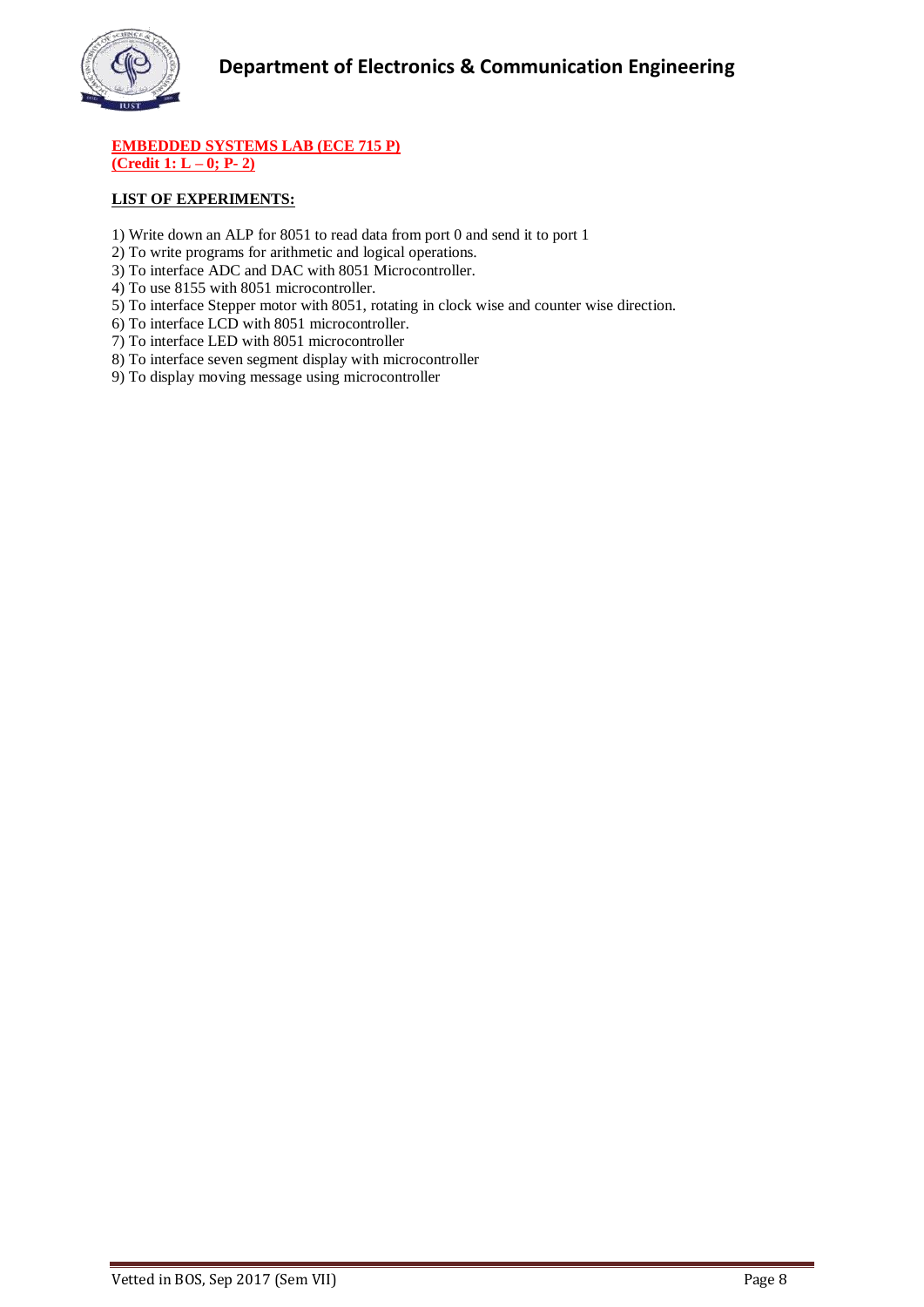

**POWER ELECTRONICS LAB (ECE 718 P) (Credit 1: L – 0; P- 2)**

#### **LIST OF EXPERIMENTS:**

- 1) To obtain the V-I static characteristics of an SCR, TRIAC and DIAC.
- 2) To study various triggering circuits.
- 3) To obtain the UJT characteristics.
- 4) To study half wave gate controlled rectifier using one SCR.
- 5) To study single phase half controlled, full wave rectifier.
- 6) To study various techniques of forced commutation of an SCR.
- 7) To study the speed control of a DC shunt motor using single phase bridge converter.
- 8) To study three phase half controlled, full wave rectifier.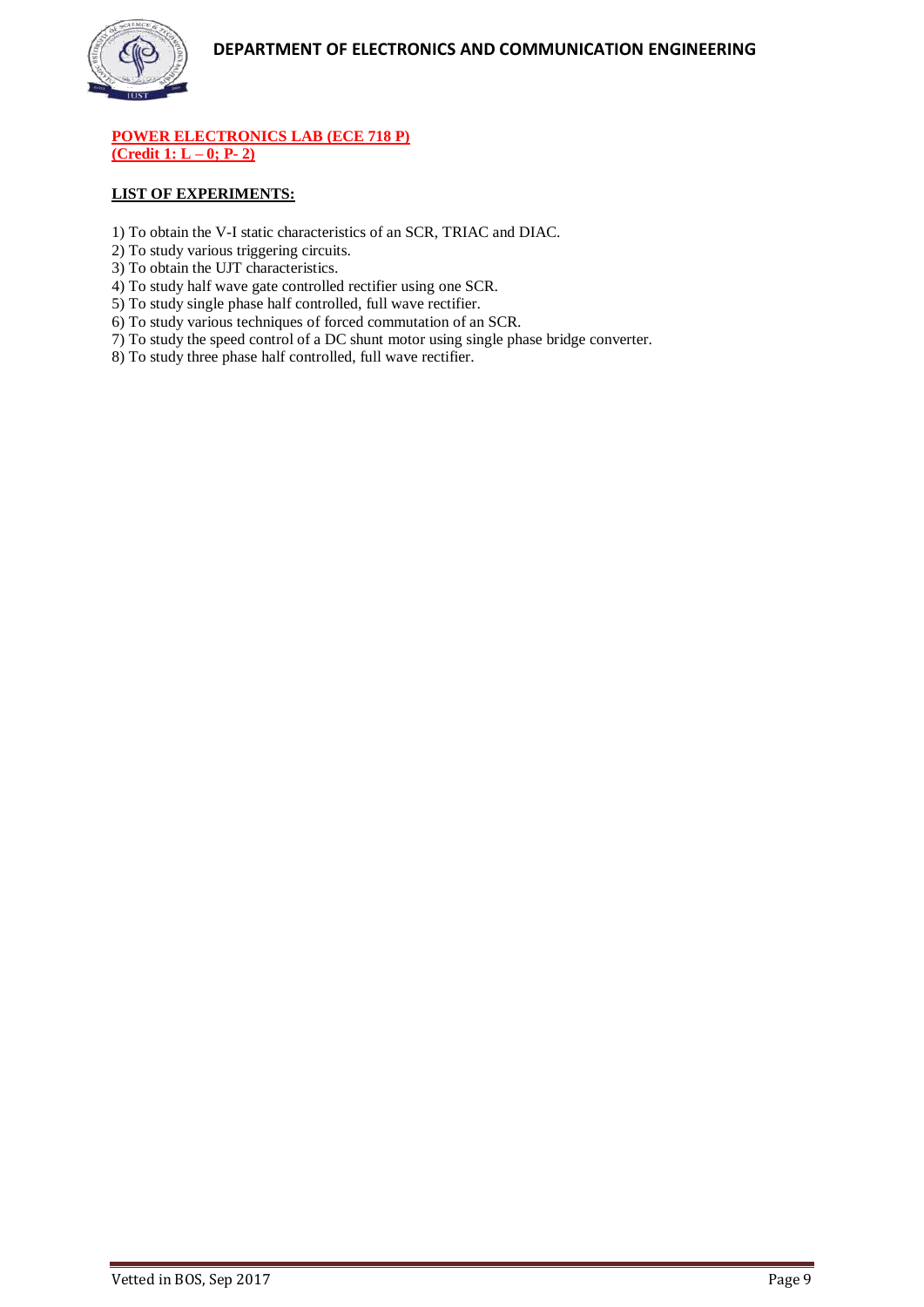

# **ELECTIVES**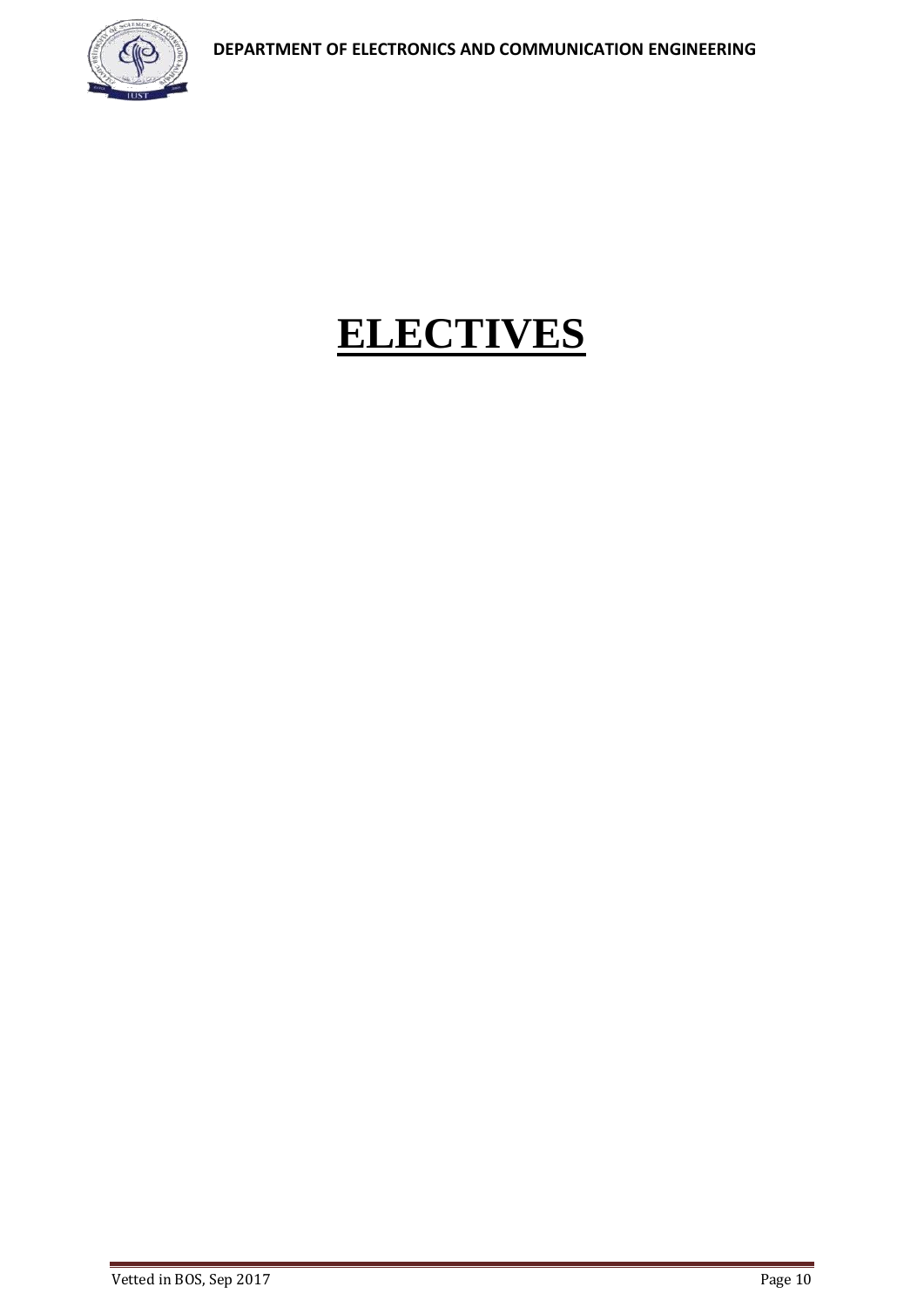

# **List of Electives offered in parent branch, ECE, Sem III to VIII – Department Centric Electives (DC). These subjects may be offered to sister branches (SOT) and external to SOT also)**

| <b>Course Code</b>      | <b>Subject</b>                                                | $L - P$           | <b>Credits</b> | <b>Preferred</b><br>semester | Prerequisite                       |
|-------------------------|---------------------------------------------------------------|-------------------|----------------|------------------------------|------------------------------------|
| <b>ECE-E 01 T/P</b>     | <b>Image Processing</b>                                       | $\frac{3-2}{3-2}$ | $\overline{4}$ | $7^{\rm th} - 8^{\rm th}$    | Nil                                |
| <b>ECE-E 02 T/P</b>     | Radar Systems                                                 |                   | $\overline{4}$ | $7^{th} - 8^{th}$            | ECE-413T $\&$<br><b>ECE-611T</b>   |
| <b>ECE-E03 T/P</b>      | <b>Artificial Neural Networks &amp;</b><br><b>Fuzzy Logic</b> | $3 - 2$           | $\overline{4}$ | $8^{\rm th}$                 | Nil                                |
| $ECE- E04T$             | Electronic Devices & Circuits                                 | $\frac{4-0}{2}$   | $\overline{4}$ | 5 <sup>th</sup>              | <b>ECE-311T</b><br><b>ECE-411T</b> |
| <b>ECE-E05 T</b>        | TV & Video Engineering                                        | $4 - 0$           | $\overline{4}$ | $5^{\text{th}}$              | <b>ECE-311T</b><br><b>ECE-413T</b> |
| <b>ECE-E06 T</b>        | <b>Medical Electronics</b>                                    | $3 - 0$           | $\overline{3}$ | $6^{\text{th}}$              | <b>ECE-311T</b><br><b>ECE-511T</b> |
| <b>ECE-E07 T</b>        | Nano Electronics                                              | $\frac{4-0}{4-0}$ | $\overline{4}$ | $6^{\rm th}$                 | <b>ECE-314T</b>                    |
| ECE-E08 T               | Advance<br>Computer<br>Architecture                           |                   | $\overline{3}$ | $5^{\text{th}}$              | <b>ECE-313T</b><br><b>ECE-412T</b> |
| <b>ECE-E09 T</b>        | <b>VLSI</b> Technology                                        | $\frac{3-0}{2}$   | $\overline{3}$ | 5 <sup>th</sup>              | <b>ECE-311T</b><br><b>ECE-411T</b> |
| <b>ECE-E10 T</b>        | <b>System Design</b>                                          | $3 - 0$           | $\overline{3}$ | $8^{\text{th}}$              | <b>ECE-313T</b><br><b>ECE-813T</b> |
| <b>ECE-E11 T</b>        | Sci Lab                                                       | $\frac{0-3}{3-0}$ | $\mathbf{2}$   | $4^{\rm th}$                 | Nil                                |
| <b>ECE-E12 T</b>        | <b>Mobile Communication</b>                                   |                   | $\overline{3}$ | 7 <sup>th</sup>              | <b>ECE-611T</b><br><b>ECE-712T</b> |
| $\overline{ECE - E32T}$ | <b>Cyber Laws</b>                                             | $3 - 0$           | $\overline{3}$ | 5 <sup>th</sup>              | Nil                                |
| <b>ECE-E33 T</b>        | Network Security                                              | $3 - 0$           | $\overline{3}$ | $5th$ onwards                | <b>ECE-412 T</b>                   |
| <b>ECE-E34 T</b>        | Mobile Ad hoc Networks                                        | $3 - 0$           | $\overline{3}$ | $6^{\text{th}}$              | <b>ECE 413 T</b>                   |
| <b>ECE-E35 T</b>        | Multi Input Multi Output                                      | $\frac{3-0}{3-0}$ | 3              |                              |                                    |
| <b>ECE-E36 T</b>        | <b>Satellite Communication</b>                                |                   | $\overline{3}$ | $5th$ onwards                | Nil                                |
| <b>ECE-E37 T</b>        | Cadence Lab                                                   | $0 - 2$           | $\overline{2}$ | $5th$ onwards                | Nil                                |
| <b>ECE-E38 T</b>        | Lab View                                                      | $0 - 2$           | $\overline{2}$ | $5th$ onwards                | Nil                                |
| <b>ECE-E39 T</b>        | <b>CMOS Analog Design</b>                                     | $3 - 0$           | $\overline{3}$ |                              |                                    |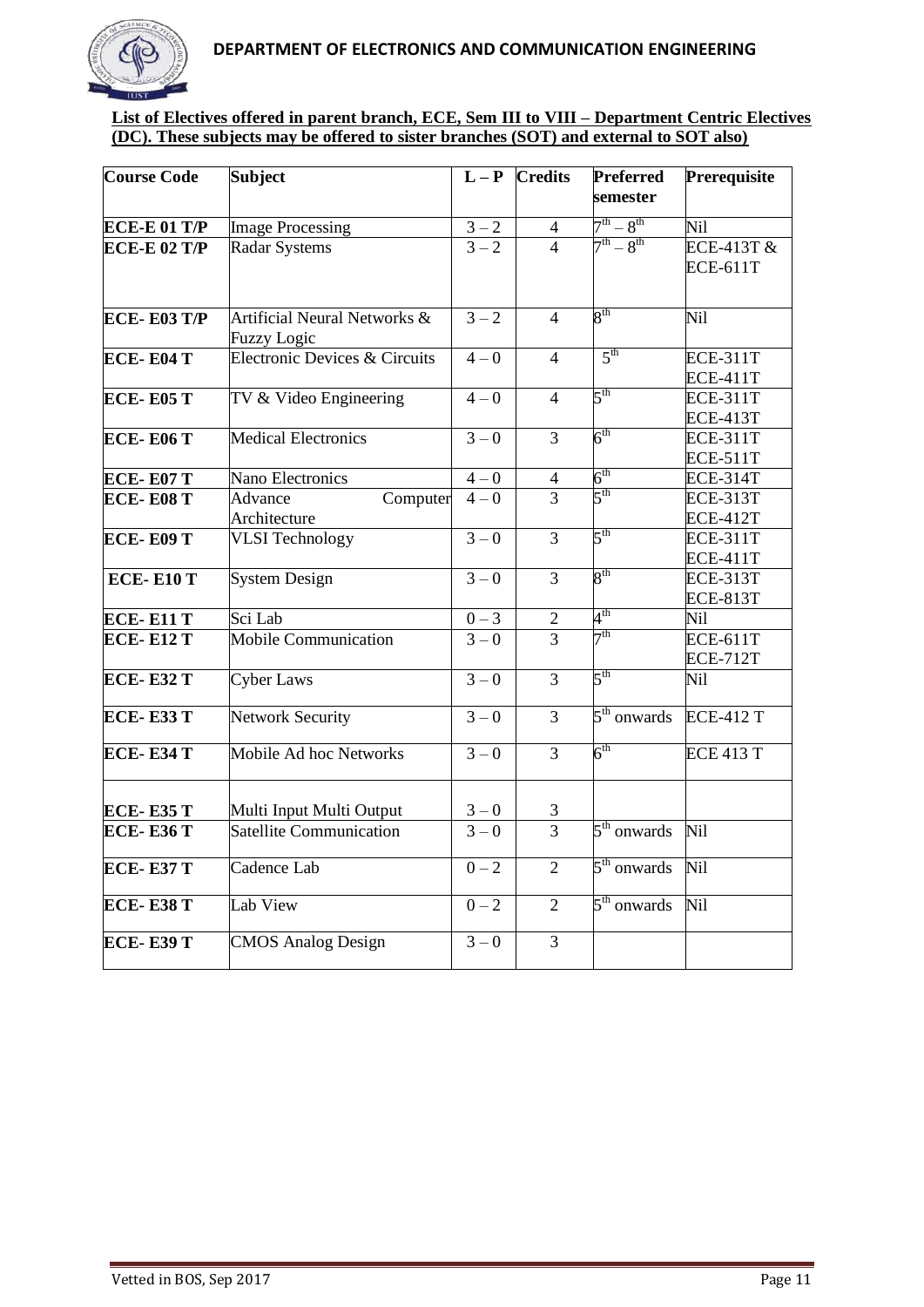

# **SYLLABUS**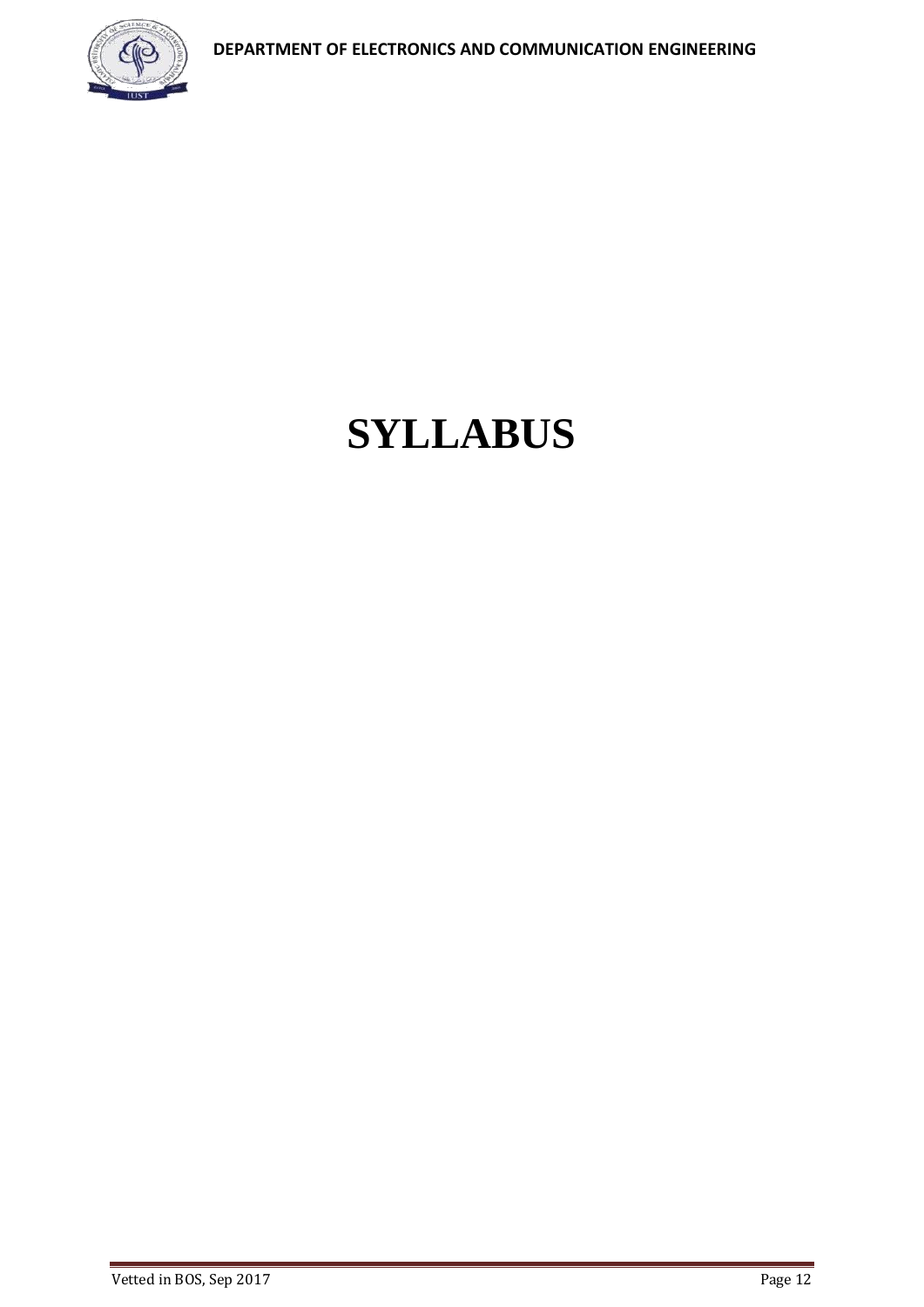

**IMAGE PROCESSING (ECE- E01 T/P) (Credit 4: L – 3; P- 2)**

# **UNIT-I**

**Digital Image Fundamentals and Transforms:** Elements of visual perception – Image sampling and quantization Basic relationship between pixels – Basic geometric transformations-Introduction to Fourier Transform and DFT – Properties of 2D Fourier Transform – FFT – Separable Image Transforms -Walsh – Hadamard – Discrete Cosine Transform, Haar.

# **UNIT –II**

**Image Enhancement Techniques:** Spatial Domain methods: Basic grey level transformation– Histogram equalization – Image subtraction – Image averaging –Spatial filtering: Smoothing, sharpening filters – Laplacian filters – Frequency domain filters: Smoothing – Sharpening filters – Homomorphic filtering.

# **UNIT- III**

**Image Restoration:** Model of Image Degradation/restoration process – Noise models – Inverse filtering -Least mean square filtering – Constrained least mean square filtering – Blind image -Singular value decomposition.

# **UNIT –IV**

**Image Compression:** Lossless compression: LZW coding – Bit plane coding- predictive coding-DPCM. Lossy Compression: Transform coding – Wavelet coding – Basics of Image compressionstandards: JPEG, MPEG, Basics of Vector quantization.

# **UNIT- V**

**Image Segmentation and Representation:** Edge detection – Thresholding - Region Based segmentation – Boundary representation: chair codes- Polygonal approximation – Boundary segments – boundary descriptors: Simple descriptors-Fourier descriptors - Regional descriptors –Simple descriptors- Texture

# **LIST OF EXPERIMENTS TO BE DONE:**

1) Introduction to MATLAB Software and its toolboxes.

2) To perform the block operation on an image using im2col and col2im commands.

3) Converting RGB Image into gray scale image & extracting the color Spaces

4) To draw the Histogram and enhance contrast of grayscale as well as colored image using Histogram Equalization.

5) To detect the edges of the Gray scale images using various edge detectors

6) To find out the Discrete Wavelet Transform of images.

7) To perform the thresholding an image using image processing toolbox.

# **REFERENCE BOOKS:**

1) William K Pratt, [Digital Image P](http://www.indiastudychannel.com/resources/35366-EC-DIGITAL-IMAGE-PROCESSING-Syllabus-Anna.aspx)rocessing John Willey (2001)

2) Image Processing Analysis and Machine Vision – Millman Sonka, Vaclav hlavac, Roger Boyle, Broos/colic, Thompson Learniy (1999).

3) A.K. Jain, PHI, New Delhi (1995)-Fundamentals of Digital Image Processing.

4) Chanda Dutta Magundar – Digital [Image Processing a](http://www.indiastudychannel.com/resources/35366-EC-DIGITAL-IMAGE-PROCESSING-Syllabus-Anna.aspx)nd Applications, Prentice Hall of India, 2000.

5) Rafael C Gonzalez, Richard E Woods 2nd Edition, Digital Image Processing - Pearson Education2003.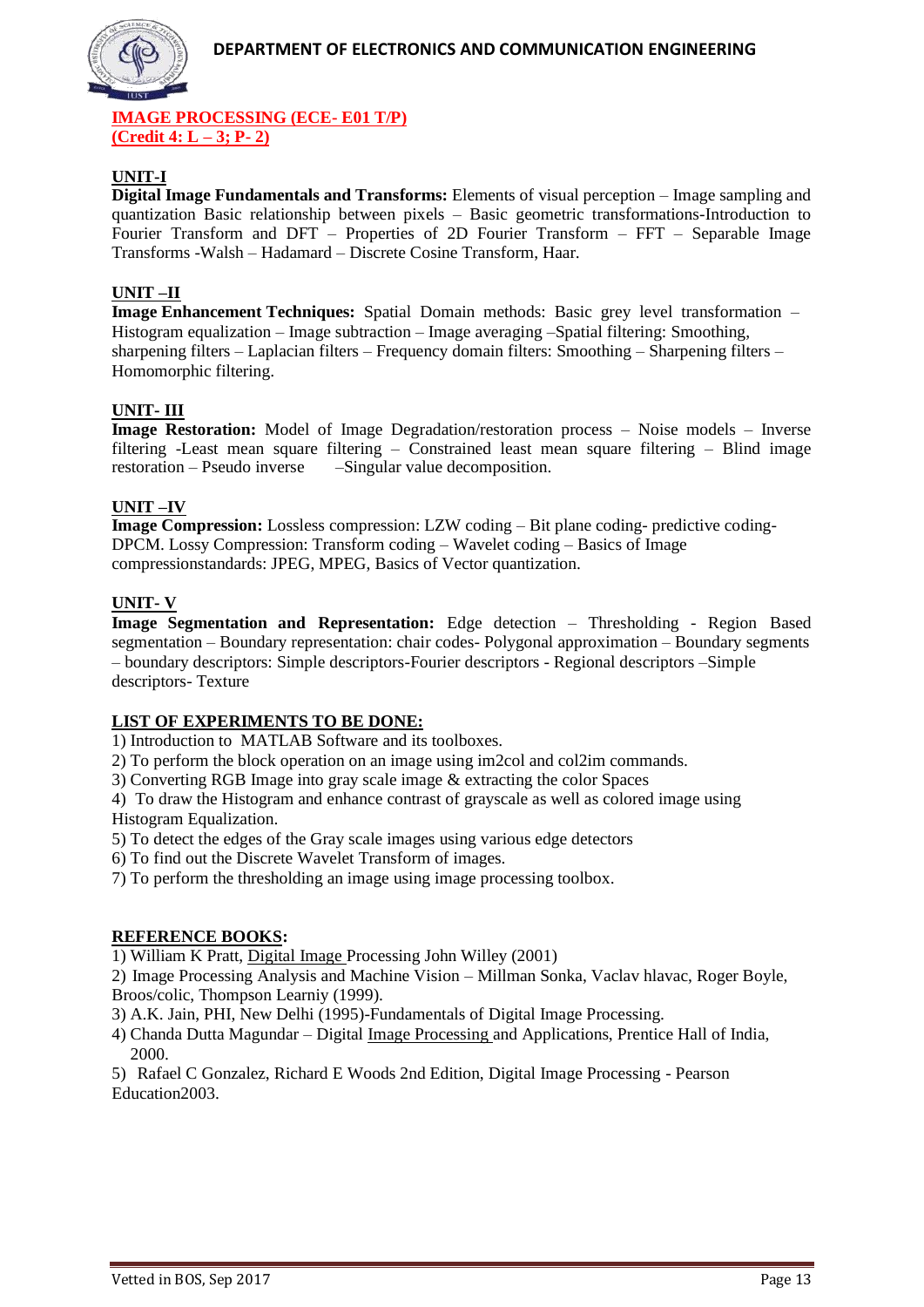

#### **RADAR SYSTEMS (ECE- E02 T/P) (Credit 4: L – 3; P- 2)**

# **UNIT-I**

**Simple Pulse Radar:** Radar equation, range performances and minimum detectable signal, receiver noise SNR; integration of radar pulses; integration efficiency and loss; radar cross section of targets with examples of simple targets; PRF & range ambiguity, Radar system losses; radar frequencies;

# **UNIT-II**

**Continuous Wave Radar:** Doppler's shift; CW Radar with IF amplification; FM radar; Conventional pulse Radar with Super-Heterodyne receiver, multiple frequency CW radar (block diagram and description), Operation and performance etc.

# **UNIT-III**

**Moving Target Indication (MTI) & Pulse Doppler Radar (PDR):** Doppler's shift applied to pulse radar; butterfly effects, delay line cancellers; MTI with power amp, Pulsed Doppler Radar with operational Block functions, Frequency Modulated CW Radar

# **UNIT-IV**

**Radar Tracking:** Introduction and types of tracking Radar, Block diagram and functions of Tracking Radar, Radar Tracking systems

# **UNIT-V**

**Radar Beacons:** Introduction to Synthetic aperture radar (SAR), applications of SAR, Radar displays, Radar RF Sources, Radar RF Modulators, Radar Transmitters

# **LIST OF EXPERIMENTS TO BE DONE:**

1) To find the radial velocity of a moving target using Doppler effect

2) To find the distance of moving target/stationary target from the radar

3) To find out the time period if simple pendulum using Doppler radar

4) To find out rpm of a fan at some distance D from the radar

5) To find out the frequency of a buzzer in presence of various clutter noises.

# **REFERENCE BOOKS:**

1) Skolnik MI, Radar Systems, Pearson Publications,3rd Ed.

2) Raju GSN, Radar engineering.

3) Kulkarni M, Radar Engineering, Umesh Publications, New Delhi

4) Sharma, KK., Radar, Sonar and Navigation engineering, Katsons Publications, New Delhi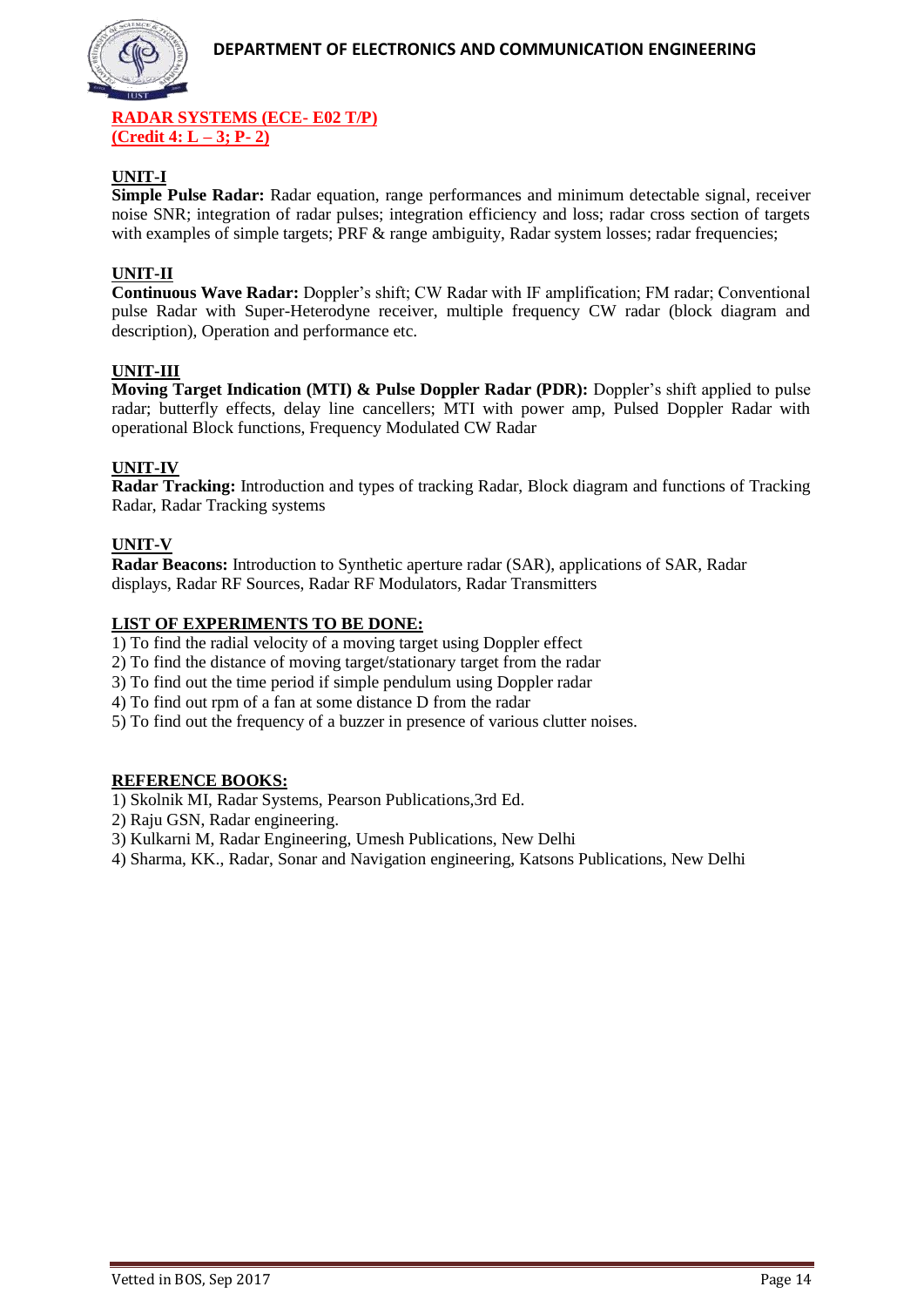

# **ARTIFICIAL NEURAL NETWORKS AND FUZZY LOGIC (ECE- E03 T/P) (Credits: 4: L – 3; P- 2)**

# **UNIT I**

**Introduction to Neural Networks:** Introduction, Humans and Computers, Organization of the Brain, Biological Neuron, Biological and artificial Neuron Models, Characteristics of ANN, McCulloch-Pitts Model, Historical Developments, Potential applications of ANN.

# **UNIT II**

**Essentials of Artificial Neural Networks:** Artificial Neuron Models, Types of Neuron Activation Function, ANN Architectures, Classification Taxonomy of ANN – Connectivity, Learning Strategy (Supervised, Unsupervised, Reinforcement), Learning Rules.

## **UNIT III**

**Single and multilayer feed Forward Neural Networks:** Introduction, Perception Models: Discrete, Continuous and Multi-Category, Training Algorithms: Discrete and Continuous Perception Networks, Limitations of the Perception Model. Generalized Delta Rule, Derivation of Back propagation (BP) Training, Summary of Back propagation Algorithm, Learning Difficulties and Improvements

## **UNIT IV**

**Associative Memories:** Paradigms of Associative Memory, Hebbian Learning, General Concepts of Associative Memory, Bidirectional Associative Memory (BAM) Architecture, BAM Training Algorithms: Storage and Recall Algorithm, Architecture of Hopfield Network, Storage and Recall Algorithm, Stability Analysis.

## **UNIT V**

**Classical & Fuzzy Sets:** Introduction to classical sets - properties, Operations and relations; Fuzzy sets, Membership, Uncertainty, Operations, properties, fuzzy relations, cardinalities, membership functions.Fuzzification, Membership value assignment, development of rule base and decision making system neural network applications in Process identification and fault diagnosis.

#### **LIST OF EXPERIMENTS:**

1) Train a perceptron to learn the **inclusive OR** function: Train the perceptron at least five times (i.e., with five different initial weight configurations). On average, how much iterations are necessary for the network to reach the stopping criterion?

2) Describe the general shape of the learning curve over the different training sessions.

3) Lower the stopping criteria to successively stricter criteria (e.g., .01, .001, .0001). Describe the general shape of the learning curve for each case.

4) Train a perceptron to learn the **exclusive OR** function: Learn this function multiple times. 5) Train a multi-layer perceptron to learn the **exclusive OR** function ten. On average, how much iterations are necessary for the network to reach the stopping criterion?

6) Train a Network to verify the out Put of Following Gates: NAND, OR, EX-OR.

#### **REFERENCE BOOKS:**

1) S.Rajasekharan & G. A. Vijayalakshmi, "Neural Networks, Fuzzy logic, Genetic algorithms: synthesis and applications", PHI Publication, 2004.

2) John Yen and Reza Langan, "Fuzzy Logic: Intelligence, Control and Information", Pearson, 2004.

3) Mohamad H. Hassoun, "Fundemanatals of Artificial Neural Networks", MIT Press.

4) Jian-Kang Wu, "Neural Networks and Simulation methods", CRC Press.

**5)** B*.* Yegnanarayana, "Artificial Neural Networks", Prentice Hall India.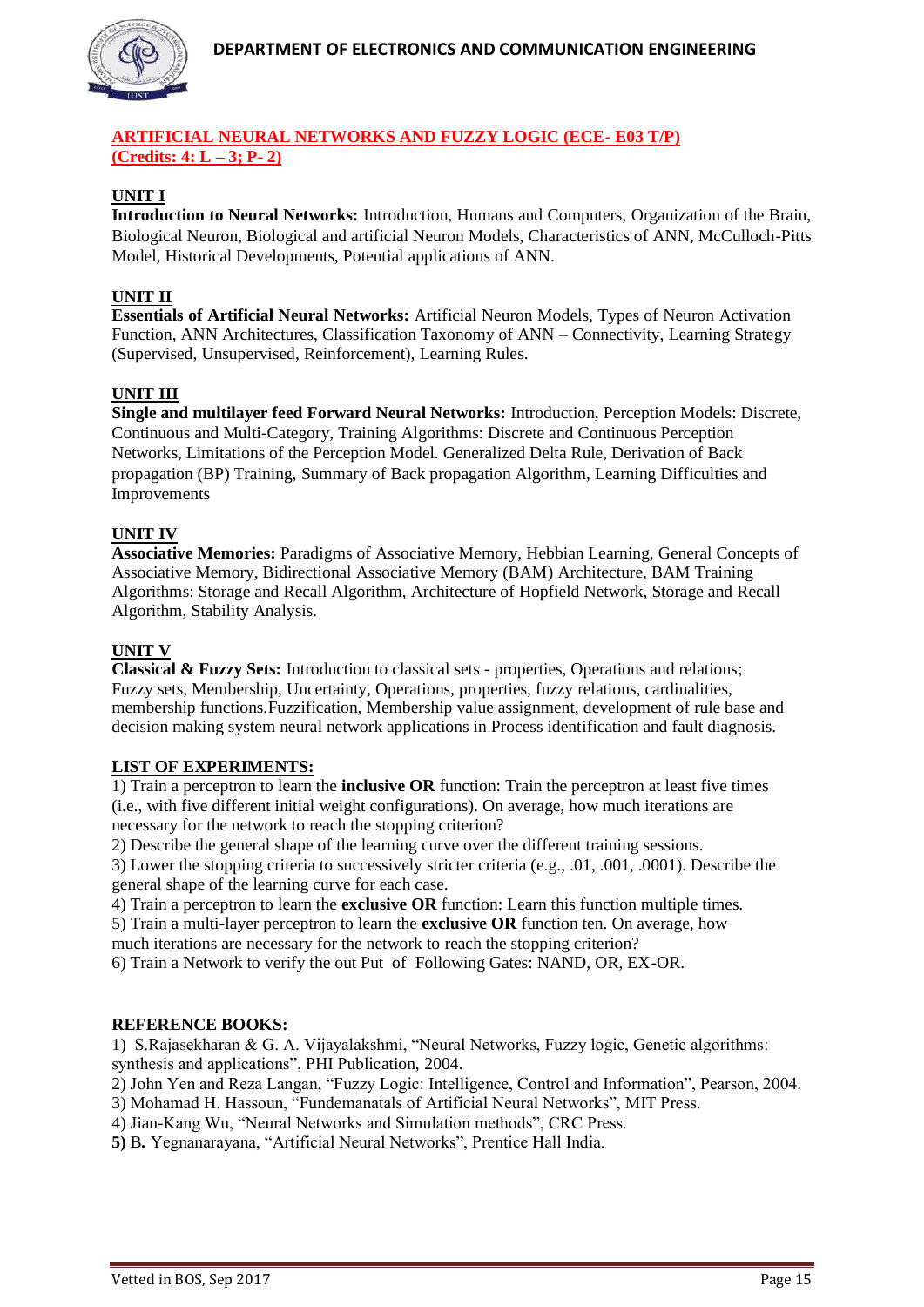

# **ELECTRON IC DEVICES (ECE- E04 T) (Credits 4: L- 4; P-0)**

# **UNIT I**

**Important parameters governing the high speed performance of devices and circuits:** Transit time of charge carriers, junction capacitances, ON-resistances and their dependence on the device geometry and size, carrier mobility, doping concentration and temperature. Contact resistance and interconnection/interlayer capacitances in the Integrated Electronic Circuits.

# **UNIT II**

**Silicon based MOSFET and BJT circuits for high speed operation and their limitations:** Emitter coupled Logic (ECL) and CMOS Logic circuits with scaled down devices. Silicon On Insulator (SOI) wafer preparation methods and SOI based devices and SOICMOS circuits for high speed low power applications.

# **UNIT III**

**Materials for high speed devices and circuits:** Merits of III –V binary and ternary compound semiconductors (GaAs, InP, InGaAs, AlGaAs etc.), silicon-germanium alloys and silicon carbide for high speed devices, Brief outline of the crystal structure, dopants and electrical properties such as carrier mobility, velocity versus electric field characteristics of these materials.

# **UNIT IV**

**Metal semiconductor contacts and Metal Insulator Semiconductor and MOS devices:** Native oxides of Compound semiconductors for MOS devices and the interface state density related issues. Metal semiconductor contacts, Schottky barrier diode, Thermionic Emission model for current transport and current-voltage (I-V) characteristics

# **UNIT V**

**MESFETs, HEMT and HBTs:** Pinch off voltage and threshold voltage of MESFETs, Velocity overshoot effects and the related advantages of GaAs and InP. Modulation Doped FET(MODFET), Principle of operation and the unique features of HEMT, Principle of operation and the benefits of hetero junction BJT for high speed applications.

# **REFERENCE BOOKS:**

1) S.K Gandhi, " VLSI Fabrication Principles" Wiley, NY, 1994.

2) C.Y. Chang & F.Kat "GaAS High Speed Devices: "Physics,Technology &

Circuit Applicaqtions",Wiley,NY 1994.

3) H.Beneking, "High speed semiconduuctor Devices:Circuit Aspects and Fundamental Behaviour" Chapman and Hall,London,1994.

4) S.M Sze "High speed semiconduuctor Devices"Wiley,1990.

5) Michael Shur, "GaAs Devices and Circuits"Plenum Press,NY,1987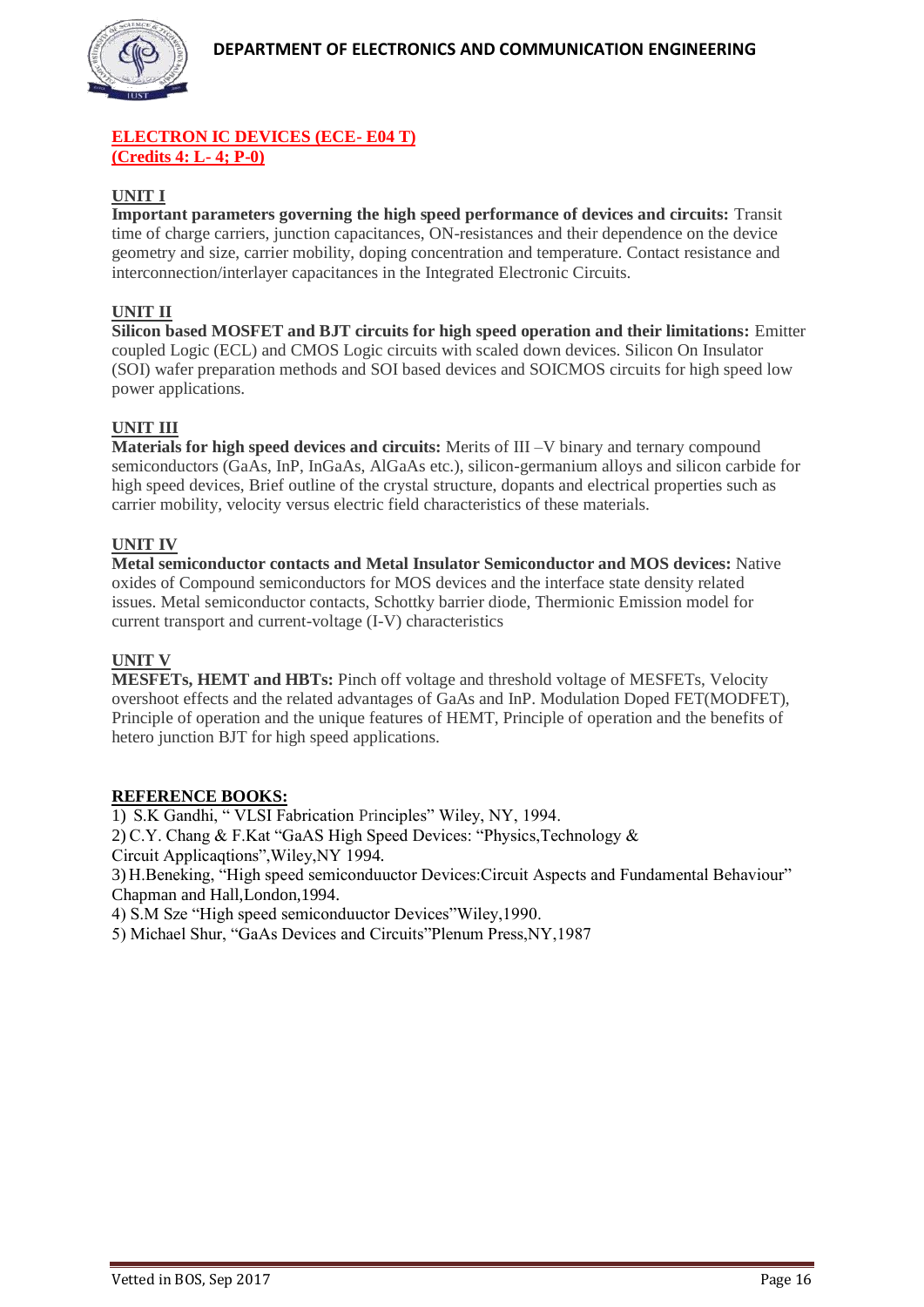

# **TELEVISION AND VIDEO ENGINEERING (ECE- E05 T) (Credits 4: L – 3; P- 0)**

# **UNIT I**

Video and audio transmission, horizontal and vertical scanning, Linear and Interlaced scanning, Flicker, Horizontal and Vertical resolution, Video bandwidth, Components of Composite Video Signal (Front Porch, Back Porch, SYNC and Blanking signals)

# **UNIT II**

Video signal development in camera tubes, Types of TV camera tubes *(*Plumbicon, Image orthicon, Vidicon, Solid- state image scanners, (CCD couplers), TV recording (Kinescope recording, Electronic video recording, Magnetic video tape recording and Video disc recording)

# **UNIT III**

Black and white transmission, block diagram of transmitter and B/W receiver, Description of tuner, IF section, sync. Section, video section, audio section and AGC section of B/W TV receiver, TV antennas and impedance matching circuits.

# **UNIT IV**

Color fundamentals, Mixing of colors, Brightness, Hue and Saturation, Color circle, Color TV camera and picture tubes, Color TV transmission and reception, I and Q signals, NTSC system and PAL system for color TV transmission and reception.

## **UNIT V**

Propagation of TV signals: Radio-wave characteristics, Propagation phenomenon, Space-wave Propagation, Line-of-sight Propagation; Distant reception, Shadow zones, Co-channel interference and Ghost images; Introduction to TV via satellite

# **REFERENCE BOOKS:**

1) Television Engineering by R. R. Gulati, Wiley Eastern Co

- 2) Introduction to Television by Grobe, Wiley Eastern Ltd.
- 3) Television Engineering by A. M. Dhake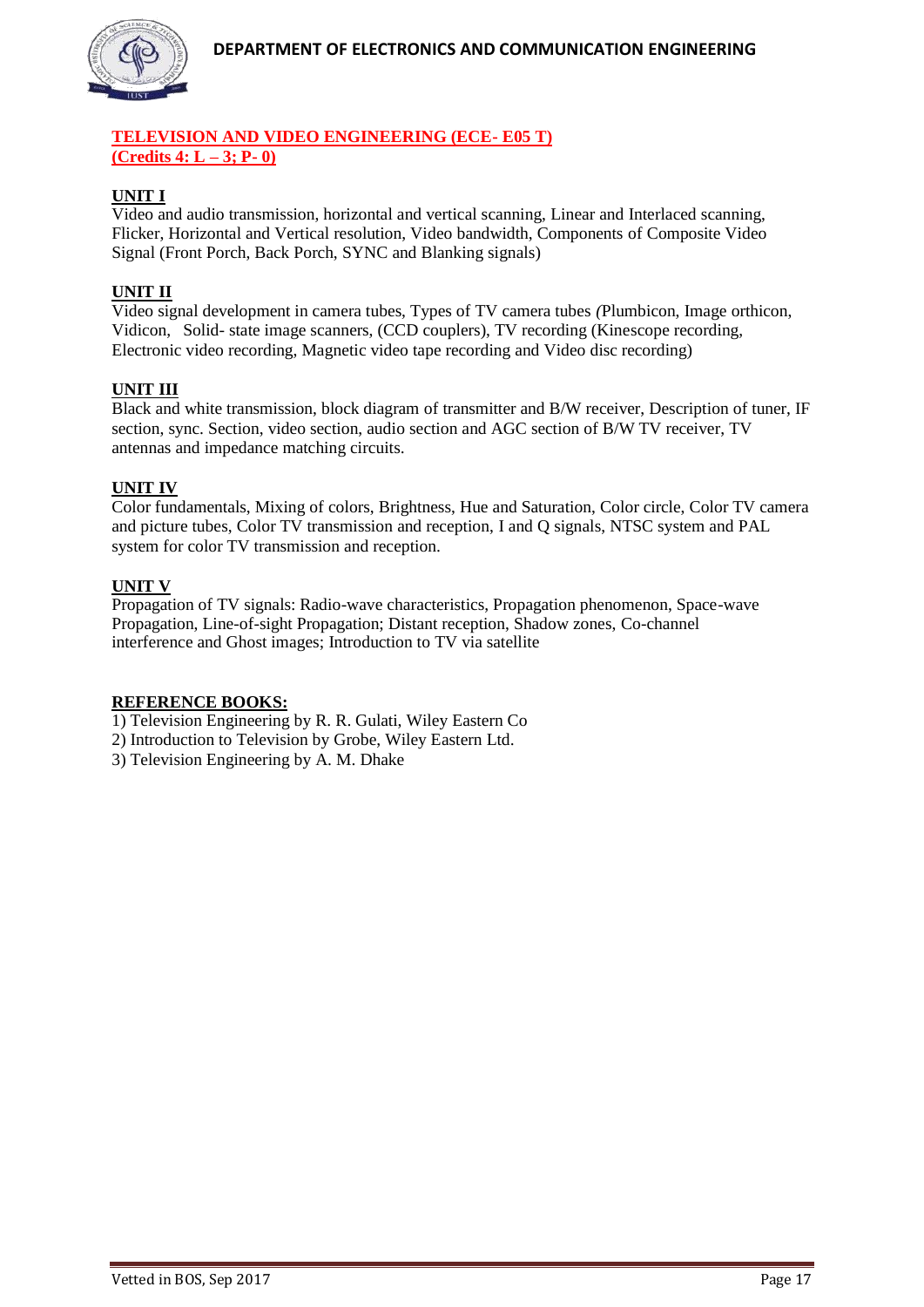

# **MEDICAL ELECTRONICS (ECE- E06 T) (Credits: 3: L – 3; P-0)**

# **UNIT I**

**Electro-physiology and bio-potential recording:** The origin of Bio-potentials; bio-potential electrodes, biological amplifiers, ECG, EEG, EMG, PCG, EOG, lead systems and recording methods, typical waveforms and signal characteristics.

# **UNIT II**

**Bio-chemical and non-electrical parameter measurement:** PH, PO2, PCO2, PHCO3, Electrophoresis, colorimeter, photometer, Auto analyser, Blood flow meter, cardiac output, respiratory measurement, Blood pressure, temperature, pulse, [Blood cell c](http://www.indiastudychannel.com/resources/35363-EC-MEDICAL-ELECTRONICS-Syllabus-Anna.aspx)ounters.

# **UNIT III**

**Assist devices and bio-telemetry:** Cardiac pacemakers, DC Defibrillator, Telemetry principles, frequency selection, Bio-telemetry, radio-pill and tele-stimulation.

# **UNIT IV**

**Radiological equipment:** Ionising radiation, Diagnostic x-ray equipment, use of Radio Isotope in diagnosis, Radiation Therapy

## **UNIT V**

**Recent trends in medical instrumentation:** Thermograph, endoscopy unit, Laser in medicine, Diathermy units, Electrical safety in medical equipment

## **REFERENCE BOOKS:**

**1)** Leislie Cromwell, "Biomedical instrumentation and measurement", Prentice Hall of India, Delhi, 2002.

2) Khandpur, R.S., "Handbook of Biomedical Instrumentation", TATA McGraw-Hill, New Delhi, 1997.

3) Joseph J.Carr and John M.Brown, "Introduction to Biomedical equipment Technology", JohnWiley and Sons, New York, 1997.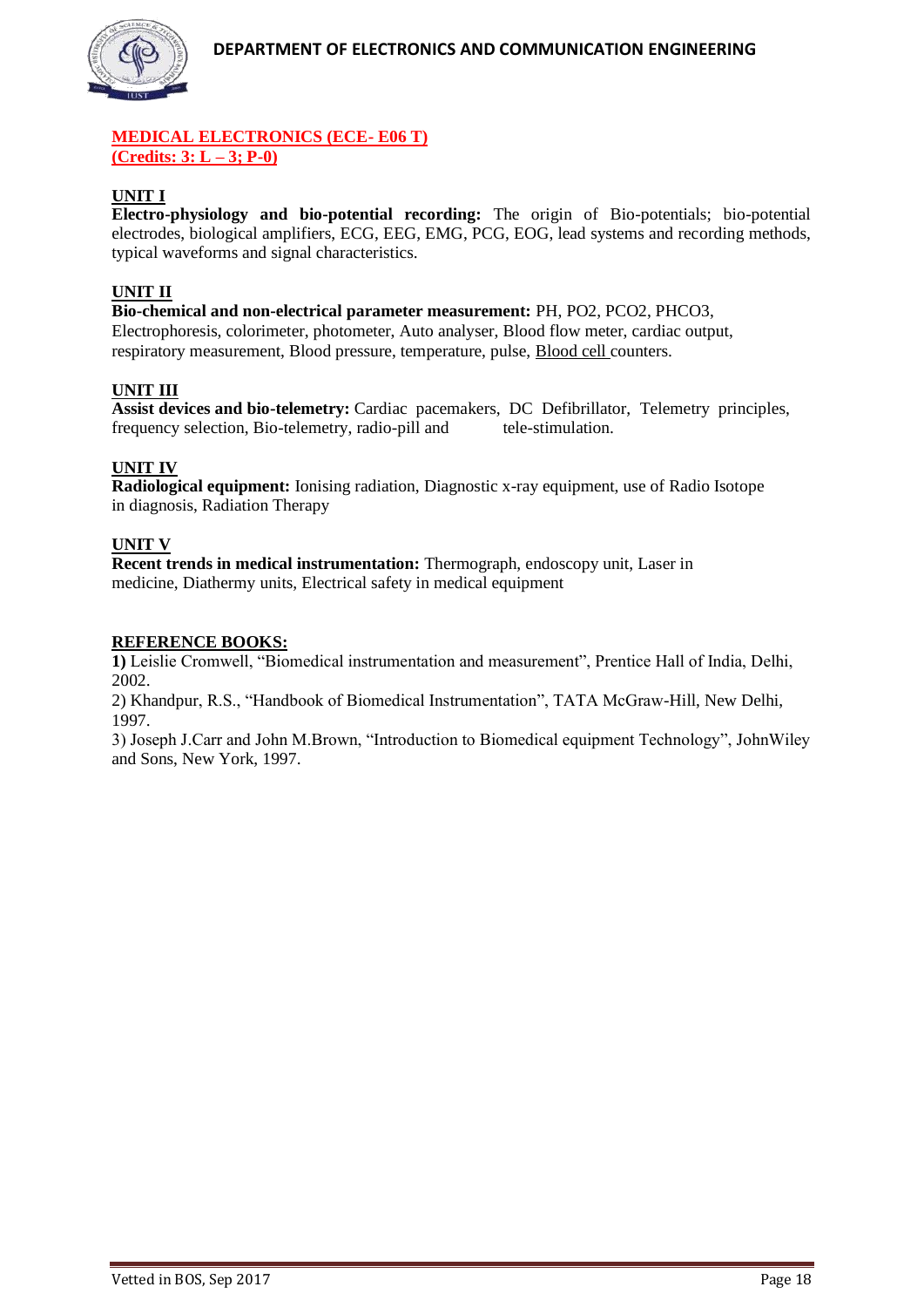

# **NANOELECTRONICS (ECE- E07 T) (Credit 4: L – 4; P- 0)**

# **UNIT I**

**Electronic Properties, Classification of materials:** Metal, Semiconductor, Insulator, Band structures, Brillouin zones, Mobility, Resistivity, Relaxation time, Recombination centers, Hall effects, Confinement and transport in nanostructure, Current, reservoirs, and electron channels, conductance formula for nanostructures, quantized conductance, Local density of states. Ballistic transport, Coulomb blockade, Diffusive transport, Fock space, Dielectric properties: Polarisation, Ferroelectric behavior

# **UNIT II**

**Optical Properties of nanomaterials:** Photoconductivity, Optical absorption & transmission, Photoluminescence, Fluorescence, Phosphorescence, Electroluminescence, Introduction to MEMs / NEMs, Electronic Transport in Nanostructures, Semiconductor devices to Single electron Transistors

## **UNIT III**

**Nanosensors:** Temperature Sensors, Smoke Sensors, Sensors for aerospace and defense: Accelerometer, Pressure Sensor, Night Vision System, Nano tweezers, nano-cutting tools, Integration of sensor with actuators and electronic circuitry Biosensors, State of Art Ion-beam exchange in Nanostructure material, Nanostructure based Photovoltaic Cells.

## **UNIT IV**

**Molecular Electronics Components:** Characterization of switches and complex molecular devices, polyphenylene based Molecular rectifying diode switches. Technologies, Single Electron Devices, Quantum Mechanical Tunnel Devices, Quantum Dots & Quantum wires

#### **UNIT V**

**Introduction to Nano electronic and Nano computers**: Single electron circuits, molecular circuits Nano computer Architecture. Spintronic- Introduction, Overview, History & Background, Generation of Spin Polarization Theories of spin Injection, spin relaxation and spin dephasing, Spintronic devices and applications, spin filters, spin diodes, spin transistors.

#### **REFERENCE BOOKS:**

**1)** Nanoelectronics & Nanosystems: From Transistor to Molecular & Quantum Devices: Karl Goser, Jan Dienstuhl and others.

- **2)** Concepts in Spintronics Sadamichi Maekawa
- **3)** Spin Electronics David Awschalom
- **4)** From Atom to Transistor-Supriyo Datta

**5)** Sensors: Micro & Nanosensors, Sensor Market trends (Part 1&2) by H. Meixner.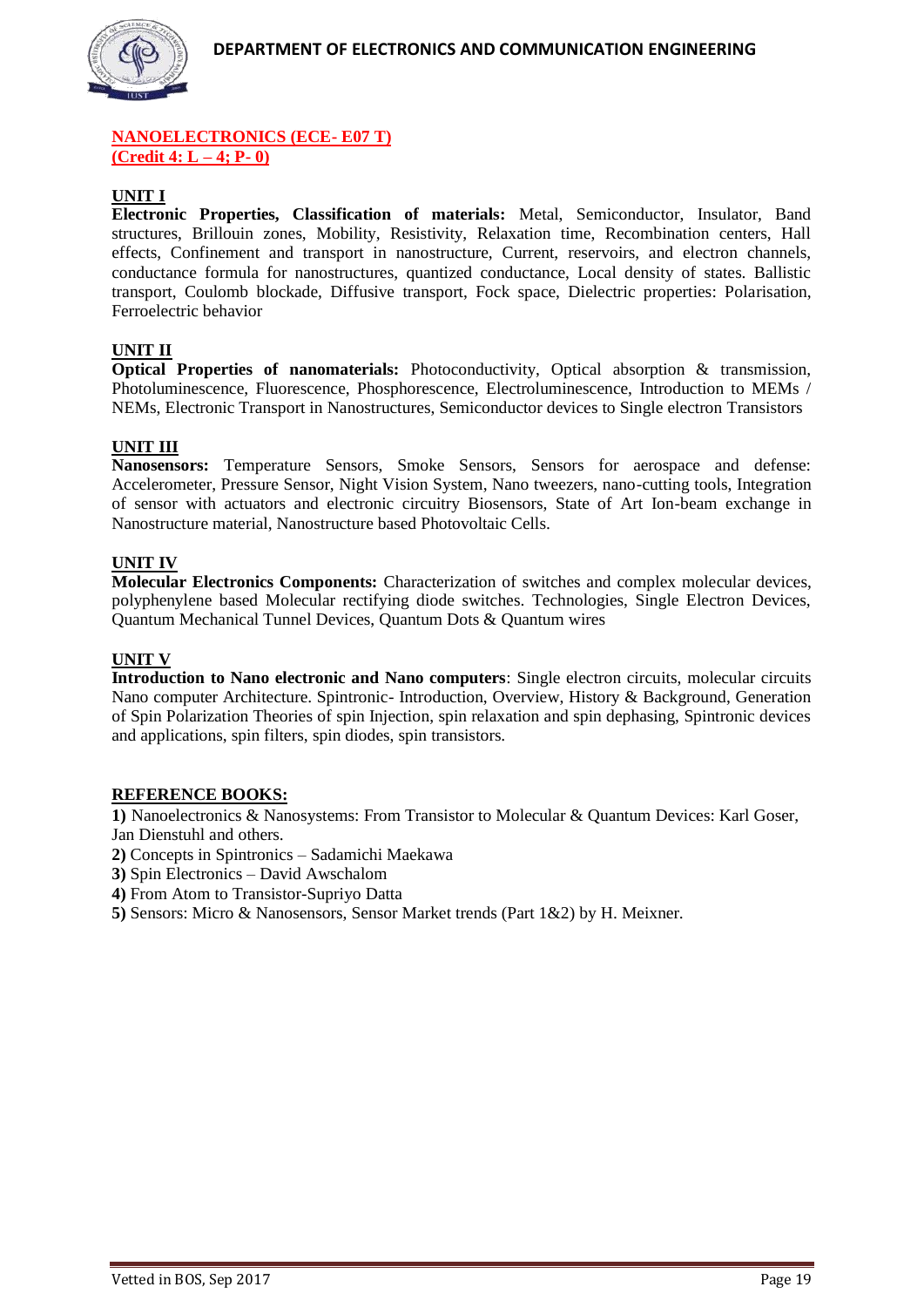

# **ADVANCED COMPUTER ARCHITECTURE (ECE- E08 T) (Credit 4: L – 4; P- 0)**

# **UNIT I**

Overview of Parallel Processing and Pipelining Processing, study and comparison of uni-processors and parallel processors, Conventional and Explicitly Parallel Instruction Computing (EPIC) architecture, Constraints of conventional architecture.

# **UNIT II**

Principles and implementation of Pipelining, Classification of pipelining processors, Pipeline Architecture, Study and comparison of processors with and without pipelining, General pipelining reservation table, Pipelining hazards and resolving techniques.

## **UNIT III**

Data buffering techniques, Job sequencing and Collision, Advanced pipelining techniques, loop unrolling techniques, out of order execution, software scheduling, trace scheduling, Predicated execution, Speculative loading, Register Stack Engine, Software pipelining. SIMD Computer Organization Masking and Data network mechanism, Inter PE Communication, Interconnection networks of SIMD, Static Vs Dynamic network, cube hyper cube and Mesh Interconnection network.

## **UNIT IV**

Microprocessor Architectures, study and comparison of Loosely and Tightly coupled multiprocessors. Processor characteristics of multiprocessors, Inter Processor communication network, Time shared bus, Crossbar switch, Multiport Memory Model, Memory contention and arbitration techniques, Cache coherency and bus snooping.

#### **UNIT V**

Study of Architecture of Multithreaded processors, Latency hiding techniques, Principles of multithreading, Issues and solutions, Parallel Programming Techniques: Message passing program development, Synchronous and asynchronous message passing, Message passing parallel programming, Shared Memory Programming, Data Parallel Programming.

#### **TEXT BOOKS:**

1) Kai Hwang, Faye A. Briggs, "Computer Architecture and Parallel Processing" Mc GrawHill international Edition.

2) Kai Hwang, "Advanced Computer Architecture", Tata McGraw-Hill References: 1. V.Rajaraman, L Sivaram Murthy, "Parallel Computers", PHI.

#### **REFERENCE BOOKS:**

1) William Stallings, "Computer Organization and Architecture, Designing for performance" Prentice Hall, Sixth edition.

2) Kai Hwang, Scalable Parallel Computing.

3) Harrold Stone, High performance computer Architecture.

4) Richard Y. Kain, Advanced Computer Architecture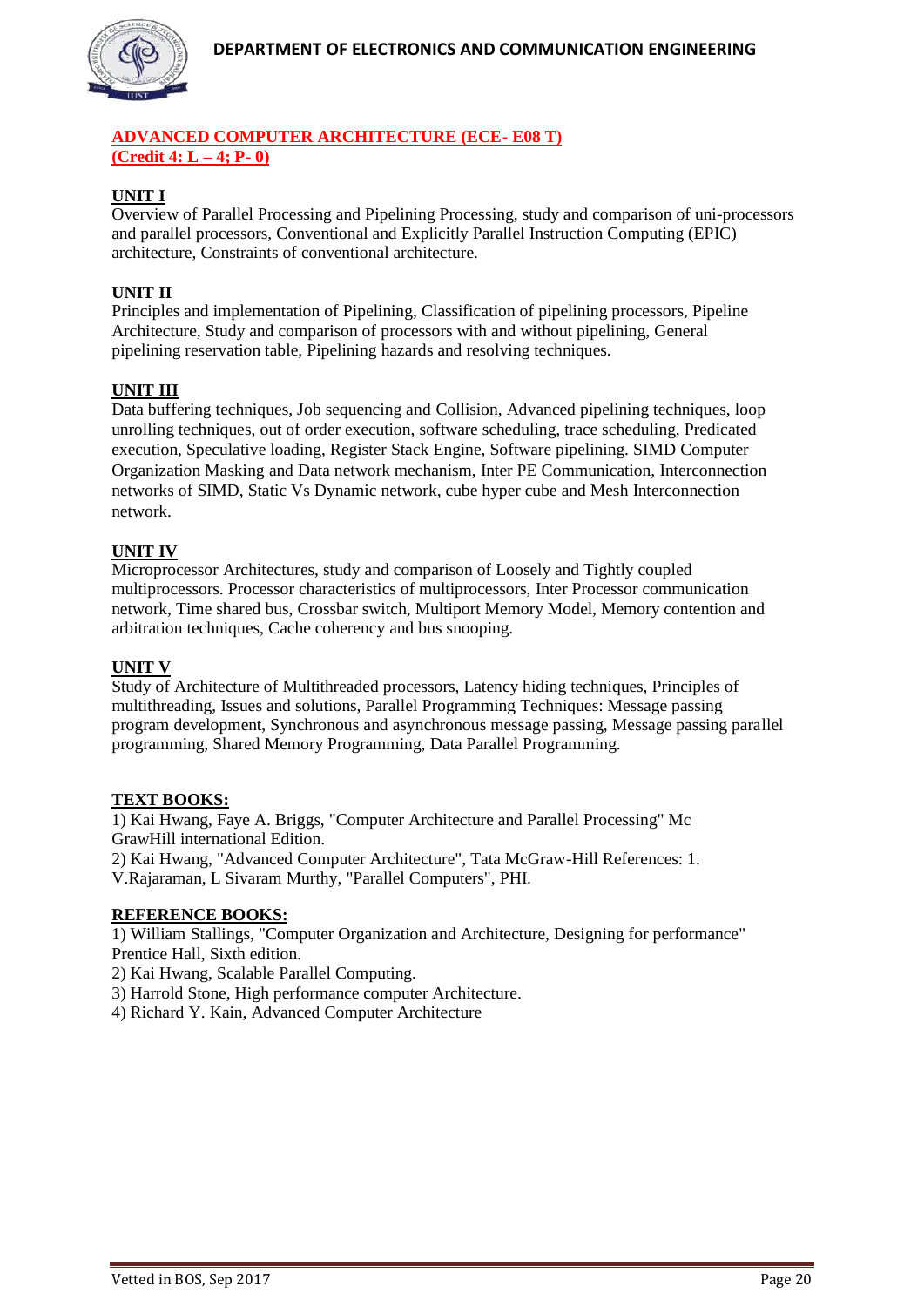

# **VLSI TECHNOLOGY (ECE- E09 T) (Credit 4: L – 4; P- 0)**

# **UNIT I**

Crystal growth & wafer preparation, Processing considerations: Chemical cleaning, getting the thermal Stress factors etc. Epitaxy - Vapors phase Epitaxy, Basic Transport processes & reaction kinetics, doping & auto doping, equipments, & safety considerations, buried layers, epitaxial defects, molecular beam epitaxy, equipment used, film characteristics, SOI structure.

# **UNIT II**

Oxidation-Growth mechanism & kinetics, Silicon oxidation model, interface considerations, orientation dependence of oxidation rates thin oxides. Oxidation technique & systems dry & wet oxidation, Masking properties of SiO2. Diffusion -Diffusion from a chemical source in vapor form at high temperature, diffusion from doped oxide source, diffusion from an ion implanted layer.

# **UNIT III**

Lithography -Optical Lithography: optical resists, contact & proximity printing, projection printing, electron lithography: resists, mask generation. Electron optics: roster scans & vector scans, variablebeam shape. X-ray lithography: resists & printing, X ray sources & masks. Ion lithography.

## **UNIT IV**

Etching - Reactive plasma etching, AC & DC plasma excitation, plasma properties, chemistry & surface interactions, feature size control  $\&$  apostrophic etching, ion enhanced  $\&$  induced etching, properties of etch processing. Reactive Ion Beam etching, Specific etches processes: poly/polycide, Trench etching.

## **UNIT V**

Metallization - I, [Problems in Aluminium Metal contacts,](http://nptel.ac.in/courses/117106093/) IC BJT - From junction isolation to LOCOS, Problems in LOCOS + Trench isolation, [More about BJT Fabrication and Realization, ,](http://nptel.ac.in/courses/117106093/) MOSFET - [Metal gate vs. Self-aligned Poly-gate,](http://nptel.ac.in/courses/117106093/) CMOS Technology

#### **REFERENCE BOOKS**:

**1.** S. M. Sze, "Modern Semiconductor Device Physics", John Wiley & Sons, 2000.

**2.** B.G. Streetman, "Solid State Electronics Devices", Prentice Hall, 2002.|

3. Chen, "VLSI Technology" Wiley, March 2003.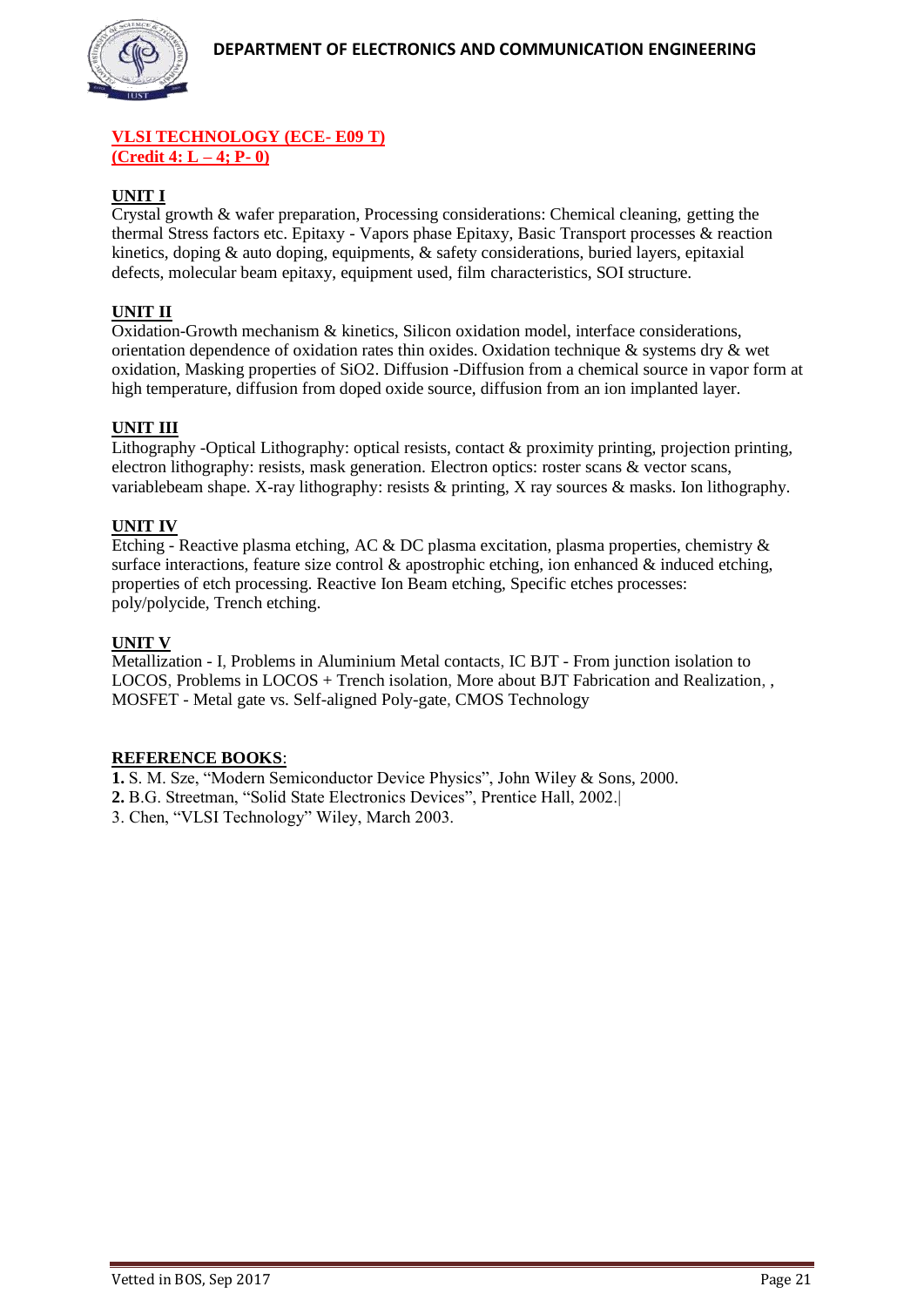

#### **SYSTEM DESIGN (ECE- E10 T) (Credit 3: L – 3; P- 0)**

# **UNIT I**

**Interconnect**: The Wire, Interconnect Parameter, Electrical And Spice Wire Model, RLC Parasitic, Signal Integrity And High Speed Behavior Of Interconnects: Ringing, Cross Talk And Ground Bounce. Layout Strategies At IC And Board Level For Local And Global Signals, Power Supply Decoupling.

# **UNIT II**

**Designing of sequential logic circuit**: Static And Dynamic Latches And Registers, Design And Optimization Of Pipelined Stages, Timing Issues In Digital Circuits, Synchronous And Asynchronous Design Styles, Interface Between Synchronous And Asynchronous Blocks, Concept Of Meta-Stability.

## **UNIT III**

**System hardware decomposition**: Data Path And Control Path, Register Transfer Level Description, Control Path Decomposition (Interfacing With FSM), Pitfalls of Decomposition, Control Flow And Data Flow Pipelines, Communication Between Subsystems, Control Dead Locks.

#### **UNIT IV**

**Subsystem design:** Logic Design Consideration For Arithmetic Building Blocks: Adders, Multipliers, Shifters Logic Design Consideration For Memory Architecture: Address Decoder, Sense Amplifier, Voltage Reference, Drivers/Buffers, Timing And Control Shared Memory Data Hazards And **Consistency** 

#### **UNIT V**

**Design for test:** Introduction, Test Procedure, Issues In Design For Testability, Ad-Hoc Testing, Scan-Based Test, Boundary Scan Design, Built-In-Self Test (BIST), Test Pattern Generation, Fault Models, Automatic Test Pattern Generation (ATPG).

#### **REFERENCE BOOKS:**

1) Rabaey Jan M., Chandrakasan Anantha and Borivoje Nikolic, "Digital Integrated Circuits (Design Perspective)", Prentice Hall of India, 2nd Ed., 2003.

2) Smith M. J. S.,"Application Specific Integrated Circuits", Addison Wesley, 1st Ed., 1999.

3) Dally W. J. and Poulton J. W.,"Digital System Engineering", Cambridge University Press, 1st Ed., 1998.

4) Hall S. H., Hall G. W. and McCall J. A.,"High Speed Digital System Design", John Wiley & Sons, 1st Ed., 2000.

5) Bakoglu H. B.,"Circuit Interconnect And Packaging For VLSI", Addison-Wesley, 1st Ed., 1990. 6) Wester Neil H. E., Harris D. and Banerjee A. ,"CMOS VLSI Design", Addison Wesley, 3rd Ed., 2004.

7) Laung-Terng Wang, Cheng-Wen Wu and Xiaoqing Wen,"VLSI Test principles And Architectures Design For Testability", Morgan Kaufmann Publishers, 1st Ed., 2006.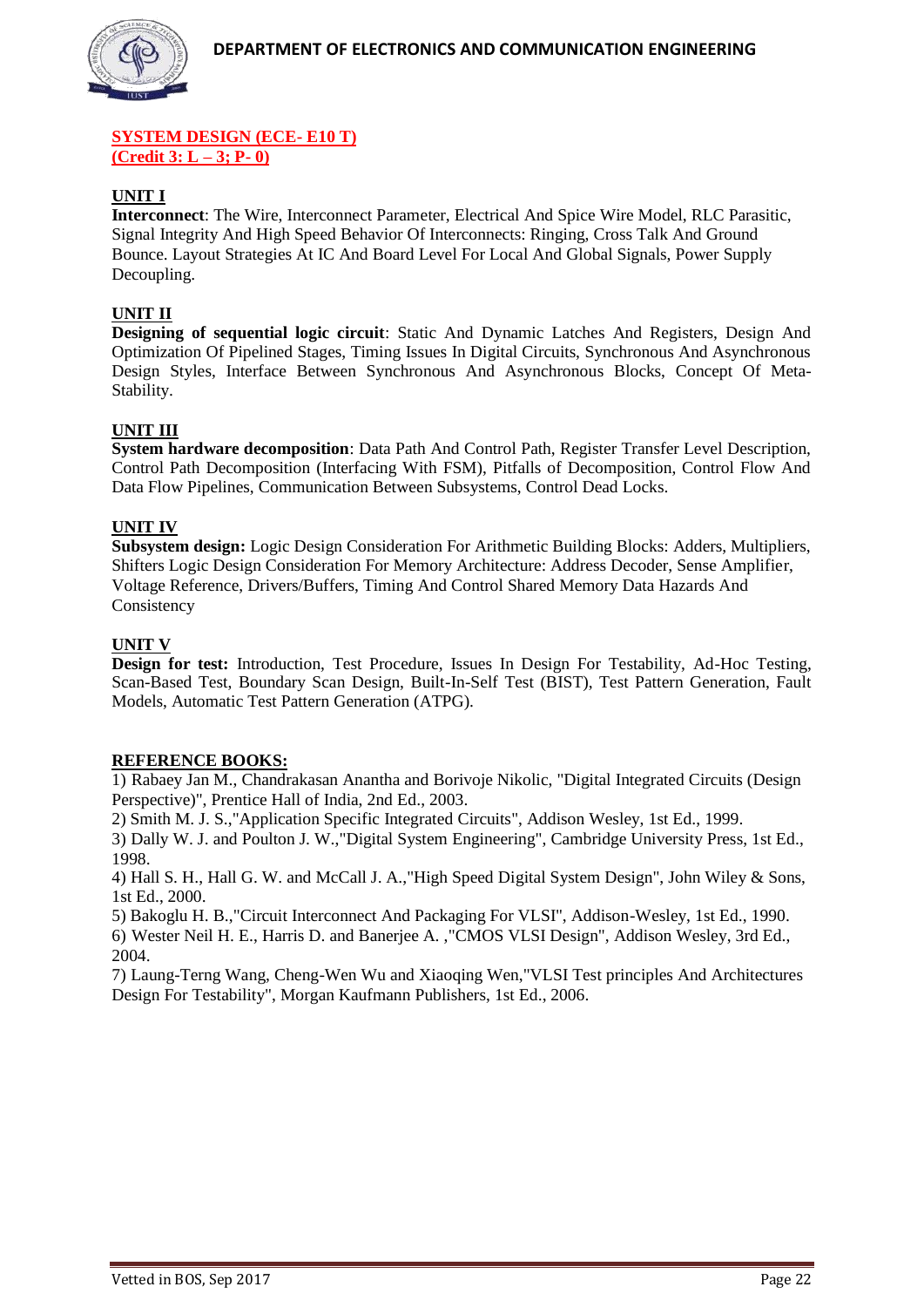#### **SCI LAB (ECE- E11 P) (Credit 4: L – 3; P- 2)**

# **UNIT I**

**Introduction:** Basics of MATLAB, Overview of features and workspace and data types, Applicationof MATLAB, Limitations. MATLAB and Problem Solving**:** Defining the problem, Developing the algorithm, coding and Debugging

## **UNIT II**

**Arrays:** Initialization and definition, Array Functions, 1 D & 2D Arrays, Multi dimensional Arrays,Array Storing, Working on Arrays & Array Operations. Matrices**:** Initialization and definition of Matrices, Manipulation of Matrices, Matrix functions, Work on Matrix Opertions, Special **Matrices** 

# **UNIT III**

**Plots and Graphs: Plots and its types, 2D & 3D plotting Graphical Interpretations**

# **UNIT IV**

**Simulink**: Introduction, Basics of Simulink, Dynamic system and its representation, Apploications of Sim ulink, Limitations.

# **UNIT V**

**Principle and Management:** Tool Boxes, Simulink operating principle, Library Browser and function Library sources. Construction and Parameterizing: Construction Blocks in Simulink, Parameterizing of Blocks, Basic Simulations.

#### **TEXT BOOKS:**

1) Introduction to MATLAB and Simulinl – A project approach, O Beucher & M. Weeks 2) MATLAB – A quick introduction for Scientists & engineers, Rudra Pratap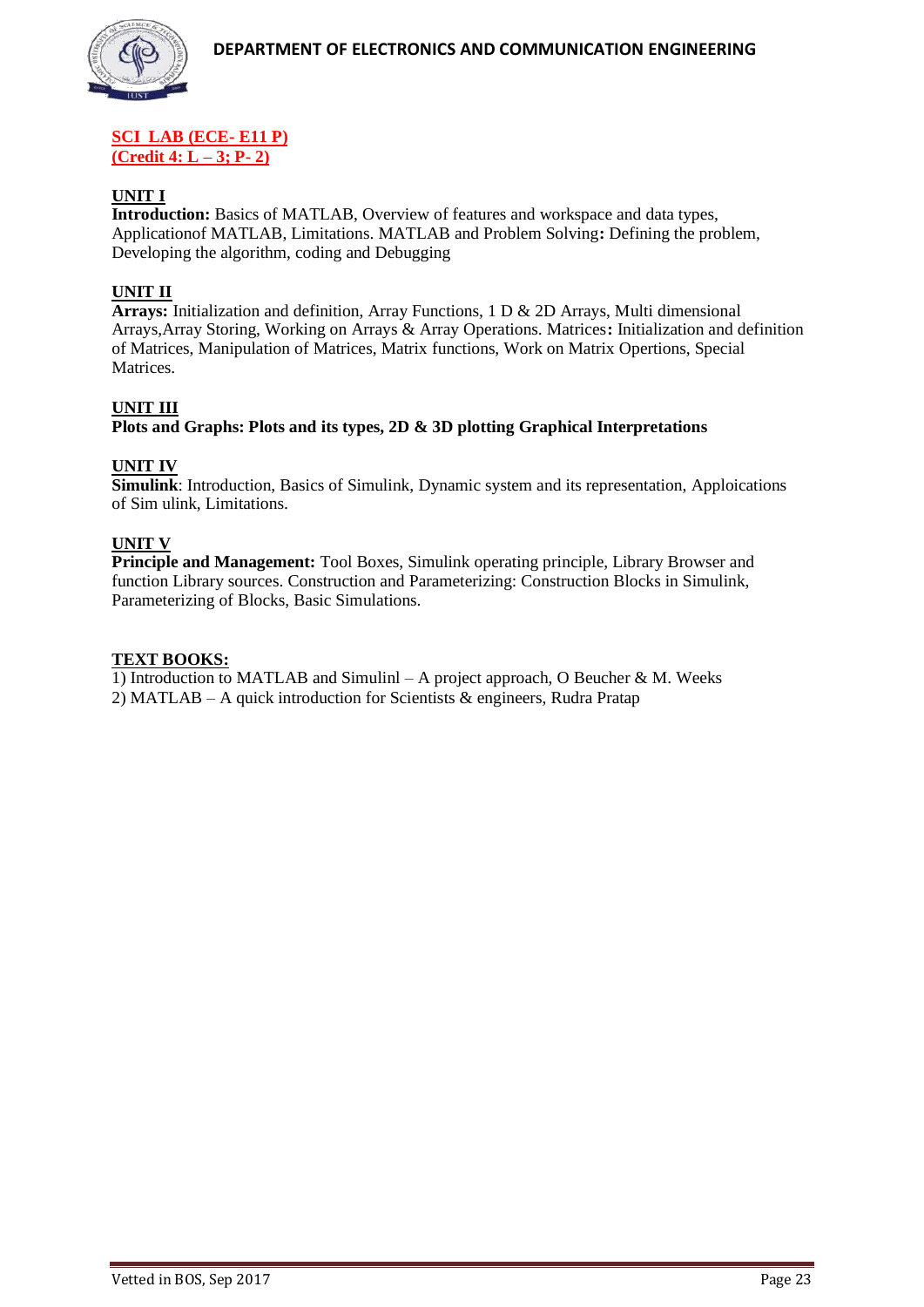

# **MOBILE COMMUNICATION (ECE- E12 T) (Credit 3: L – 3; P- 0)**

# **UNIT I**

Introduction to Cellular Mobile Systems: A basic cellular system, performance criteria, uniqueness of mobile radio environment, operation of cellular systems, planning a cellular system, overview of generations of cellular systems.

# **UNIT II**

Elements of Cellular Radio Systems Design and Interference: General description of the problem, concept of frequency reuse channels, co-channel interference reduction factor, desired C/I from a normal case in an omni directional antenna system, cell splitting, consideration of the components of cellular systems, Introduction to co-channel interference, co-channel measurement design of antenna system, antenna parameter and their effects.

# **UNIT III**

Cell Coverage for Signal & Antenna Structures: General introduction, obtaining the mobile point to point mode, propagation over water or flat open area, foliage loss, propagation near in distance, long distance propagation, point to point prediction model – characteristics, cell site, antenna heights and signal coverage cells, mobile to mobile propagation,

# **UNIT IV**

Characteristics of basic antenna structures, antenna at cell site, mobile antennas. Frequency Management & Channel Assignment, Hand Off & Dropped Calls: Frequency Management, fixed channel assignment, non-fixed channel assignment, traffic & channel assignment, Why hand off, types of handoff and their characteristics, dropped call rates & their evaluation.

# **UNIT V**

GSM : GSM Network architecture, signaling protocol architecture, identifiers, channels, Frame structure, speech coding, authentication and security, call procedure, handoff procedure, services and features. Mobile data networks Data oriented CDPD network, GPRS and higher data rates, SMS in GSM. Mobile management, voice signal processing and coding.

#### **TEXT BOOKS:**

**1)** William, C. Y. Lee, "Mobile Cellular Telecommunications", 2nd Edition, McGraw Hill, 1990. **2)** Mischa Schwartz, "Mobile Wireless Communications", Cambridge University Press, UK, 2005.

#### **REFERENCE BOOKS:**

**1)** "Mobile Communication Hand Books", 2nd Edition, IEEE Press.

**2)** Theodore S Rappaport, "Wireless Communication Principles and Practice", 2nd Edition, Pearson, 2002.

**3)** Lawrence Harte, "3G Wireless Demystified", McGraw Hill Publications, 2001.

**4)** KavehPahlavan and Prashant Krishnamurthy", Principles of Wireless Networks", PHI, 2001.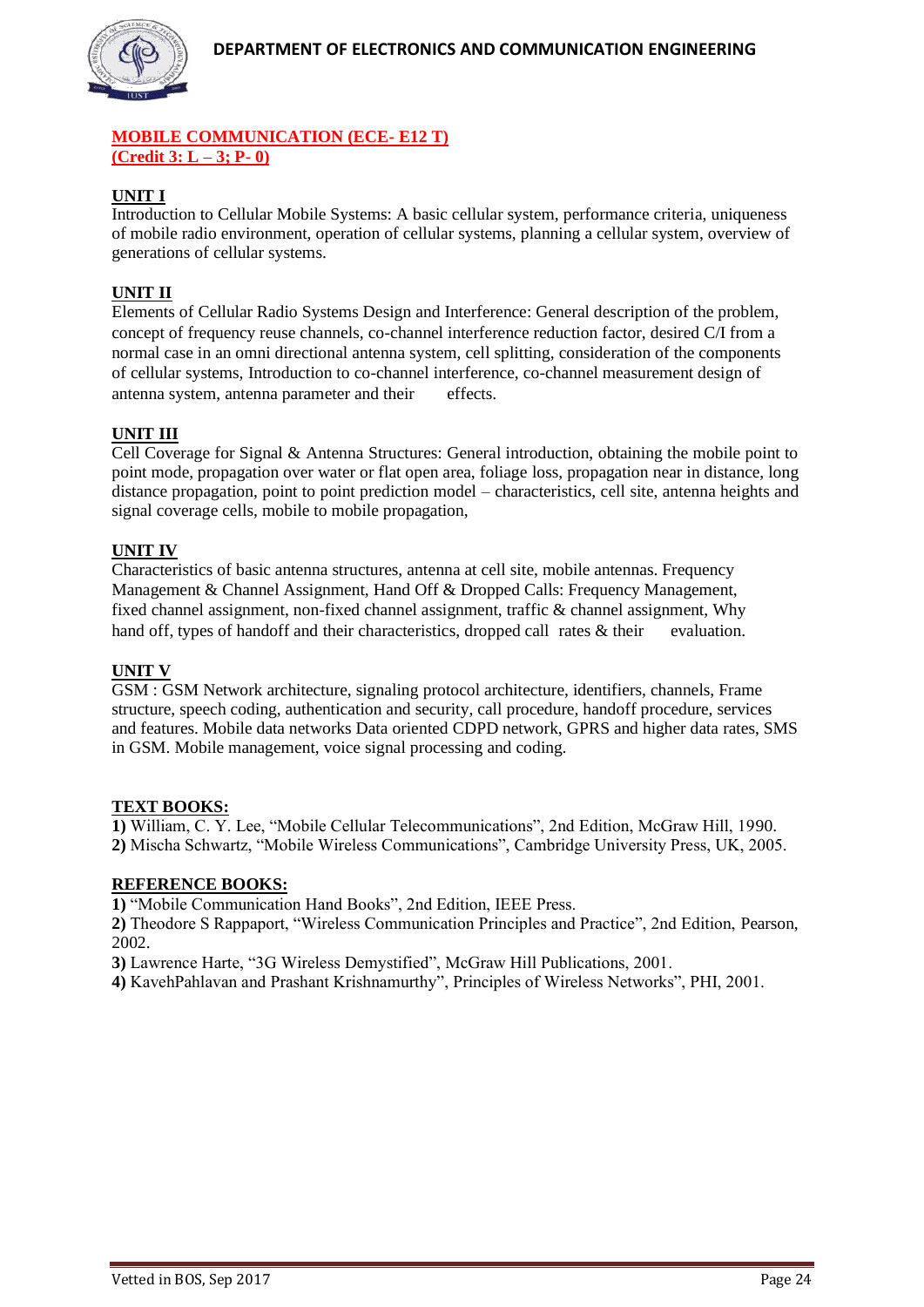

#### **NETWORK SECURITY (ECE- E32 T) (Credit 3: L – 3; P- 0)**

# **UNIT I**

Introduction to network security, Secure network services, Attacks, Security, Architecture, Security Mechanism, Introduction to cryptography, Data Encryption Standard, Design and analysis, IDEA(International Data Encryption),RC4

# **UNIT II**

Public Key Cryptography and Authentication, Approaches to Message, Authentication , Secure Hash Functions ,Message Authentication Codes ,Public-Key Cryptography Principles ,Public-Key Cryptography Algorithms

## **UNIT III**

Web Security Considerations, Secure Socket Layer and Transport Layer Security Transport Layer Security, HTTPS , Secure Shell (SSH)

#### **UNIT IV**

Firewall, The Need for Firewalls , Firewall Characteristics , Types of Firewalls , Firewall Basing ,Firewall Location and Configurations

#### **TEXT BOOKS:**

1) William Stallings, "Cryptography And Network Security – Principles and Practices", Prentice Hall of India, Third Edition, 2003.

2) Atul Kahate, "Cryptography and Network Security", Tata McGraw-Hill, 2003.

#### **REFERENCE BOOKS**:

1) Bruce Schneier, "Applied Cryptography", John Wiley & Sons Inc, 2001.

2)Charles B. Pfleeger, Shari Lawrence Pfleeger, "Security in Computing", Third Edition, Pearson Education, 2003.

3) Networking Essentials by Willium.S.Stallings.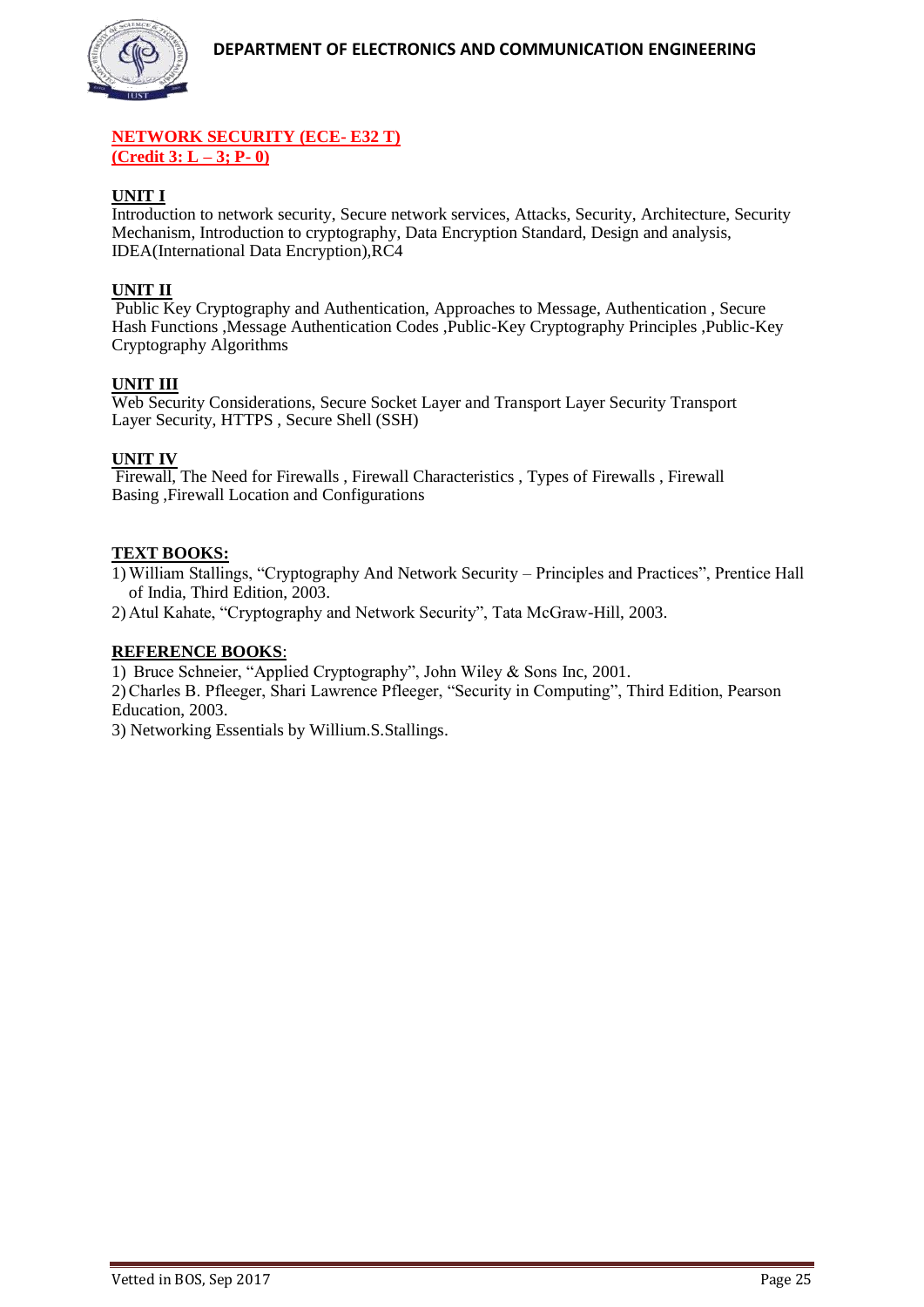

# **MOBILE ADHOC NETWORKS (ECE- E33 T) (Credits: 3: L – 3; P-0)**

# **UNIT I**

Introduction: Introduction to Ad Hoc networks – definition, characteristics features, applications. Characteristics of Wireless channel, Adhoc Mobility Models: - entity and group models.

# **UNIT II**

Medium access protocols: MAC Protocols: design issues, goals and classification. Contention based protocols, reservation based protocols, scheduling algorithms, protocols using directional antennas. IEEE standards: 802.11a, 802.11b, 802.11g, 802.15. HIPERLAN.

# **UNIT III**

Network protocols: Addressing issues in ad hoc network, Routing Protocols: Design issues, goals and classification. Proactive Vs reactive routing, Unicast routing algorithms, Multicast routing algorithms, hybrid routing algorithm, Power/ Energy aware routing algorithm, Hierarchical Routing, QoS aware routing.

# **UNIT IV**

End -to - end delivery and security:Transport layer: Issues in designing- Transport layer classification, adhoc transport protocols. Security issues in adhoc networks: issues and challenges, network security attacks, secure routing protocols.

# **UNIT V**

Cross layer design and integration: Cross layer Design: Need for cross layer design, cross layer optimization, parameter optimization techniques, Cross layer cautionary perspective, Cooperative networks:- Architecture, methods of co-operation, co-operative antennas, Integration of ad hoc network with other wired and wireless networks.

# **TEXT BOOKS:**

1) C.Siva Ram Murthy and B.S.Manoj, ―Ad hoc Wireless Networks Architectures and protocols, second edition, Pearson Education. 2007 2) Charles E. Perkins, ―Ad hoc Networking‖, Addison – Wesley, 2000

# **REFERENCE BOOKS:**

1)Stefano Basagni, Marco Conti, Silvia Giordano and Ivan stojmenovic, ―Mobile adhoc networking, Wiley-IEEE press, 2004.

2) Mohammad Ilyas, ―The handbook of adhoc wireless networks, CRC press, 2002.

3) T. Camp, J. Boleng, and V. Davies ―A Survey of Mobility Models for Ad Hoc Network Research,

4) Wireless Communication and Mobile Comp., Special Issue on Mobile Ad Hoc Networking Research, Trends and Applications, vol. 2, no. 5, 2002, pp. 483–502.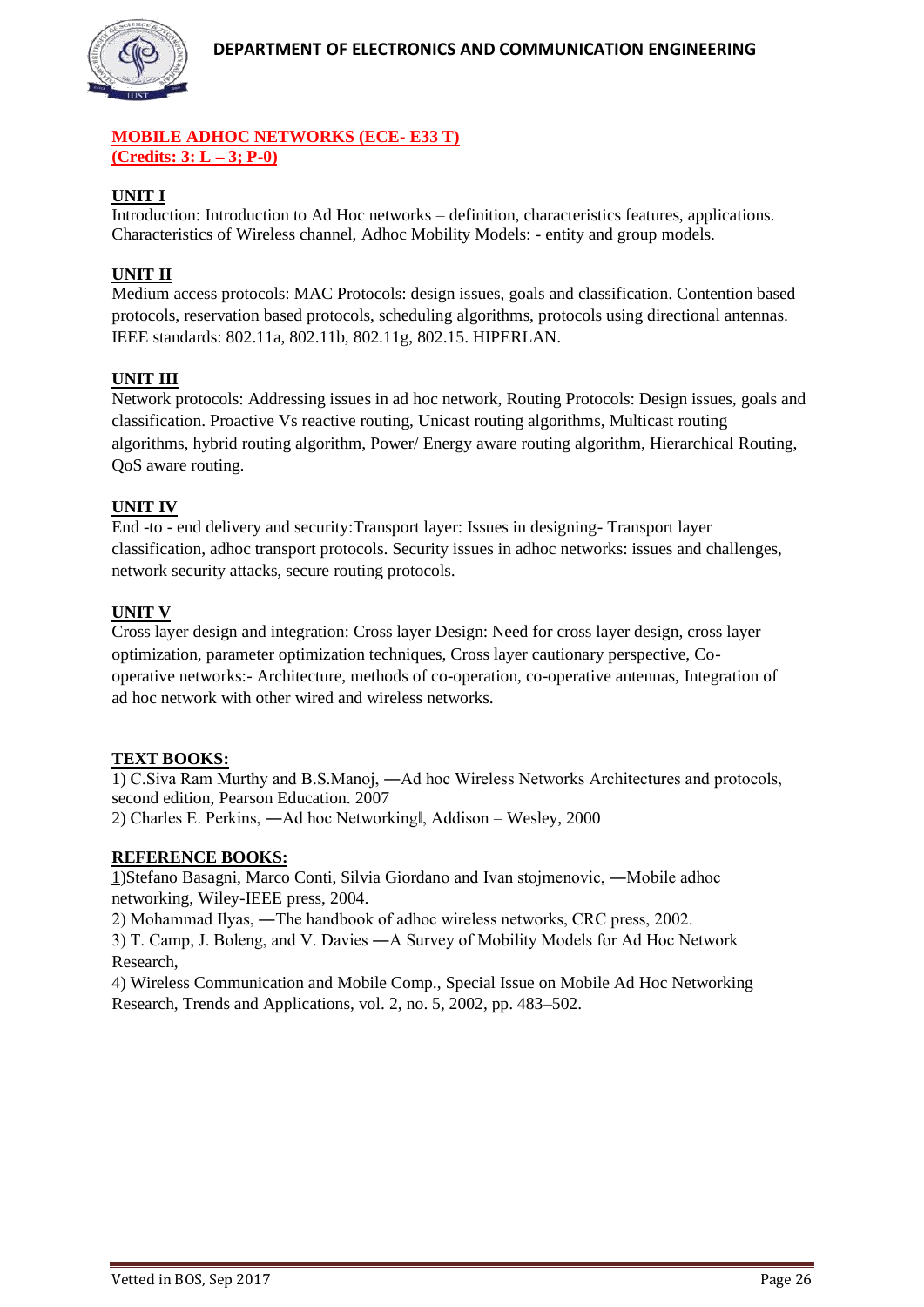

# **MULTI INPUT MULTI OUTPUT (MIMO) SYSTEMS (ECE- E34 T) (Credit 3: L – 3; P- 0)**

# **UNIT I**

Evolution of Wireless Communication Systems 1G - 5G,Elements of Wireless Communication System, Overview of MIMO Communication Systems, Layered View of Transmitter and Receiver : Introduction to wireless channel models

# **UNITII**

Large Scale Propagation Models Path Loss; Shadowing, Small Scale Propagation Multipath Model, frequency flat fading , Envelope Distribution, Signal Correlation, Coherence Time, Doppler Spectrum, Frequency Selective Fading, Coherence Bandwidth, Delay Doppler Characteristics

## **UNIT III**

Spatial Channel Characteristics, Expression of MIMO Channel, MIMO Channel Characteristics, Properties of H, Important Results from Linear Algebra, Spatial Diversity,

## **UNIT IV**

Selection Combining, Maximal Ratio Combining , Problem of Error in MRC. Diversity Gain and Transmit MRC, Transmit Diversity without Channel known at Tx, MIMO Transmit Diversity

#### **UNIT V**

Fundamentals of Information Theory, Capacity of Deterministic MIMO Channels, Capacity of Channel Unknown at Transmitter, Capacity of Channel Known at Transmitter, Capacity of Random Channel, MIMO in Practice

#### **REFERENCES BOOKS:**

1) Principles of mobile communication by G stuber, springer , second edition.

2) Wireless communication by A Goldsmith, Cambridge

3) Introduction to space time wireless communications by A Paulraj, Nabar and Gore, Cambridge

4) Elements of information theory by Thomas A cover, Joy A Thomas, Wiley Interscience.

5) LTE , UMTS and long term evolution by Sesia ,Toufik and Baker, Wiley Interscience.

6) OFDM for wireless communication by R. Prasad,Artech House Publishers.

7) Single and multi carrier MIMO transmission for wireless broad brand system by R. Prasad,

Rehman and S. S. Das, River Publishers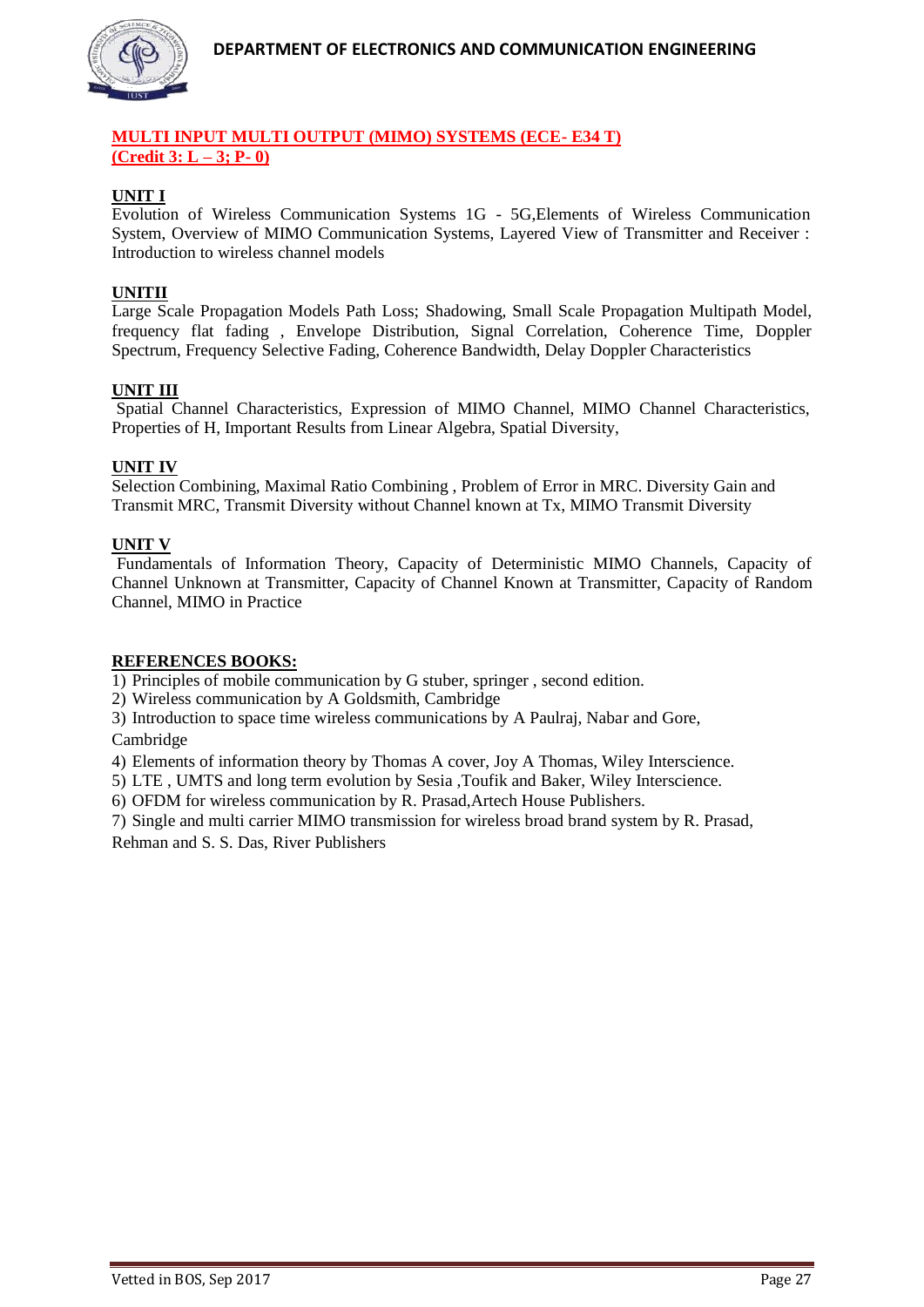

# **SATELLITE COMMUNICATION (ECE- E35 T) (Credits 3: L - 3; P - 0)**

# **UNIT I**

**Overview of Satellite Systems & Orbit:** Introduction, Kepler's laws, definitions, orbital element, apogee and perigee heights, orbit perturbations, inclined orbits, calendars, universal time, sidereal time, orbital plane, local mean time and sun synchronous orbits, Geostationary orbit: Introduction, antenna, look angles, polar mix antenna, limits of visibility, earth eclipse of satellite.

# **UNIT II**

**Propagation impairments and space link:** Introduction, atmospheric loss, Ionospheric effects, rain attenuation, other impairments. **Space link:** Introduction, EIRP, transmission losses, link power budget, system noise, CNR, uplink, down link, effects of rain, combined CNR.

# **UNIT III**

**Space Segment:** Introduction, power supply units, altitude control, station keeping, thermal control, TT&C, transponders, antenna subsystem. **Earth Segment**: Introduction, receive only home TV system, Outdoor unit, indoor unit, MATV, CATV,  $Tx - Rx$  earth station.

## **UNIT IV**

**Interference and Satellite access:** Introduction, interference between satellite circuits, satellite access, single access, pre-assigned FDMA, SCPC (spade system), TDMA, pre-assigned TDMA, demand assigned TDMA, down link analysis, and comparison of uplink power requirements for TDMA & FDMA, on board signal processing satellite switched TDMA.

## **UNIT V**

**Specialized services:** Introduction, orbital spacing, power ratio, frequency and polarization, transponder capacity, bit rates for digital TV, satellite mobile services, USAT, Radar-Sat, GPS, Orb communication and Iridium.

#### **TEXT BOOK:**

1) Satellite Communications, Dennis Roddy, 4th Edition, McGraw-Hill International Edition, 2006.

#### **REFERENCES BOOKS:**

1) Satellite Communications, Timothy Pratt, Charles Bostian and Jeremy Allnutt, 2nd Edition, John Wiley & Sons, 2003.

2) Satellite Communication Systems Engineering, W. L. Pitchand, H. L. Suyderhoud, R. A. Nelson, 2nd Ed., Pearson Education., 2007.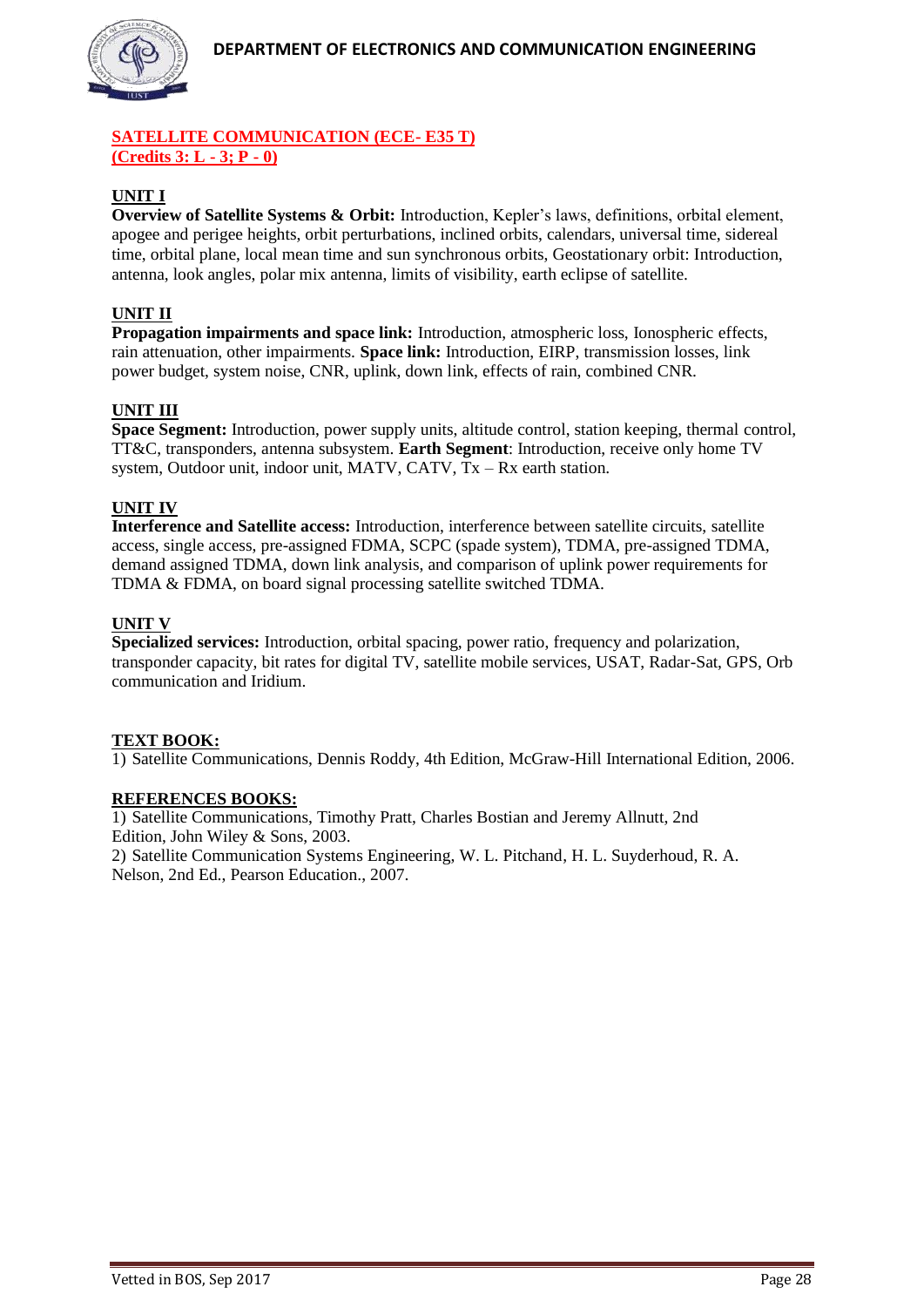

# **CADENCE LAB: ANALOG CIRCUIT DESIGN AND SIMULATION LAB (ECE- E36 P) (Credits 2: L – 0; P – 4)**

**TOOL REQUIRED:** Spice Tool preferably Pspice, Hspice.

# **LIST OF EXPERIMENTS**

1) Basics of the Spice Tools like Ac analysis, DC analysis, Transient Analysis of basic Analog circuits.

2) Design and verification of half and full wave rectifiers.

- 3) Design, simulation and analysis of Filters—Low Pass, High Pass, Band Pass, Notch Filter.
- 4) Design and study of Hartley Oscillator using operational amplifier.
- 5) Design and study of Colpitt Oscillator using operational amplifier.
- 6) Design and verification of Clippers, Clampers and attenuators
- 7) Design and Analysis of Differential amplifiers.

## **REFERENCE BOOKS AND LINKS:**

1) Spice for circuits and electronics by Mohammad H Rashid, Pearson Publication.

2) Analog Design and Simulation Using OrCAD Capture and Pspice by Dennis Fitzpatrick.

3) http://www.uta.edu/ee/hw/pspice/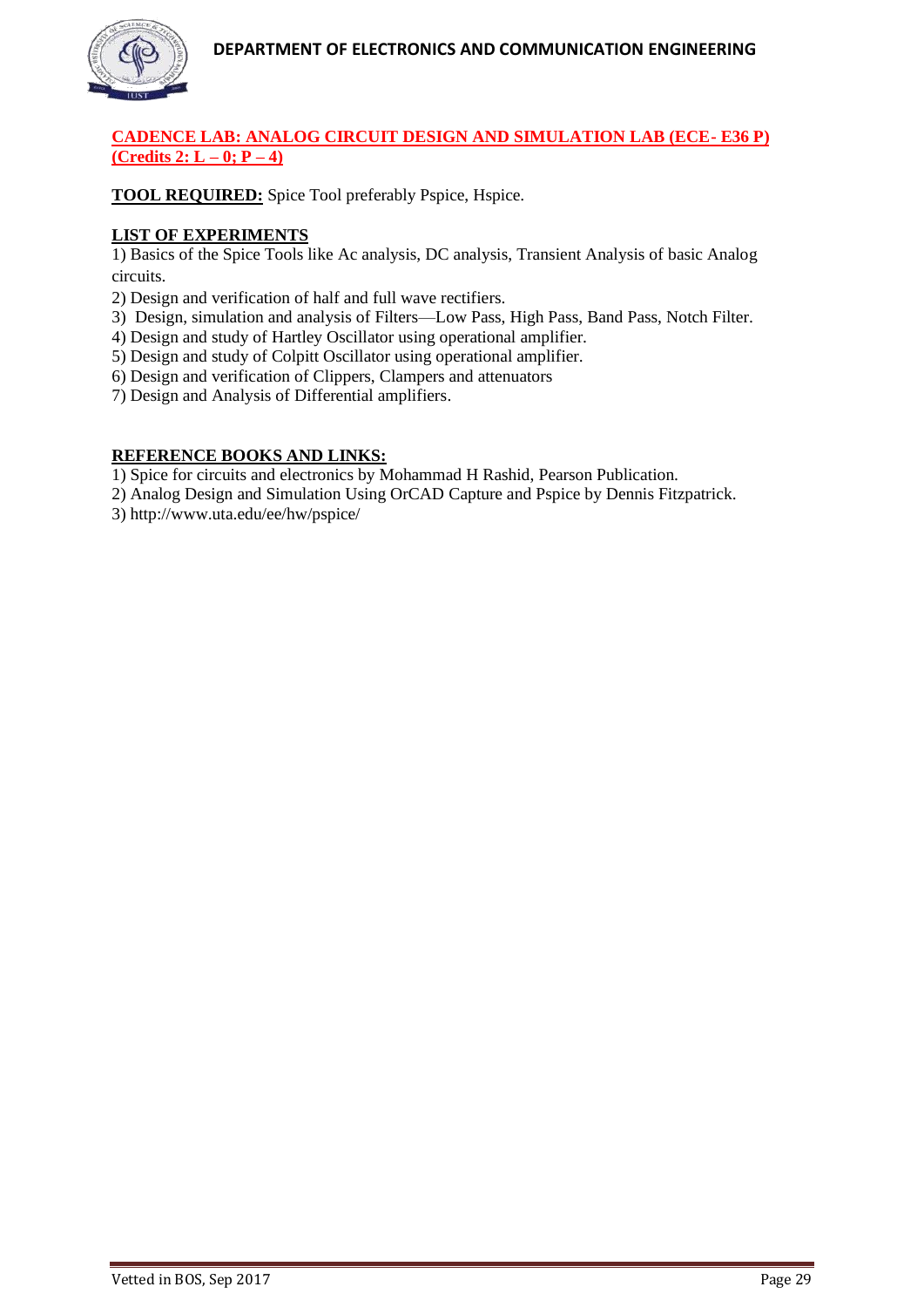

# **LAB VIEW: VIRTUAL INSTRUMENTATION (ECE- E37 P) (Credits 3: L - 0; P -6)**

# **Lab VIEW: Laboratory Virtual Instrumentation Engineers Workbench.**

# **UNIT I**

Review of Virtual Instrumentation: Historical perspective, Need of VI, Advantages of VI, Define VI, block diagram & architecture of VI, data flow techniques, graphical programming in data flow, comparison with conventional programming.

# **UNIT II**

Programming Techniques: VIS & Sub VIS, loops & charts, arrays, clusters, graphs, case & sequence structures, formula modes, local & global variables, string & file Input.

# **UNIT III**

Data Acquisition basics: ADC, DAC, DIO, Counters & timers, PC Hardware structure, timing, interrupts, DMA, Software and Hardware Installation. Common Instrument Interfaces: Current loop, Rs 232C/Rs 485, GPIB, System basics,

## **UNIT IV**

interface basics: USB, PCMCIA, VXI, SCXI, PXI etc, networking basics for office & industrial application VISA & IVI, image acquisition & processing, Motion Control.

## **UNIT V**

Application of VI: Application in Process Control projects, Major equipments-Oscilloscope, Digital Multimeter, 120 MHz Pentium Computers, Labview Software, Study of Data Acquisition & Control using Labview ® Virtual instrumentation for an Innovative Thermal Conductivity Apparatus to measure the Thermal Conductivity Apparatus- to measure the Conductivity of non-Newtonian fluids while they are subjected to sharing force.

# **TEXT BOOKS:**

1) Virtual instrumentation using LAbVIEW by **Jovitha Jerome.**

#### **REFERENCE BOOKS:**

**1) Gary Johnson,** Labview Graphical Programming second edition, MC GrawHill, Newyork, 1997. **2) Lisa K.Wells & Jeffrey Travis,** Labview for everyone, Prentice Hall, New Jersey, 1997.

# **WEB LINKS:**

- **WWW.ni.com**
- □ [http://myweb.wit.edu/johnsont/Classes/LabView\\_Labs/LabVIEW\\_Resources.htm](http://myweb.wit.edu/johnsont/Classes/LabView_Labs/LabVIEW_Resources.htm)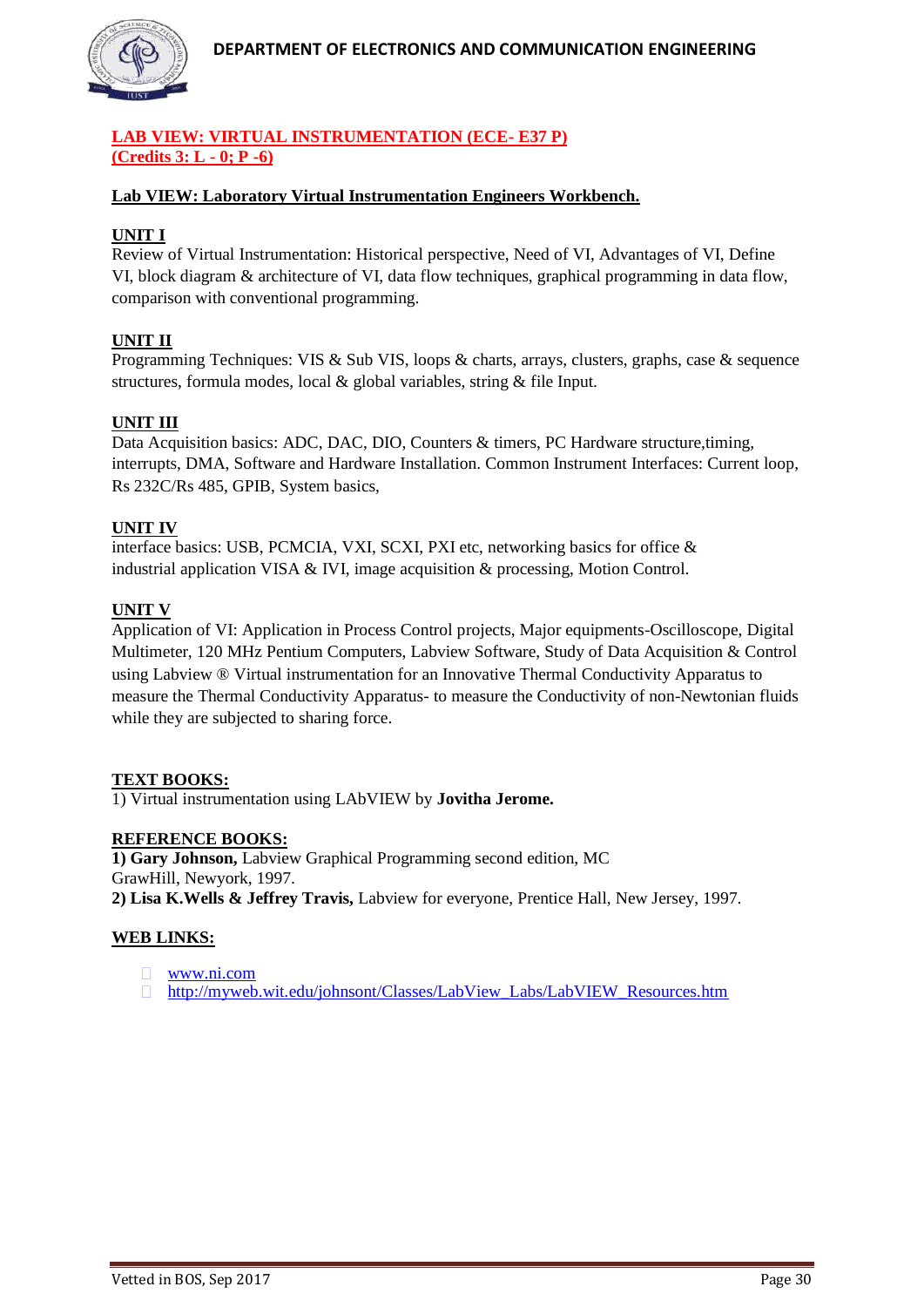

**CMOS ANALOG DESIGN (ECE- E38 P) (Credits 3: L - 3; P -0)**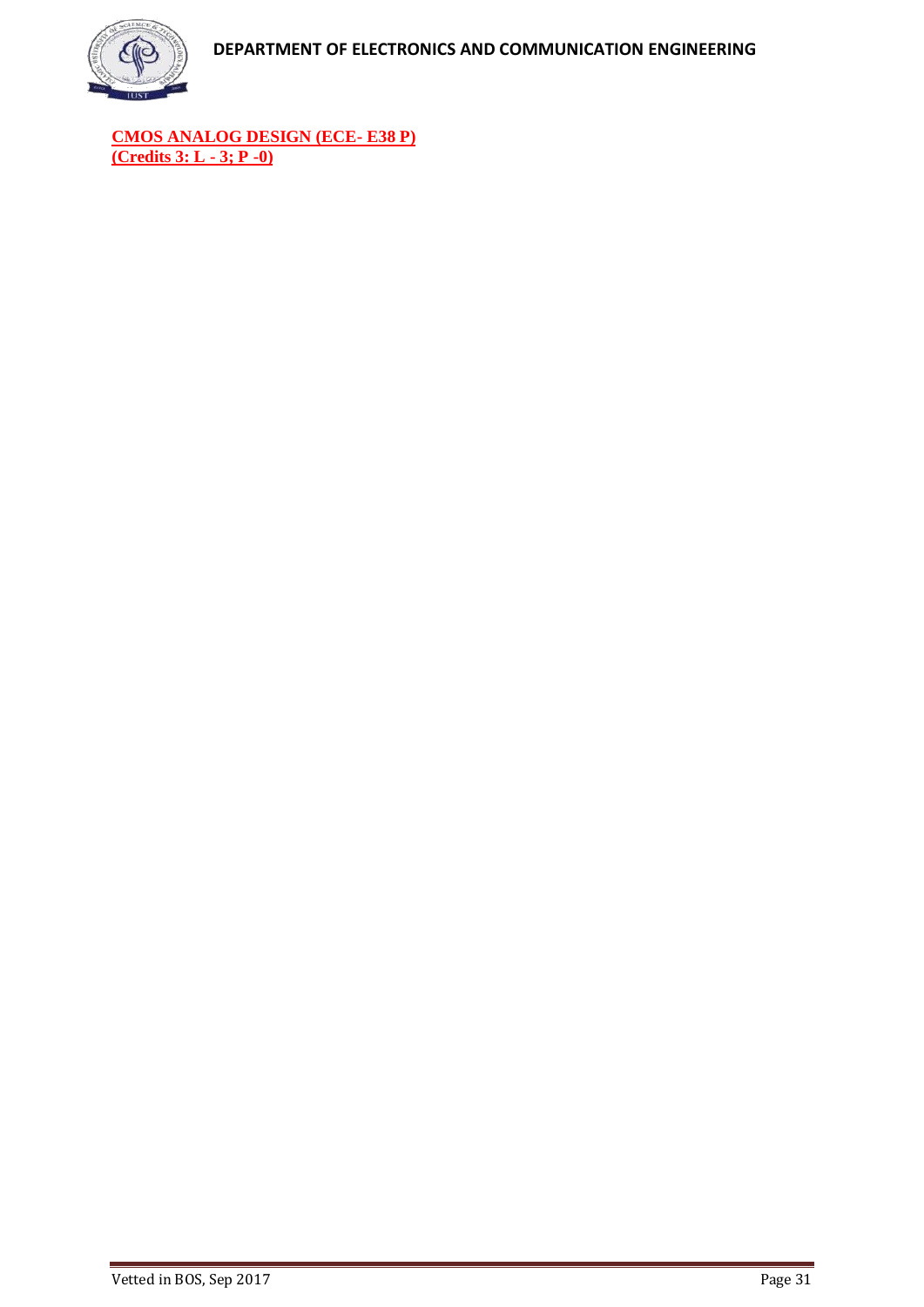

# **List of Electives offered in sister branches (SOT) and external to SOT also. These cannot be offered to parent department since these are core subjects to the parent branch (ECE)**

| <b>Course Code</b>                     | <b>Subject</b>                                    | $L-P$              | <b>Credits</b>      | <b>Preferred</b><br><b>Semester</b> | Prerequisite                         |
|----------------------------------------|---------------------------------------------------|--------------------|---------------------|-------------------------------------|--------------------------------------|
| <b>ECE-E13 T</b>                       | <b>Embedded Systems</b>                           | $3 - 0$            | 3                   |                                     | ECE-413 T/<br><b>ECE-512 T</b>       |
| <b>ECE-E14 T</b>                       | Analog Electronics I                              | $3 - 0$            | 3                   |                                     | <b>Nil</b>                           |
| <b>ECE-E15 T</b>                       | Signals & Systems                                 | $3 - 0$            | 3                   |                                     | Nil                                  |
| <b>ECE-E16 T</b>                       | <b>VLSI</b> Design                                | $3 - 0$            | 3                   |                                     | <b>ECE-311 T</b><br><b>ECE-313 T</b> |
| <b>ECE-E17 T</b>                       | <b>Digital Signal Processing</b>                  | $3 - 0$            | 3                   |                                     | <b>ECE-414 T</b>                     |
| <b>ECE-E18 T</b>                       | Electronic Instrumentation &<br>Measurements      | $4 - 0$            | $\overline{4}$      |                                     | <b>ECE-311 T</b><br><b>ECE-313 T</b> |
| <b>ECE-E19 T</b>                       | <b>Optical Fibre Communication</b>                | $3 - 0$            | 3                   |                                     | <b>Nil</b>                           |
| <b>ECE-E20 T</b><br><b>ECE-E21 T/P</b> | Communication I<br>Digital System Design          | $3 - 0$<br>$3 - 2$ | 3<br>$\overline{4}$ |                                     | <b>ECE-313 T</b>                     |
| <b>ECE-E22 T</b>                       | Applied Electronic<br>Instrumentation             | $4 - 0$            | $\overline{4}$      |                                     | <b>ECE-311 T</b>                     |
| <b>ECE-E23 T</b>                       | Analog Electronics - I                            | $4 - 0$            | $\overline{4}$      |                                     | Nil                                  |
| <b>ECE-E24 T</b>                       | Digital Electronics & Logic<br>Design             | $4 - 0$            | $\overline{4}$      |                                     | Nil                                  |
| <b>ECE-E25 T</b>                       | Electronic Engg materials                         | $4 - 0$            | $\overline{4}$      |                                     | Nil                                  |
| <b>ECE-E26 T</b>                       | Analog Electronics - II                           | $4 - 0$            | $\overline{4}$      |                                     | <b>ECE-311 T</b>                     |
| <b>ECE-E27 T</b>                       | Computer Organization &<br>Architecture           | $4-0$              | $\overline{4}$      |                                     | <b>ECE-313 T</b>                     |
| <b>ECE-E28 T</b>                       | Microprocessors                                   | $4 - 0$            | $\overline{4}$      |                                     | <b>ECE-313 T</b>                     |
| <b>ECE-E29 T</b>                       | Antennas Wave Propagation<br>& Transmission Lines | $4-0$              | $\overline{4}$      |                                     | <b>ECE-413 T</b>                     |
| <b>ECE-E30 T</b>                       | Data Communication                                | $4 - 0$            | $\overline{4}$      |                                     | <b>ECE-413 T</b>                     |
| <b>ECE-E31 T</b>                       | <b>Elements of Digital Logic</b>                  | $3 - 0$            | $\overline{2}$      |                                     | Nil                                  |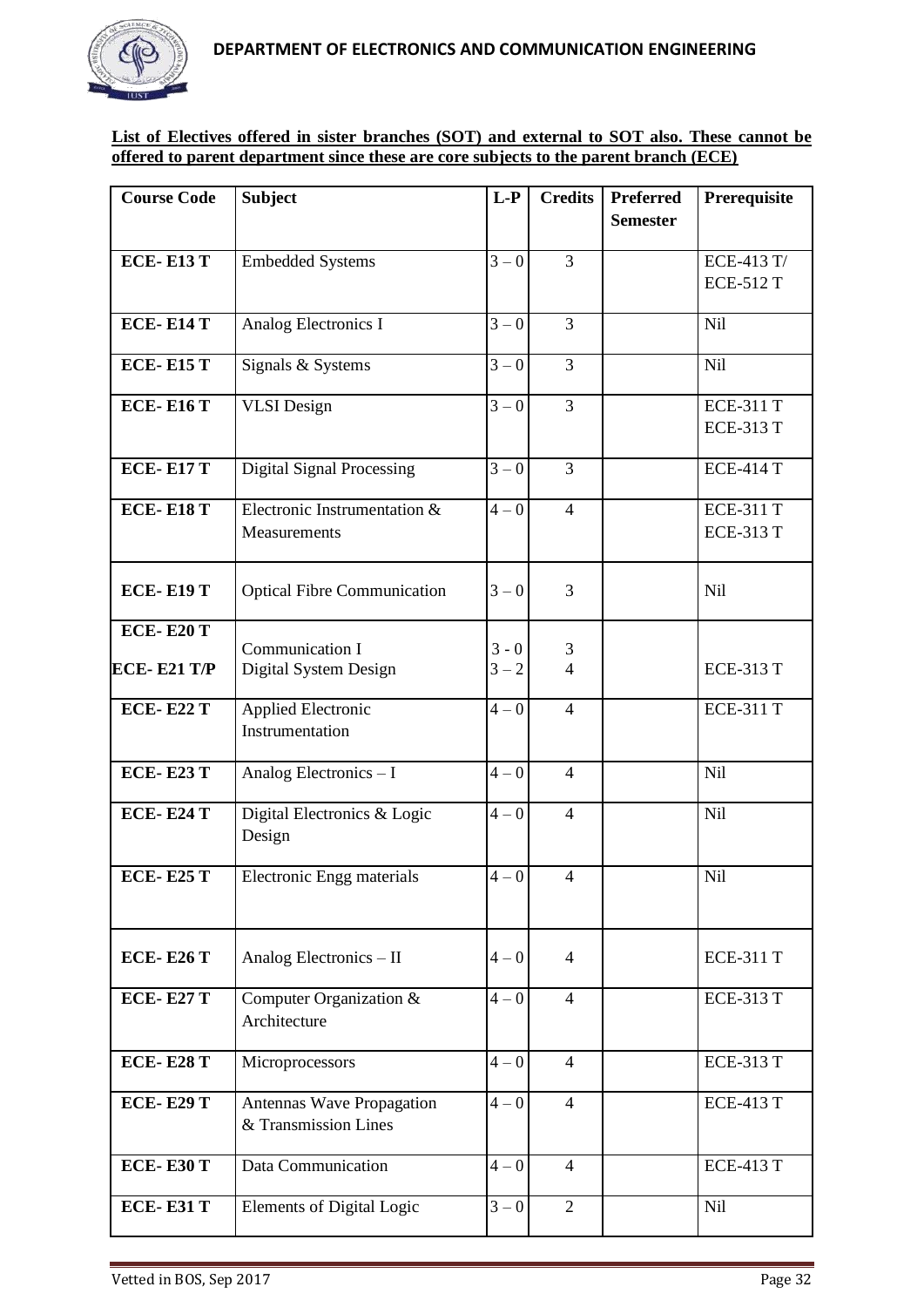

## **EMBEDDED SYSTEMS (ECE- E13 T) (Credit 4: L – 4; P- 0)**

# **UNIT I**

**Introduction:** Overview of Embedded System, Categories of Embedded System, Microcontroller and Embedded Processors, System and Processor Architecture: von Neumann, Harvard, Super Harvard and their variants

# **UNIT II**

**Microcontroller Architecture:** Overview of 8051 Microcontroller family: Architecture, basic assembly language programming concepts, The program Counter and ROM Spaces in the 8051, Data types, 8051 Flag Bits ad PSW Register, 8051 Register Banks and Stack Instruction set, Loop and Jump Instructions, Call Instructions

# **UNIT III**

**Timers:** Time delay generations and calculations, I/O port programming Addressing Modes, accessing memory using various addressing modes, Arithmetic instructions and programs, Logical instructions, Single-bit instruction programming, Programming of 8051 Timers, Counter Programming

# **UNIT IV**

**Communication with 8051:** Basics of Communication, Overview of RS-232, I<sup>2</sup>C Bus, UART, USB, 8051 connections to RS-232, 8051 serial communication programming, 8051 interrupts, Programming of timer interrupts, Programming of External hardware interrupts, Programming of the serial communication interrupts, Interrupt priority in the 8051

## **UNIT V**

**Interfacing with 8051:** Interfacing an LCD to the 8051, 8051 interfacing to ADC, Sensors, Interfacing a Stepper Motor, 8051 interfacing to the keyboard, Interfacing a DAC to the 8051, 8255 Interfacing with 8031/51, 8051/31 interfacing to external memory

#### **TEXT BOOKS:**

**1.** Raj Kamal, "Embedded Systems", TMH, 2004.

**2.** M.A. Mazidi and J. G. Mazidi, "The 8051 Microcontroller and Embedded Systems", PHI, 2004

#### **REFERENCES BOOKS:**

**1.** David E. Simon, "An Embedded Software Primer", Pearson Education, 1999.

**2.** K.J. Ayala, "The 8051 Microcontroller", Penram International, 1991.

**3.** Dr. Rajiv Kapadia, "8051 Microcontroller & Embedded Systems", Jaico Press

**4.** Dr. Prasad, "Embedded Real Time System", Wiley Dreamtech, 2004.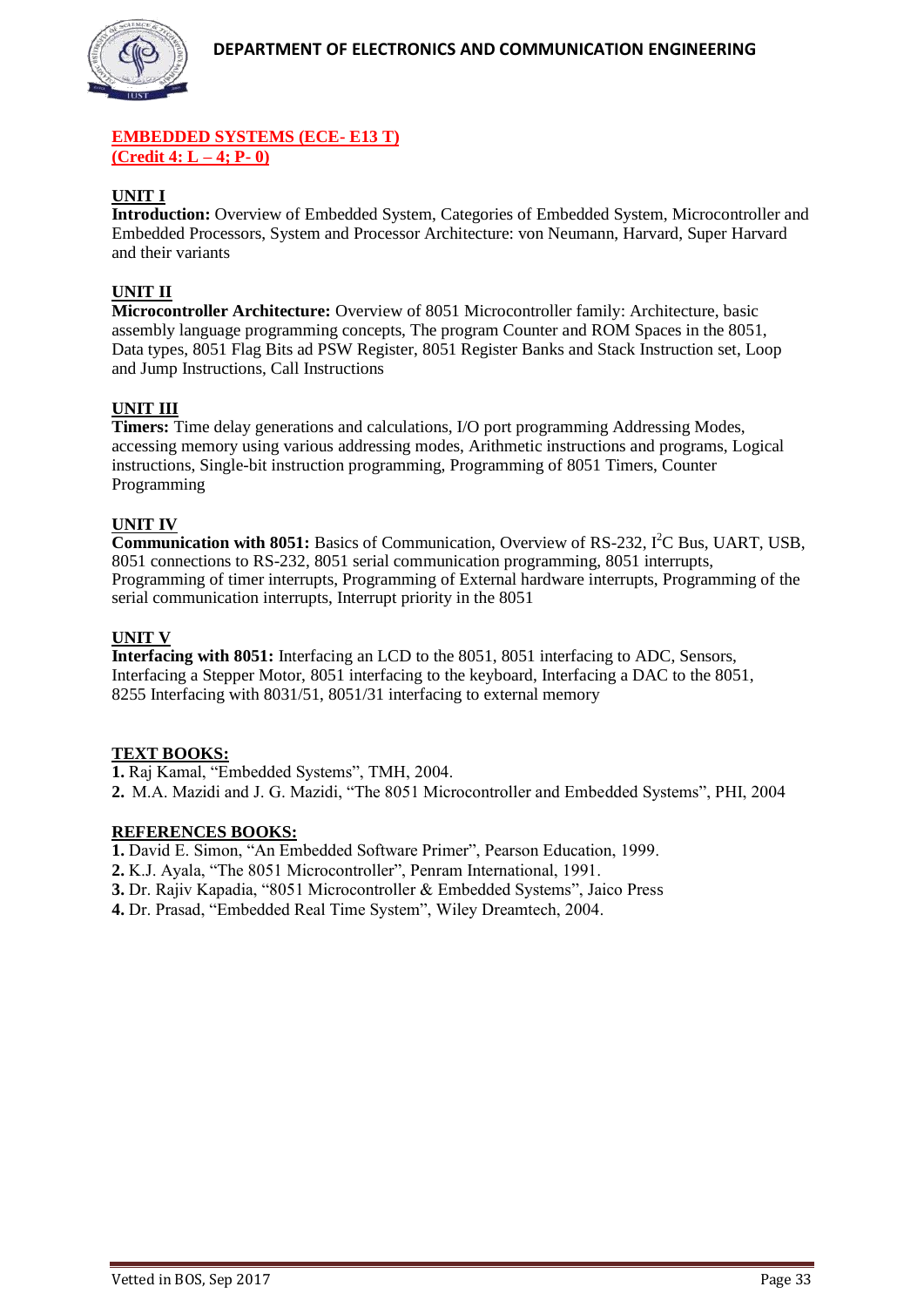

# **ANALOG ELECTRONICS-I (ECE- E14 T) (Credit 3: L – 3; P- 0)**

# **UNIT-I**

**Diode Circuits:** Diode as a circuit element, Rectifiers: Half Wave Rectifier, Full Wave Rectifier (CT and bridge type), Diode Clipping and Clamping Circuits, Voltage Multiplier Circuits, Basic operation of Zener Diode, Zener Diode as a Voltage Regulator, Schottky Diode, Tunnel Diode.

# **UNIT-II**

**Transistors (BJT):** Current Components of Transistor, Types, Transistor as an Amplifier, Operation and Characteristics, Analysis and Design of CE, CB and CC Configurations, Input-Output Characteristics and Graphical Analysis of Basic Amplifier Circuits.

# **UNIT-III**

**Transistor Biasing**: Operating Point, Load Lines, Need for Bias Stabilization, Biasing Configurations: Fixed Bias, Collector-to-Base Bias, Bias Circuit with Emitter Resistor, Voltage Divider Biasing, Emitter Bias, Bias Stability, Stability Factor, Thermal Stability.

# **UNIT-IV**

**Transistor at Low Frequency:** Two port devices and hybrid model, Transistor hybrid model, hparameters, Analysis of a transistor amplifier circuit using h-parameters, Miller's Theorem, Cascading transistor amplifiers.

## **UNIT-V**

**Transistor at High Frequency:** Hybrid Pi (π) Common Emitter Transistor model, Hybrid  $\pi$ Capacitances, Common Emitter Short Circuit Current Gain, Validity of Hybrid  $\pi$  Model. Multistage amplifiers,RC Coupled, Direct Coupled, Transformer Coupled, Frequency response of an amplifier.

# **TEXT BOOKS:**

- **1.** Electronic Circuits by D. Schelling and C. Belove
- **2.** Integrated Electronics by Millman & Halkias.
- **3.** Electronic circuits by G. Grob.
- **4.** Electronic Devices and Circuit Theory by Boylestead and Nashelsky. 1994
- **5.** Microelectronic Circuits Adel S. Sedra and Kenneth C. Smith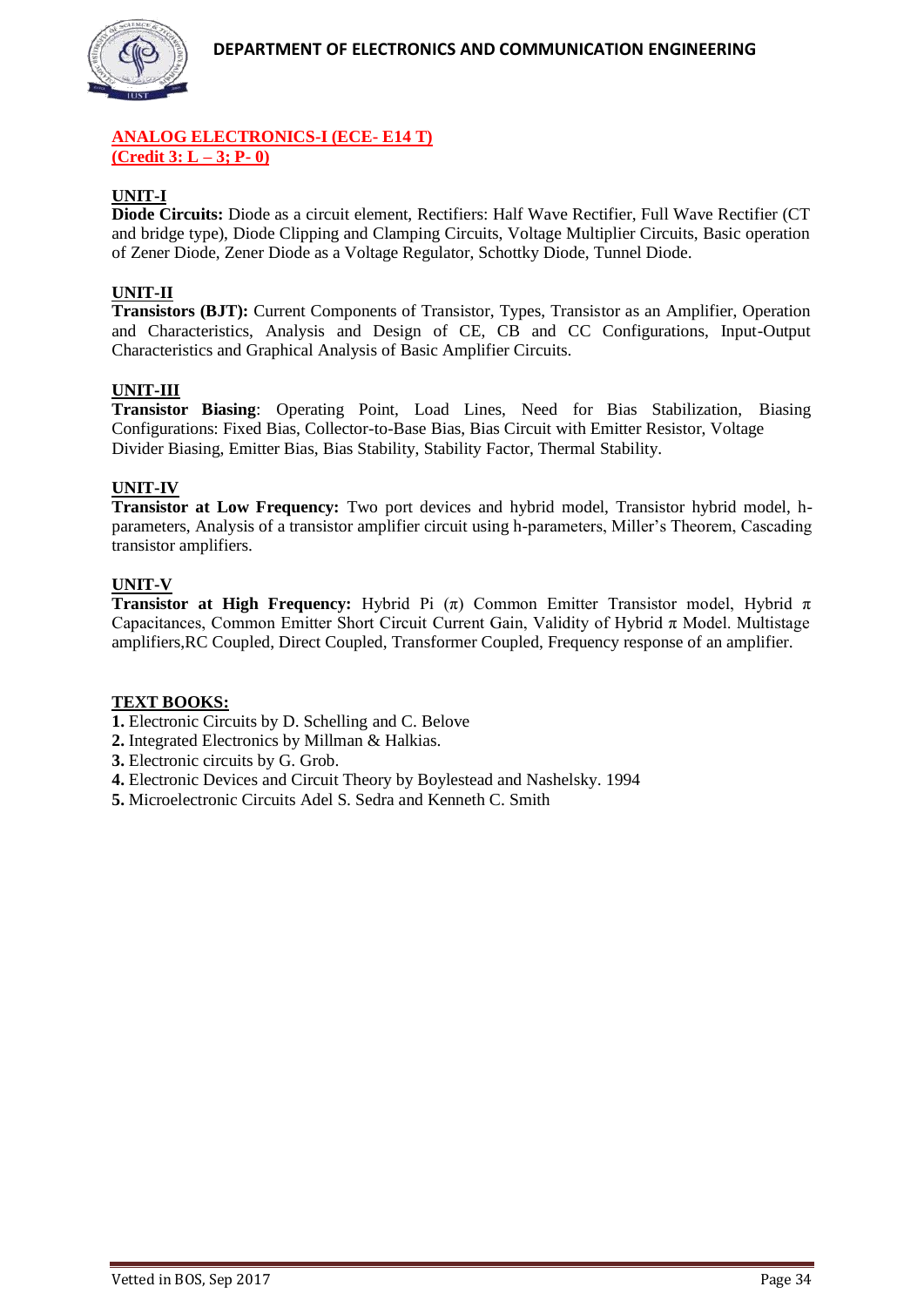

# **SIGNALS AND SYSTEMS (ECE- E15 T) (Credit 3: L – 3; P- 0)**

# **UNIT I**

**Representation of Signals:** Continuous and discrete time signals: Classification of Signals, Complex exponential and sinusoidal signals, properties of discrete time complex exponential unit impulse – unit step impulse functions. Determination of Fourier series representation of continuous time and discrete time periodic signals – Explanation of properties of continuous time and discrete time Fourier series

# **UNIT II**

**Analysis of Continuous Time Signals and Systems :** Continuous time Fourier Transform and Laplace Transform analysis with examples, properties of the Continuous time Fourier Transform and Laplace Transform basic properties, Convolution in time and frequency domains. Basic properties of continuous time systems: Linearity, Causality, time invariance, stability, magnitude and Phase representations of frequency response of LTI systems -Analysis and characterization of LTI systems using Laplace transform

# **UNIT III**

**Sampling Theorem and z-Transforms:** Representation of continuous time signals by its sample - Sampling theorem – Reconstruction of a Signal from its samples, aliasing – discrete time processing of continuous time signals, sampling of band pass signals. Basic principles of z-transform - ztransform definition – region of convergence – properties of ROC – Properties of z-transform – Poles and Zeros – inverse z-transform, Relationship between z-transform and Fourier transform.

# **UNIT IV**

**Discrete Time Systems:** Computation of Impulse & response & Transfer function using Z Transform. DTFT Properties and examples – LTI-DT systems -Characterization using difference equation – Block diagram representation – Properties of convolution and the interconnection of LTI Systems – Causality and stability of LTI Systems.

# **UNIT V**

**Systems with Finite and Infinite Duration Impulse Response :** Systems with finite duration and infinite duration impulse response – recursive and non-recursive discrete time system – realization structures – direct form – I, direct form – II, Transpose, cascade and parallel forms

#### **TEXT BOOK:**

1) Alan V. Oppenheim, Alan S. Willsky with S. Hamid Nawab, Signals & Systems, 2nd edition., Pearson Education, 1997

2) Signals and systems by Simon Haykins and Barry Van Veen

# **REFERENCE BOOKS:**

1) John G. Proakis and Dimitris G. Manolakis, Digital Signal Processing, Principles, Algorithms and Applications, 3rd edn, PHI, 2000.

2) M. J. Roberts, Signals and Systems Analysis using Transform method and MATLAB, TMH 2003.

3) Simon Haykin and Barry Van Veen, Signals and Systems, John Wiley, 1999

4) K. Lindner, "Signals and Systems", McGraw Hill International, 1999.

5) Moman .H. Hays," Digital Signal Processing ", Schaum's outlines, Tata McGraw-Hill Co Ltd., 2004.

6) Ashok Amhardar, "Analog and Digital Signal Processing", 2nd Edition Thomson 2002.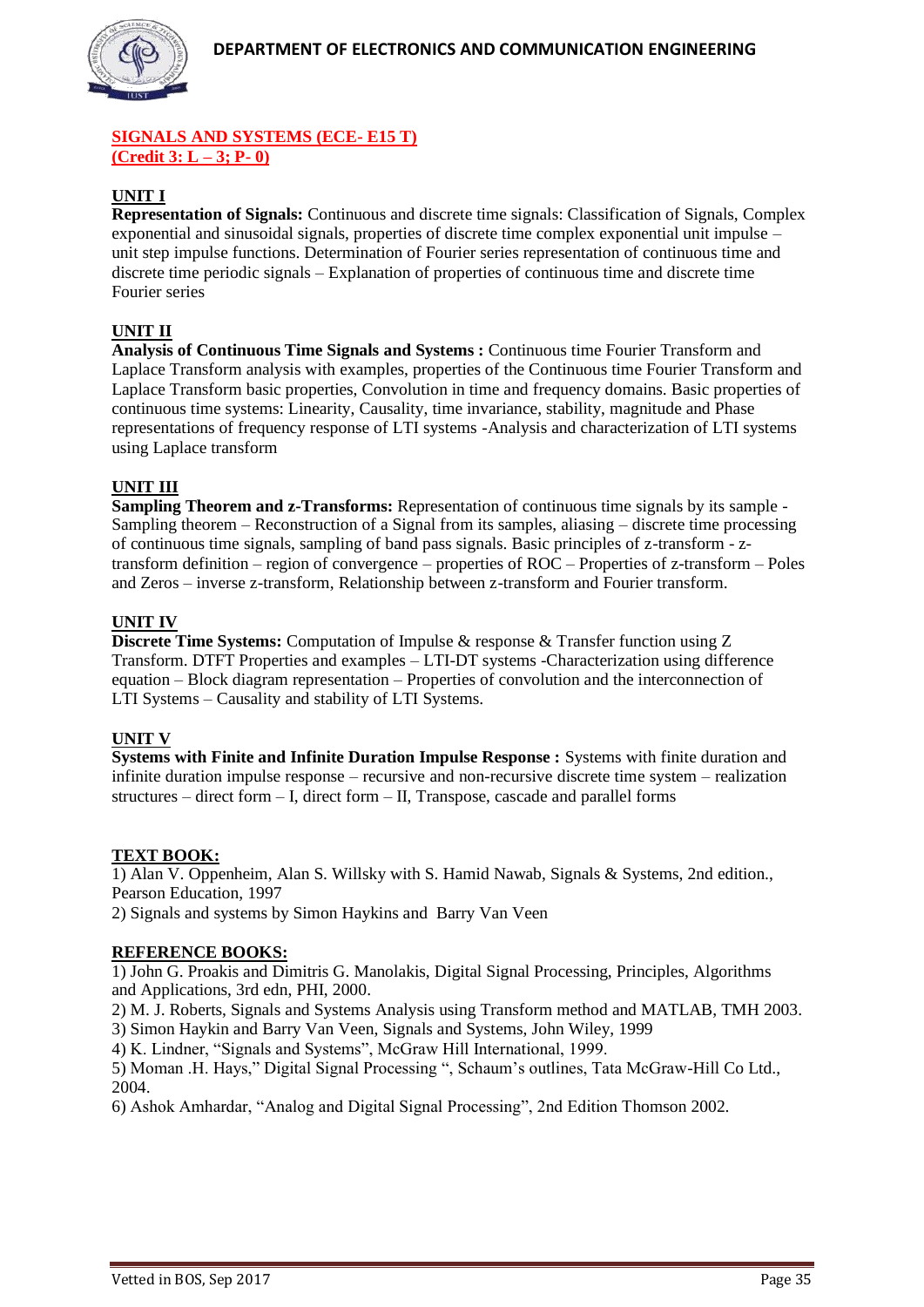#### **VLSI DESIGN (ECE- E16 T) (Credit 3: L –3; P- 0)**

# **UNIT I**

**MOS Transistor Theory:** nMOS Enhancement Transistor, pMOS Enhancement transistor, V-I characteristics, Threshold voltage, short channel effects: Channel length modulation (CLM), Body effect, subthreshold current, Impact ionization, hot electron effect, drain punchthrough, FN tunnelling, Introduction of CMOS circuits, quality metrics of digital design.

## **UNIT II**

**Manufacturing CMOS Integrated Circuits:** Wafer processing, photolithography: Oxidation, Epitaxy, Deposition, Ion-implantation and diffusion, Etching, simplified CMOS Process Flow, CMOS Technology, basic n-well CMOS process, p-well process.

## **UNIT III**

**Operation of MOS transistor** : MOS transistor as a switch, CMOS Logic, The Inverter, Noise margin,  $β_n/β_p$  ratio, NAND gate, NOR Gate, combinational logic, Compound Gate, MUX, alternate circuit representations, layout. Ratioed logic, Psuedonmos inverter, saturated load inverters.

## **UNIT IV**

**CMOS Inverters:** Static Characteristics, Switching Characteristics, power consumption: static dissipation, dynamic dissipation, pass transistor logic, complementary pass transistor logic, Transmission gate, dynamic logic, Issues in dynamic design, glitching, cascading dynamic gates, Domino logic.

#### **UNIT V**

**Sequential MOS Logic Circuits:** Latches, CMOS subsystem design: adders, Carry Ripple Adder (CRA), Carry Look-ahead Adder (CLA), Carry skip adder, Manchester chain carry adder, Carry select adder, transmission gate adder, SR flip flop.

#### **TEXT BOOKS:**

**1)** Neil H. E.Weste & K.Eshranghian, "Principles of CMOS VLSI design", 2nd Edition, Wesley, 2003

**2)** J. M.Rabaey, A.Chandrakasan and B.Nikolic, Digital Integrated Circuits:A Design Perspective, Pearson/PH, 2003.

**3)** S-M. Kang and Y.Leblebici,CMOS Digital Integrated Circuits: Analysis and Design,McGraw-Hill.

**4)** Douglas A. Pucknell, "Basic VLSI Design, 3rd Edition, 2004.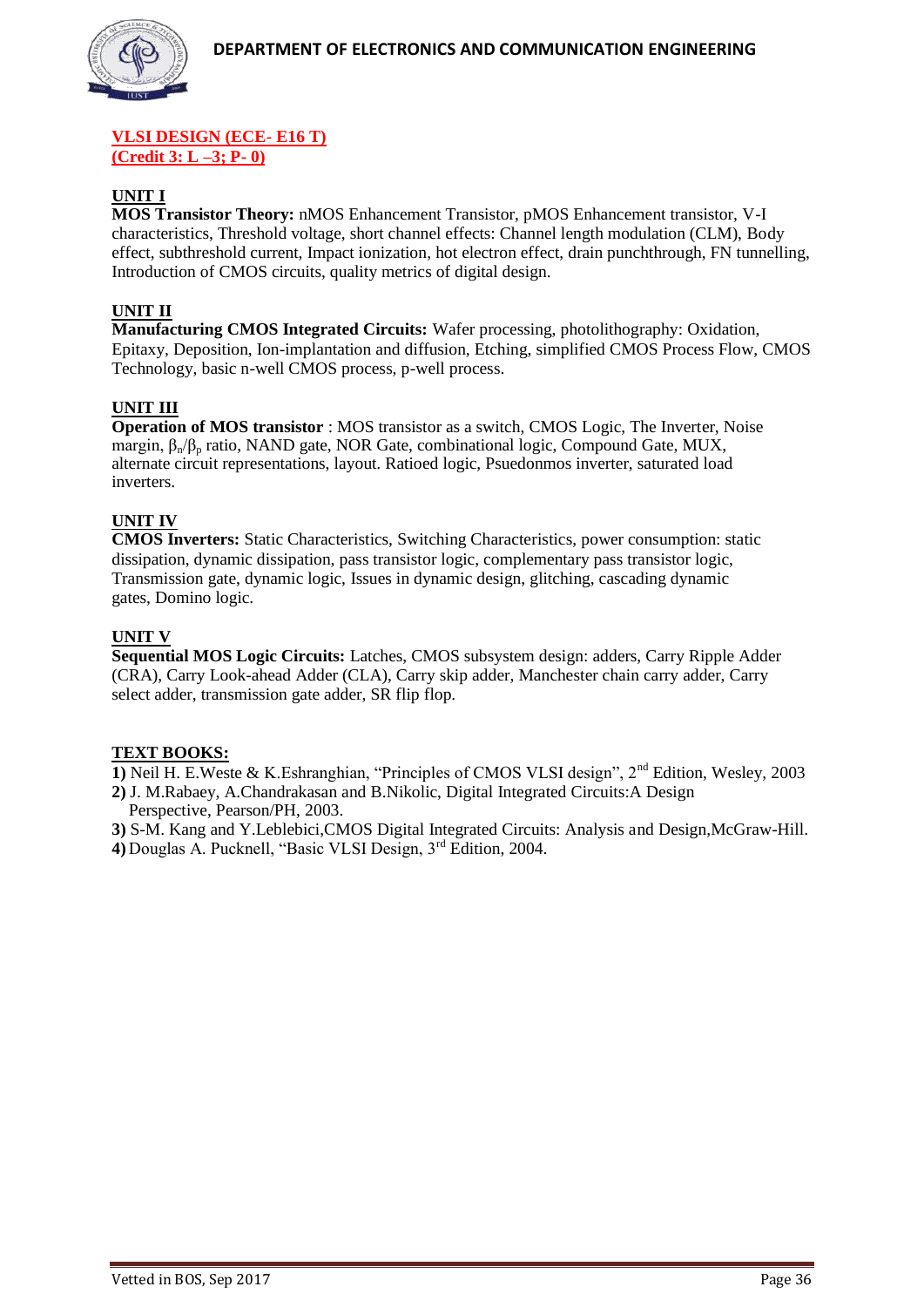

# **DIGITAL SIGNAL PROCESSING (ECE- E17 T) (Credit 3: L – 3; P- 0)**

# **UNIT I**

**Signals and systems:** Basic elements of digital signal Processing –Concept of frequency in continuous time and discrete time signals –Sampling theorem –Discrete time signals. Discrete time systems –Analysis of Linear time invariant systems Convolution

# **UNIT II**

**Fast fourier transforms:** Introduction to DFT – Efficient computation of DFT Properties of DFT – FFT algorithms – Radix-2 – Decimation in Time – Decimation in Frequency algorithms – Use of FFT algorithms in Linear Filtering and correlation.

# **UNIT III**

**IIR filter design:** System Design of Discrete time IIR filter from continuous time filter – IIR filter design by Impulse Invariance. Bilinear transformation – Approximation derivatives – Design of IIR filter in the Frequency domain.

# **UNIT IV**

**FIR filter design: Symmetric & Antisymteric FIR filters:** Linear phase filter – Windowing technique – Rectangular, Kaiser Windows–Frequency sampling techniques.

# **UNIT V**

Finite word length effects: Quantization noise – derivation for quantization noise power – Fixed point and binary floating point number representation – comparison – over flow error – truncation error – co-efficient quantization error - limit cycle oscillation – signal scaling –Applications of DSP.

#### **TEXT BOOK:**

1) John G Proakis and Dimtris G Manolakis, "Digital Signal Processing Principles, Algorithms and Application", PHI/Pearson Education, 2000, 3rd Edition.

#### **REFERENCE BOOKS:**

**1)** Alan V Oppenheim, Ronald W Schafer and John R Buck, "Discrete Time Signal Processing", PHI/Pearson Education, 2000, 2nd Edition

**2)** Johny R. Johnson, "Introduction to Digital Signal Processing", Prentice Hall of India/Pearson Education, 2002

**3)** Sanjit K. Mitra, "Digital Signal Processing: A Computer – Based Approach", Tata McGraw-Hill, 2001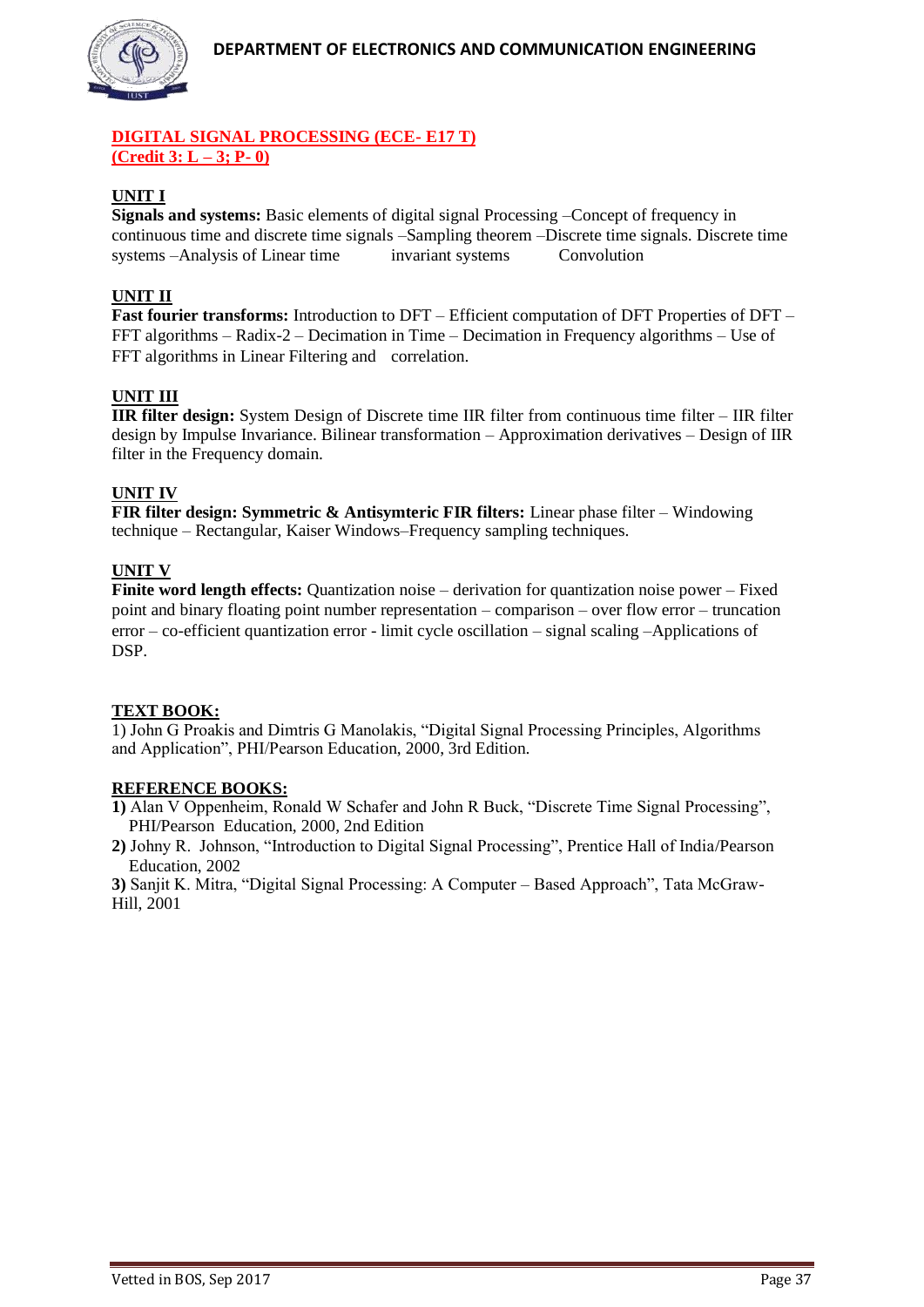

# **ELECTRONIC INSTRUMENTATION AND MEASUREMENTS (ECE- E18 T) (Credit 4: L – 4; P- 0)**

# **UNIT I**

**Basic Measurement Concepts:** Measurement Systems, Static and Dynamic characteristics, Units and Standards of measurements, Errors in Measurements, Methods of Error Analysis, Statistical Analysis, Gaussian Error Distribution, Probability of Errors, Accuracy and Precision,

# **UNIT II**

**Measurement of Basic Parameters:** Measurement of Low Medium and High Resistances, Measurement of Self-Inductance and Mutual Inductance, Measurement of Capacitance, **Indicating Instruments:** Construction and Theory of D' Arsonval galvanometer and its use as moving coil ammeters voltmeters, moving iron type ammeters and voltmeters, induction type energy meter, D.C. and A.C. potentiometers and their application.

## **UNIT III**

Electronic Multimeters, D V M, Cathode Ray Oscilloscope, Block Schematic, Applications, Analog and Digital Storage Oscilloscope, Sampling Oscilloscope, Q meters, Vector Meters, True RMS Meters, electronic wattmeter, Vector Voltmeter, Vector Impedance Meter

## **UNIT IV**

**Transducers:** Principle and Classification of Transducers, Different types of Transducers, Displacement, Strain Gauge, LVDT, Potentiometer, Capacitive and Inductive, Piezoelectric, Temperature, Optical Transducers, Measurement of Parameter: Measurement of Length, Angle, Area, Temperature, Pressure Flow, Speed, Concentration, stress, strain

## **UNIT V**

**Signal Generators and Analyzers:** Function Generators, Pulse and Square Wave Generators, RF Generator, Sweep Generators, Frequency Synthesizer, Wave Analyzer, Measurement of Harmonic Distortion, Digital Spectrum Analyzer, RF Power Measurement, Digital RLC Meters, Random Noise generator.

#### **TEXT BOOKS:**

1) Electrical Measurements by Cooper.

2) Electronic and Electrical measurements instrumentation by A.K.Sawhney

## **REFERENCE BOOKS:**

1) A course in Electronic and Electrical measurements instrumentation by J.B. Gupta

2) Electrical and Electronic Measurements by Banerjee, Gopal Krishna

3) Electrical Measurements and instrumentation by U.A Bakshi, A.V Bakshi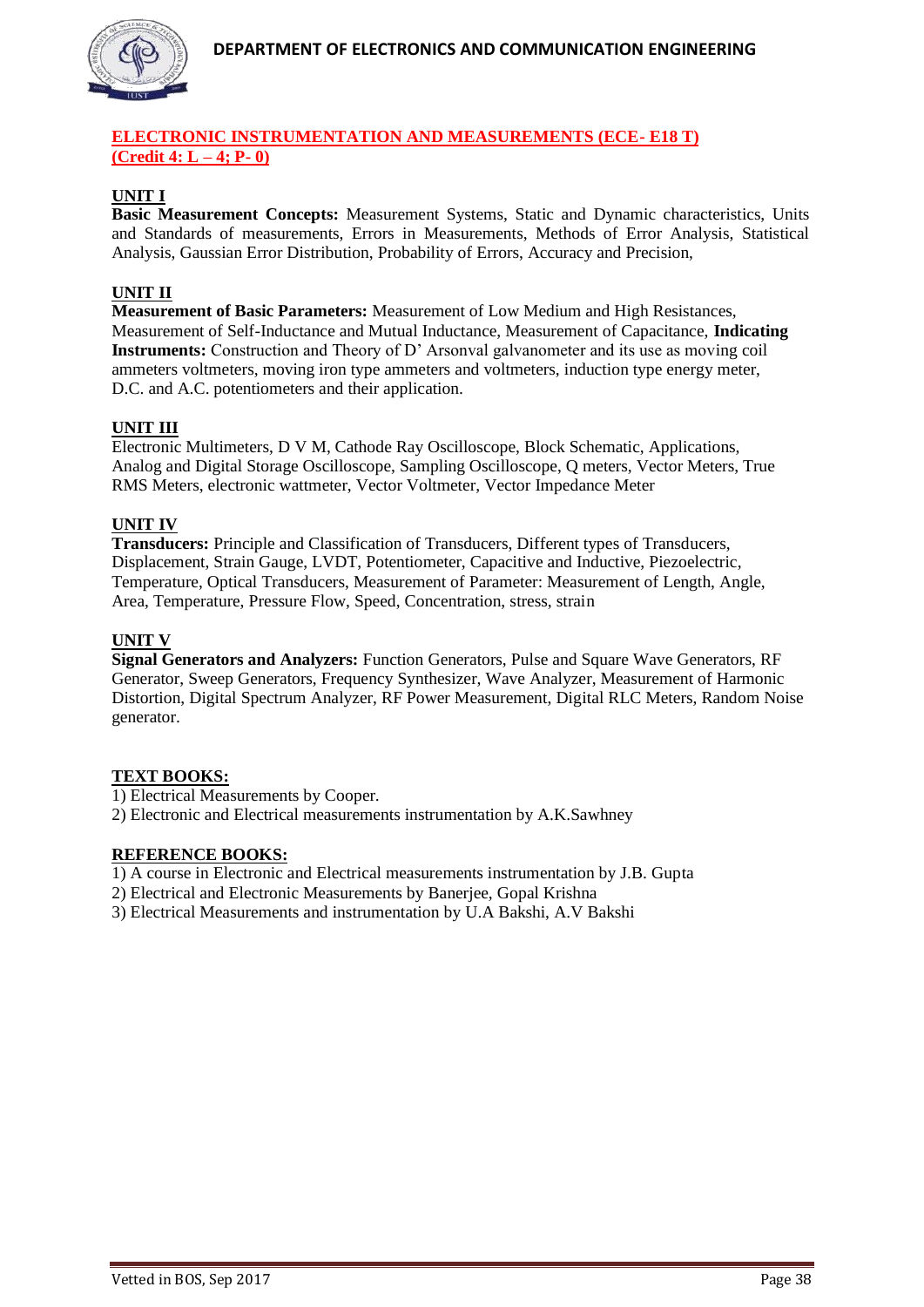

# **OPTICAL FIBER COMMUNICATION (ECE- E19 T) (Credit 3: L – 3; P- 0)**

# **UNIT I**

Introduction to optical fiber communication system- Advantages & Block diagram. Structure of optical fiber ,light propagation in optical fiber using ray theory, postulates of ray theory, Snell's Law, TIR, Numerical aperture, Meridional & Skew Rays, step and graded index fibers.

# **UNIT II**

Wave Theory for optical propagation (Basics). Single & Multimode fibers, cut-off wavelength mode field diameter, effective refractive index and group delay, B-V diagram

# **UNIT III**

Transmission Characteristics of Optical fiber, Attenuation in optical fibers, intrinsic and extrinsic absorption, linear and nonlinear scattering losses, and fiber bends losses.

# **UNIT IV**

Dispersion and pulse broadening, intramodal and intermodal dispersion for step and graded index fibers, modal noise, over all fiber dispersion for multimode and monomode fiber. Dispersion shifted fibers, modal birefringence.

# **UNIT V**

Einstein relations and population inversion optical feedback and threshold conditions, direct and indirect band gap semiconductors spontaneous and stimulated emission in p-n junction. Optical detectors: Requirement for photo detections p-n photodiode, characteristics of photo detections, p-in and avalanche photodiodes.Principal components of an optical fiber communication system, source laminations, optical transmitter circuits, and optical receiver block diagram.

#### **REFERENCE BOOKS:**

**1.** Optical Communication: J. Gowar PHI, 2nd Ed.

- **2.** Optical fiber Communication: G.E. Keiser Mc Graw-Hill, 3rd Ed.
- **3.** Optoelectronics: Wilson & Hawkes PHI, 2nd Ed.
- **4.** Optical fiber Communication: John M.S Senior PHI, 2nd Ed.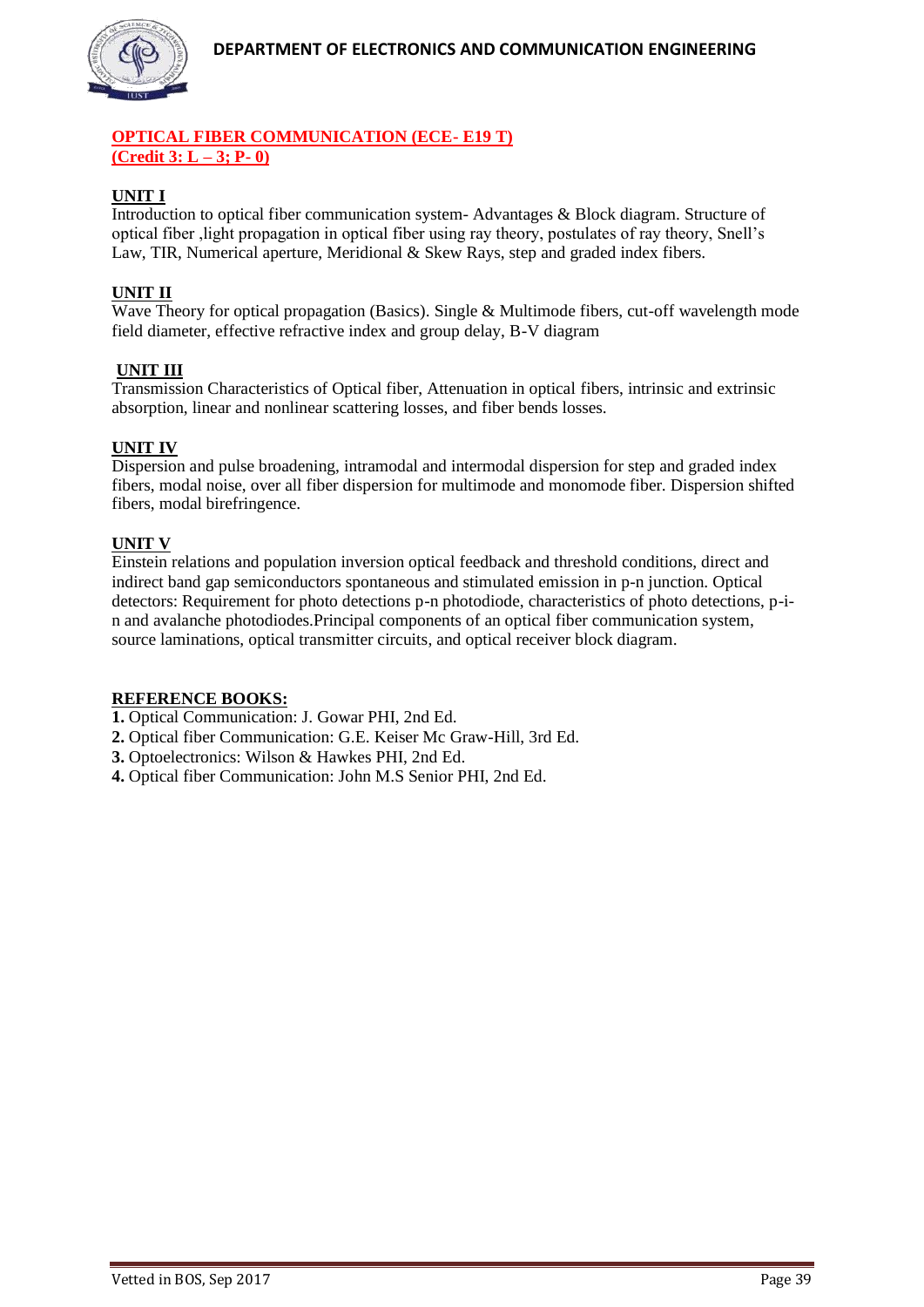

# **COMMUNICATION-I (ECE- E20 T) (Credit 3: L –3; P- 0)**

# **UNIT I**

Introduction and benefits of communication technology, Review of signal spectra, Modulation  $\&$ Need for modulation. Amplitude modulation (AM): definition, AM modulation index, spectrum of AM signal, power analysis of AM signal.

# **UNIT II**

Frequency modulation (FM): Basic definition, Frequency modulation index, Carson bandwidth of FM signal, Narrow band and broad band FM signal

# **UNIT III**

Elements of digital communication systems, advantages of digital communication systems, Sampling, Quantization and Coding, Quantization error (proof not required), Sampling theorem (proof),

# **UNIT IV**

Digital Modulation techniques, generation and detection of ASK, FSK, PSK,. Pulse modulation Techniques-Pulse Amplitude modulation (PAM), Pulse Position Modulation (PPM) Pulse Width Modulation (PWM).

# **UNIT V**

Tuned radio frequency receiver, Heterodyne receiver, image frequency, Receiver characteristics,

# **TEXT BOOKS:**

**1.** Electronic Communication system; G. Kennedy

**2.** Electronic Communication Systems(Fundamentals through advanced), W. Tomassi, Pearson Education

**3.** Communication System by Simon Hykin

# **REFERENCE BOOKS:**

- **1.** Communication system; Analog and Digital, Sanjay Sharma
- **2.** Electronic Communications, Roody- Coolan, PHI
- **3**. Electronic Communication by Louis. E. Frenzel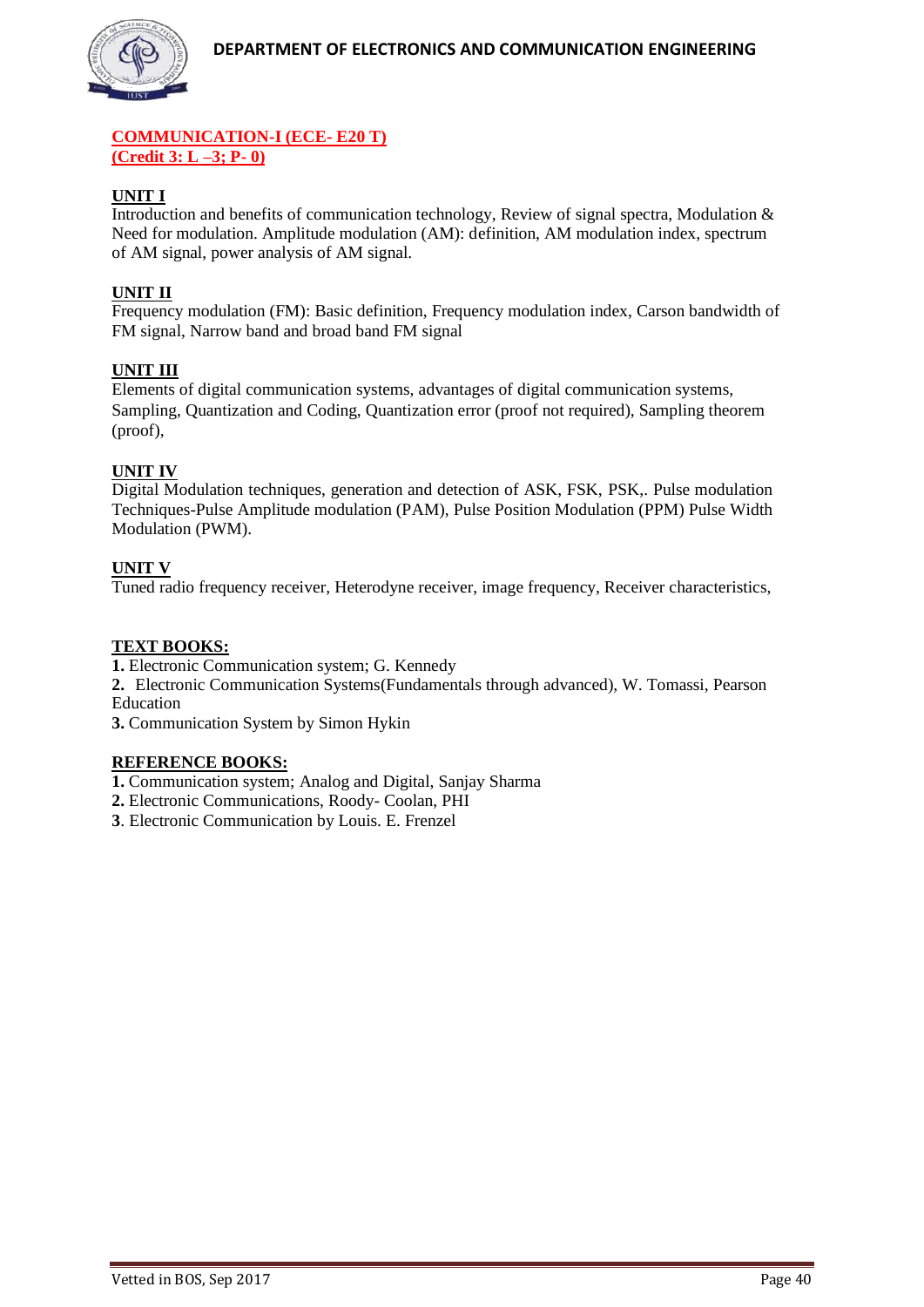

## **SYSTEM DESIGN (ECE- E21 T/P) (Credit 4: L – 3; P- 2)**

# **UNIT I**

**Introduction:** History. Why use VHDL? Hardware design construction, design levels, Hardware Simulation and Synthesis, Using VHDL for design synthesis. **Programmable Logic Devices:** Architecture of Programmable Logic Arrays, Programmable Array Logic, Microcell Structures, Simple PLDs, Complex PLDs, Field Programmable Gate Arrays (FPGA), Architecture and features of FPGAs.

## **UNIT II**

**Behavioral, Data Flow and Structural Modelling:** Entity Declaration, Architecture Body, Data Types, Operators & Attributes, Signals and Variables, Concurrent Signal, Sequential Signal, WHEN, GENERATE (Simple & Selected), Wait, If, Case, Null, Loop, Exit, Next and Assertion statements, Block Statements, Arrays in VHDL, Sequential Code: PROCESS, IF, WAIT, CASE, LOOP.

## **UNIT III**

**Functions and procedures:** Functions, Procedures, Declarations, Function Location, procedure Location, Packages and Components: Package Declarations, Package Body, Use Clause, Predefined Package Standard, Design Libraries, Component Declaration, Component Instantiation, Port Map.

## **UNIT IV**

**Finite State Machines (FSM):** Mealy/Moore state machine diagram, State Tables, State Graphs, Design of Finite State Machines

#### **UNIT V**

**Additional Circuit Design:** Carry Ripple adder, Carry Look Ahead adder, Barrel shifter, comparators, Memory Design, ASICs.

#### **EXPERIMENTS TO BE PERFORMED:**

1) To learn the Xilinx Simulator

#### **VHDL Programming**

2) Write a VHDL Program to implement a 3:8 decoder.

3) Write a VHDL Program to implement an 8:1 multiplexer.

4) Write a VHDL Program to implement a 1:8 demultiplexer

5) Write a VHDL Program to implement 4 bit addition/subtraction.

6) Write a VHDL Program to implement 4 bit comparator.

7) Write a program to design a 2 bit ALU containing 4 arithmetic & 4 logic operation

8) Design of different Sequential and Combinational circuits using Xilinix Simulator.

#### **TEXT BOOKS**:

1) Pedroni, VHDL

- 2) D. Perry, VHDL, 3rdEd.- TMH.
- 3) J. Bhasker, A.VHDL- Primer, PHI.
- 4) Skahil, VHDL for Programmable logic- $2<sup>nd</sup>$  edition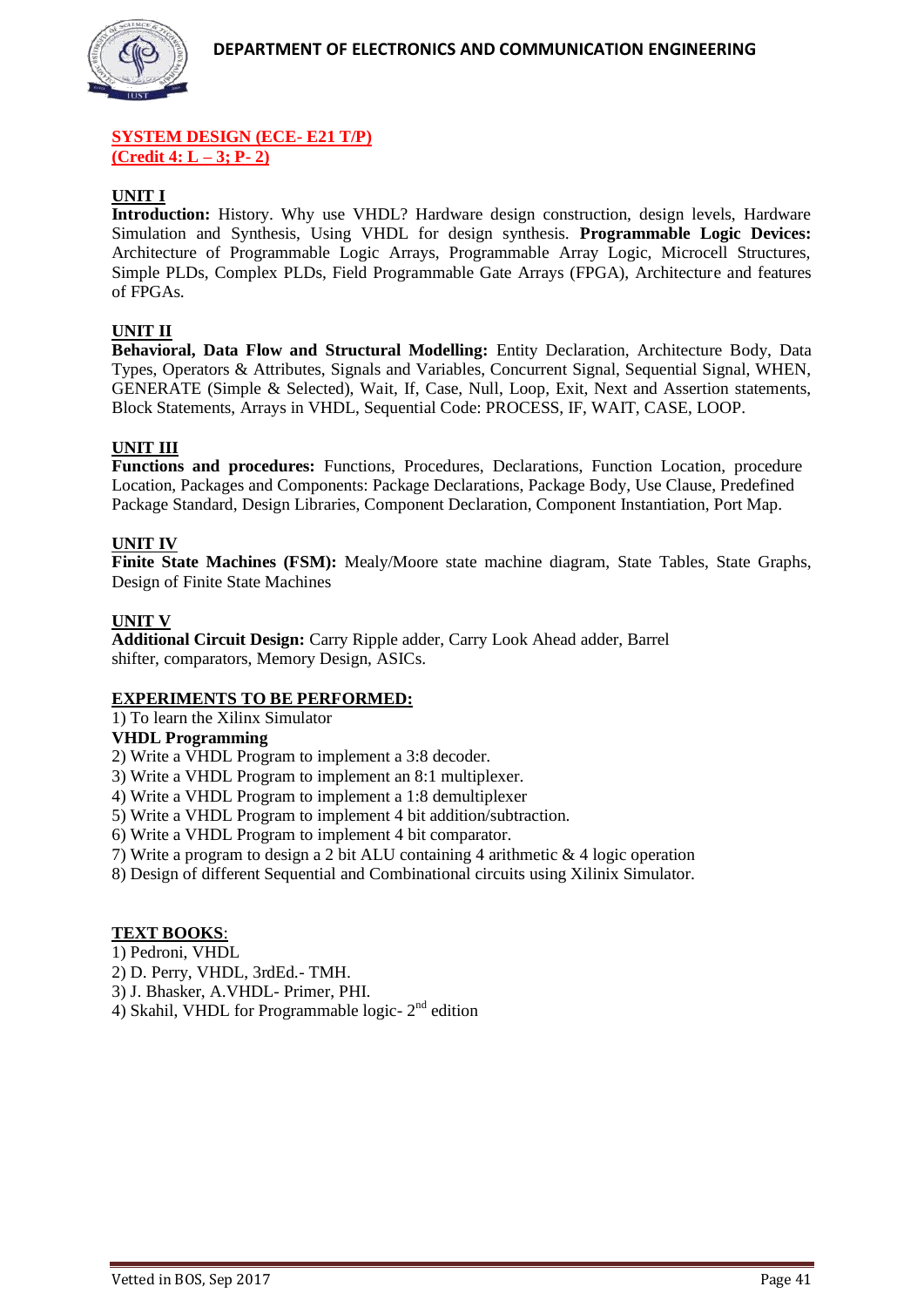

# **APPLIED ELECTRONIC INSTRUMENTATION (ECE- E22 T) (Credit 4: L – 4; P- 0)**

# **UNIT I**

**Basic measurement concepts:** Measurement system- static and dynamic characteristics, units and standards of measurements, primary and secondary standards- error, accuracy and precision

# **UNIT II**

**Basic electronic measurements:** Electronic multi-meters CRO - block schematic-applications, AC and DC measurement-DC voltmeter, ammeter, ohmmeter, digital type voltmeter, ammeter, ohmmeter, AC measurement, ammeter, and ohmmeter

# **UNIT III**

**Transducers and sensor:** Active and passive transducers, types-resistive, inductive, capacitive, piezoelectric, measurement of physical, physiological, chemical quantities (temperature, pH, luminescence, flow, torque, pressure, speed, acceleration, rotation, stress, strain)

# **UNIT IV**

**Signal generators and analysers:** Function generators, RF signal generator, sweep generator, frequency synthesizer, wave analysers for audio and radio frequency waves.

## **UNIT V**

**Data acquisition system:** Components of data acquisition system, interfacing of transducer, single and multichannel system, Multiplexing, interfacing with micro controllers.

#### **TEXT BOOKS:**

**1)** Electronic measurements by W. Cooper

2) Electrical & Electronic measurements by A.K. Sawhney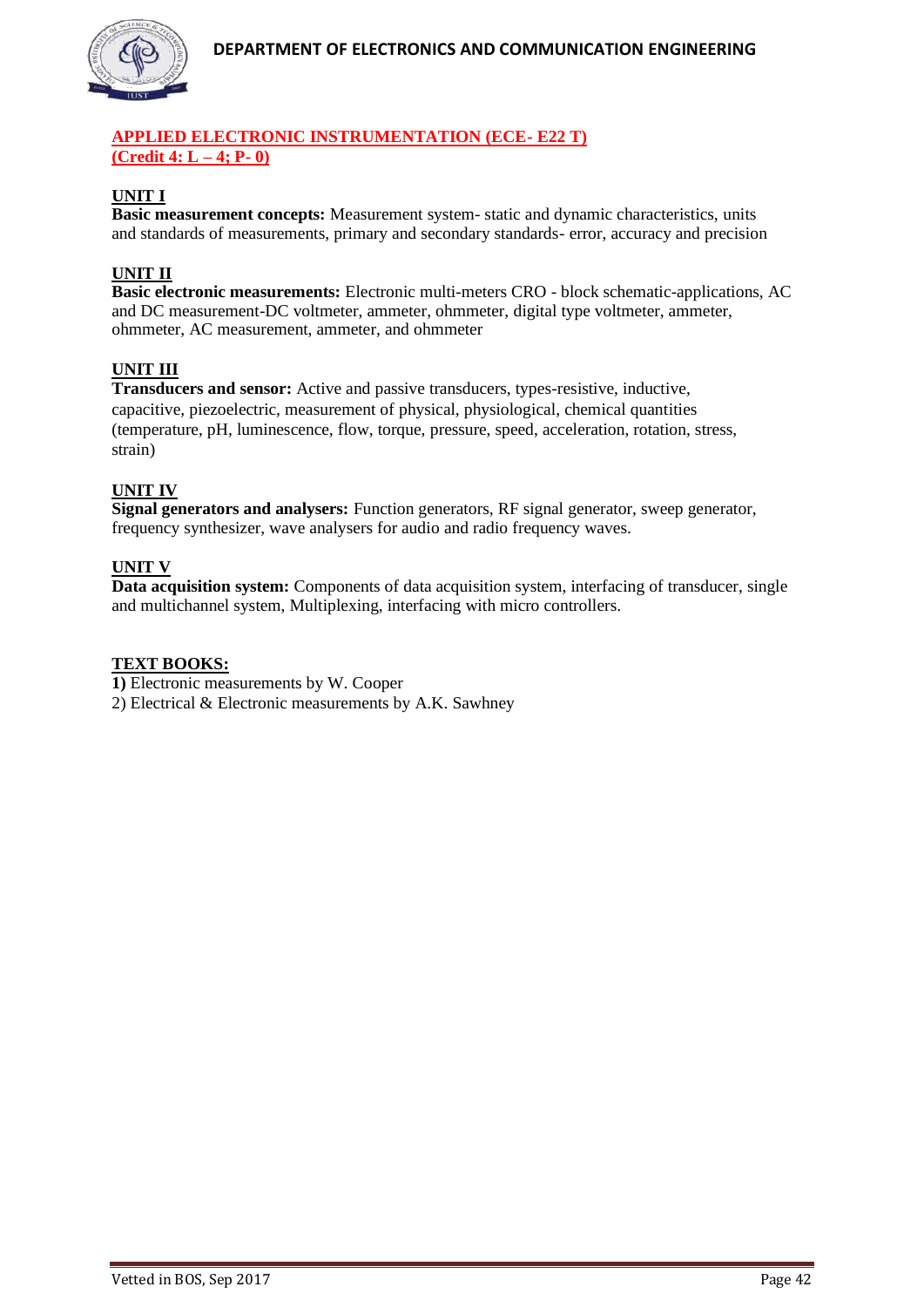

# **DIGITAL ELECTRONICS AND LOGIC DESIGN (ECE- E24 T) (Credit 4: L – 4; P- 0)**

# **UNIT I**

**Number Systems and Codes:** Binary, octal, and hexa- decimal number systems, binary arithmetic, binary code, excess-3 code, gray code, error detection and correction codes. Boolean algebra: Postulates and theorems, logic functions, minimization of Boolean functions using algebraic, Karnaugh map and Quine – McClausky methods, realization using logic gates.

# **UNIT II**

**Combinational Circuits:** Introduction to combinational circuits, realization of basic combinational functions like Adder, Subtractor, Encoder/Decoder, Multiplexer, Comparators, delays and hazards in combinational circuits, Code converters – Implementation using MUX and ROM

# **UNIT III**

**Sequential Circuits:** Flip-Flops: SR, JK, T, D, Master/Slave FF, triggering of FF, Analysis of clocked sequential circuits-their design, state minimization, state assignment, circuit implementation, Registers: shift registers, inter-conversion of shift registers, Counters.

## **UNIT IV**

**Programmable Logic Devices (PLD's):**Programmable Array Logic, Programmable Logic Array – GAL, RISC, CISC – basic concepts.

## **UNIT V**

**Logic Families**: RTL, DCTL, I²L, DTL, HTL, TTL, ECL, NMOS and CMOS logic gates, circuit diagram and analysis, characteristics and specifications, tri-state gates, totem-pole configuration.

# **TEXT BOOKS:**

1) Morris Mano, "Digital logic and Computer Design ", Prentice-Hall of India.

#### **REFERENCE BOOKS:**

1) Floyd T.L., "Digital Fundamentals ", Charles E. Merrill Publishing Company

2) Jain R.P., "Modern Digital Electronics ", Tata McGraw Hill.

3) Ronald J. Tocci, "Digital Systems, Principles and Applications", Prentice-Hall of India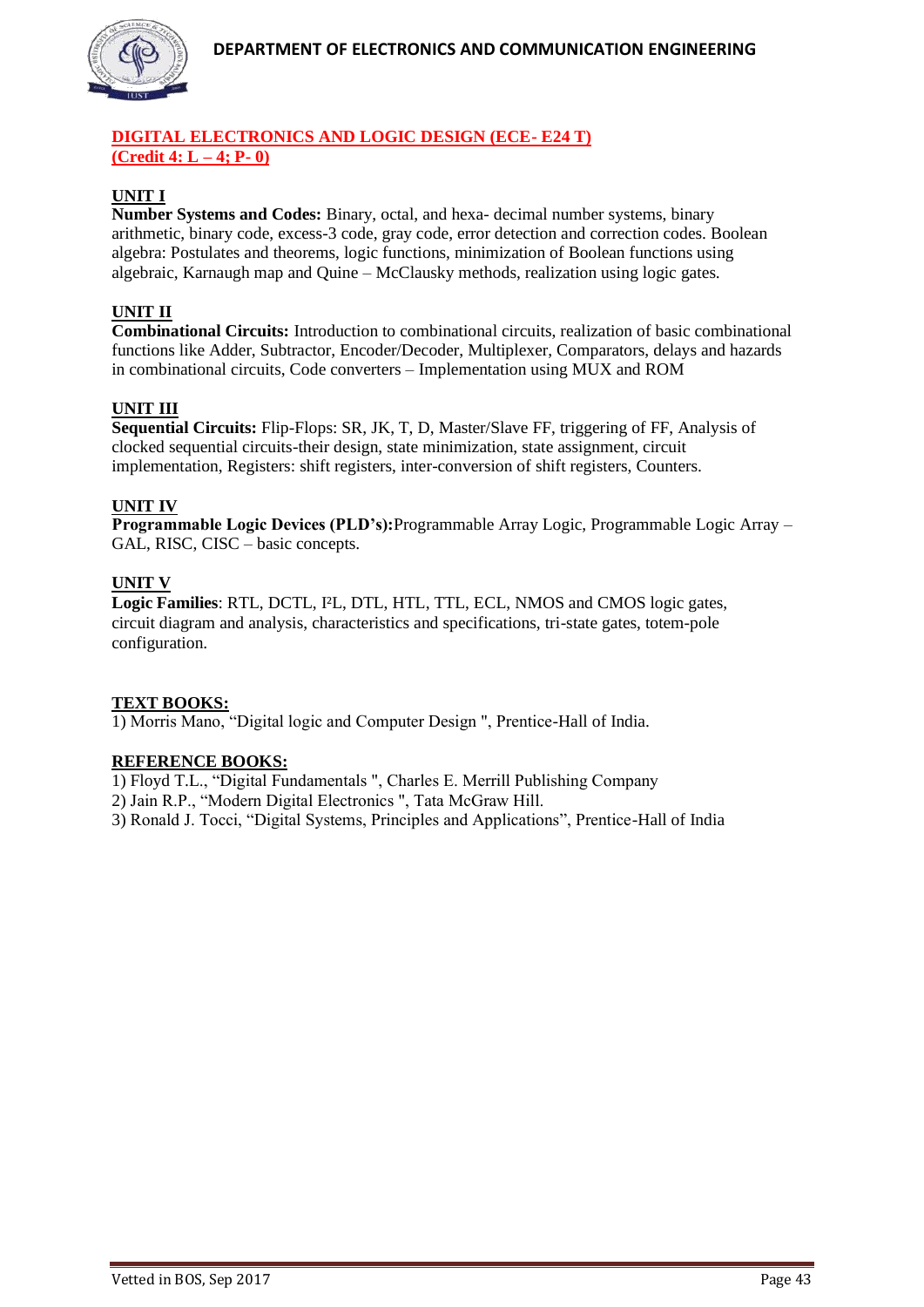

# **ELECTRONIC ENGINEERING MATERIALS (ECE- E25 T) (Credit 4: L – 4; P- 0)**

# **UNIT I**

Crystal structure: crystalline state, Bravais lattices, Miller indices, Reciprocal lattice, Common Crystal structures, Crystalline Interference, Bragg Diffraction, crystal imperfections

# **UNIT II**

Free electron theory, Energy bands in solids, metals, insulators, semiconductors and semi-metals, free electron in one and three-dimensions, free electron and density of states, Fermi-Dirac statistics, conduction in metals and alloys, conductors and resistors, Materials for resistors, capacitors and inductors.

# **UNIT III**

Growth of single crystals, the Czochralski Technique, Zone refining technique, GaAs crystal growth technique, Epitaxial growth, Vapour phase and molecular beam Epitaxy, Diffusion Technology and Photolithography , Metallization and Etching ,

## **UNIT IV**

Magnetism, magnetic properties of materials; diamagnetic, paramagnetic and ferromagnetic properties of materials, ferro-magnetism and anti-ferromagnetism, ferrites ,Dielectric materials, Piezoelectricity ,Polarization and Dielectric Constant, Superconductivity, London equation and BCS theory(qualitative only), Josephson effect.

## **UNIT V**

Introduction to Nanotechnology, Nanostructures, Carbon Nanotubes (CT), Quantum Dots and Semiconductor Nanoparticles, Nanophotonics, Nanosensors, Future prospectus and application of Nanotechnology.

#### **RECOMMENDED BOOKS:**

- 1)Introduction to solid-state physics by Kittle
- 2) Solid state physics by Dekker
- 3) Material science & Engineering by Raghavan
- 4) Electronics & materials by Streetman
- 5) Physics of semiconductor devices by D.K Roy
- 6) Semiconductor Devices Physics And technology by S.M Sze
- 7) The material Science of Semiconductors by Augus Rochett
- 8) Nanotechnology: Fundamentals and Applications by Mansi Karkare
- 9) Nanotechnology: A Gentle Introduction to the Next Big Idea by Mark A Ratner, Daniel Ratner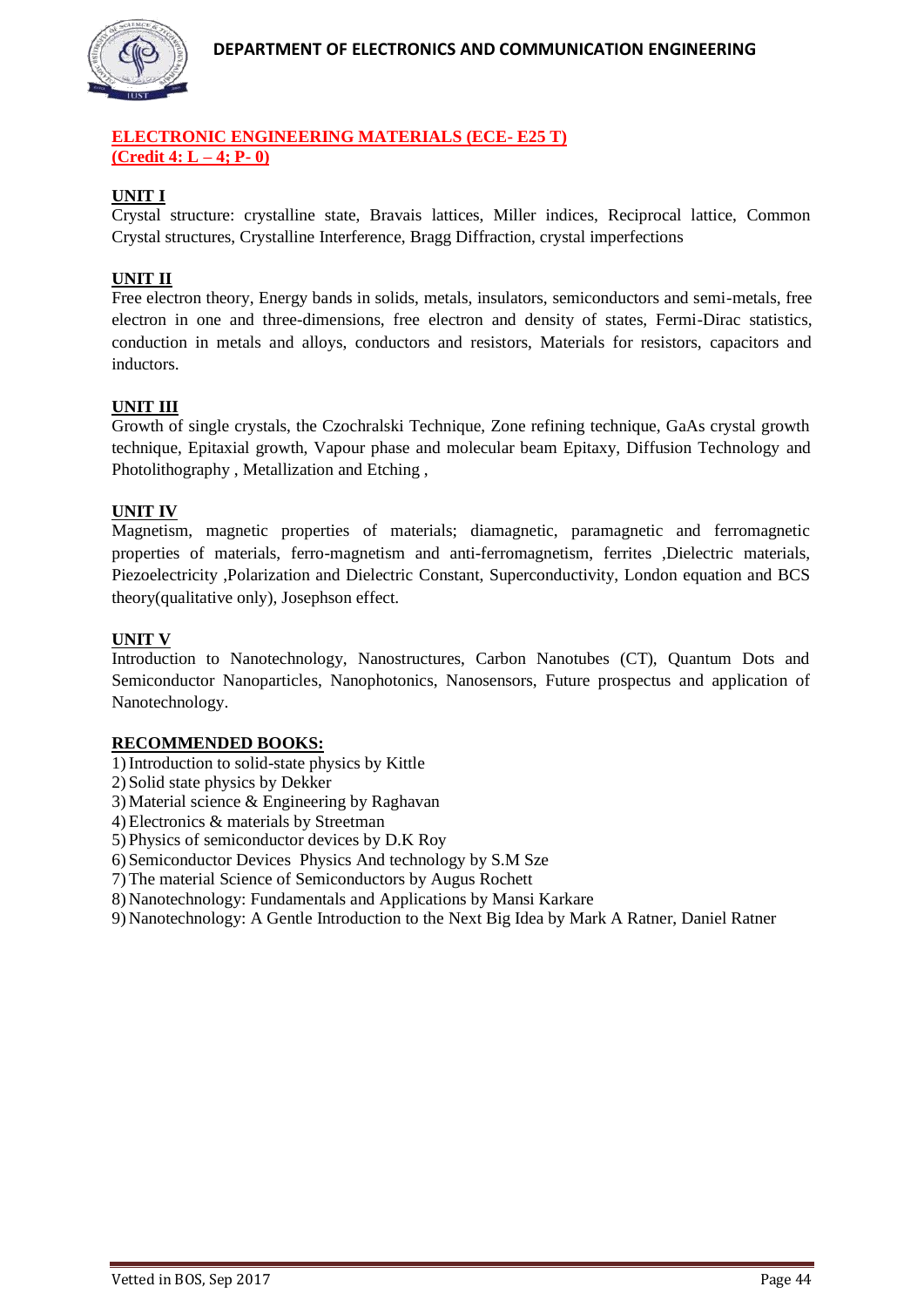

# **ANALOG ELECTRONICS-II (ECE- E26 T) (Credit 3: L – 3; P- 0)**

# **UNIT I**

**JFET's**: JFET Operation, JFET Volt-Ampere Characteristics, Analysis and design of Common Source, Common Drain and Common Gate Configuration, Low Frequency and High Frequency response of Common Source and Common Drain Amplifiers, FET Biasing, MOSFET's: Types, Operation and Characteristics.

# **UNIT II**

**Feedback Amplifiers**: Feedback Basics, Types of Feedback, Negative Feedback, General Characteristics of Negative Feedback Amplifiers, Effect of Negative Feedback on Amplifier Bandwidths, Types of Feedback Amplifiers, Current-Shunt, Current-Series, Voltage-Shunt and Voltage Series Feedback,

# **UNIT III**

**Sinusoidal Oscillators**: Classification of Oscillators, Basic Operation, Barkhausen Criterion, Analysis of general Oscillator Circuits, Types of Oscillator Circuits and their analysis: Hartley Oscillator, Colpitts Oscillator, Phase Shift Oscillator, Wien Bridge Oscillator, Crystal Oscillator, Design of Practical Oscillator circuits

# **UNIT IV**

**Power Amplifiers**: Need for Power Amplifiers, Classification of Power Amplifiers, Class A, Class B, Class AB, Class C and Class D Power Amplifiers, Analysis & Design, Harmonic distortion in Power Amplifiers, Efficiency, Push -Pull Amplifiers, Distortion in Push- Pull Amplifiers,

# **UNIT V**

**Multivibrators**: Bi-stable Multivibrators, Monostable Multivibrators and Astable Multivibrators, Circuits & their Analysis, Bi-stable Circuit as a Memory Element, Generation of Square, Triangular Waves using Astable Mutivibrator, Waveform Generators, Triangular & Square wave Generators.

# **TEXT BOOKS:**

**1)** Integrated Electronics by Millman & Halkias **2)** Electronic Devices by Robert L Boylested & Louis Nashlesky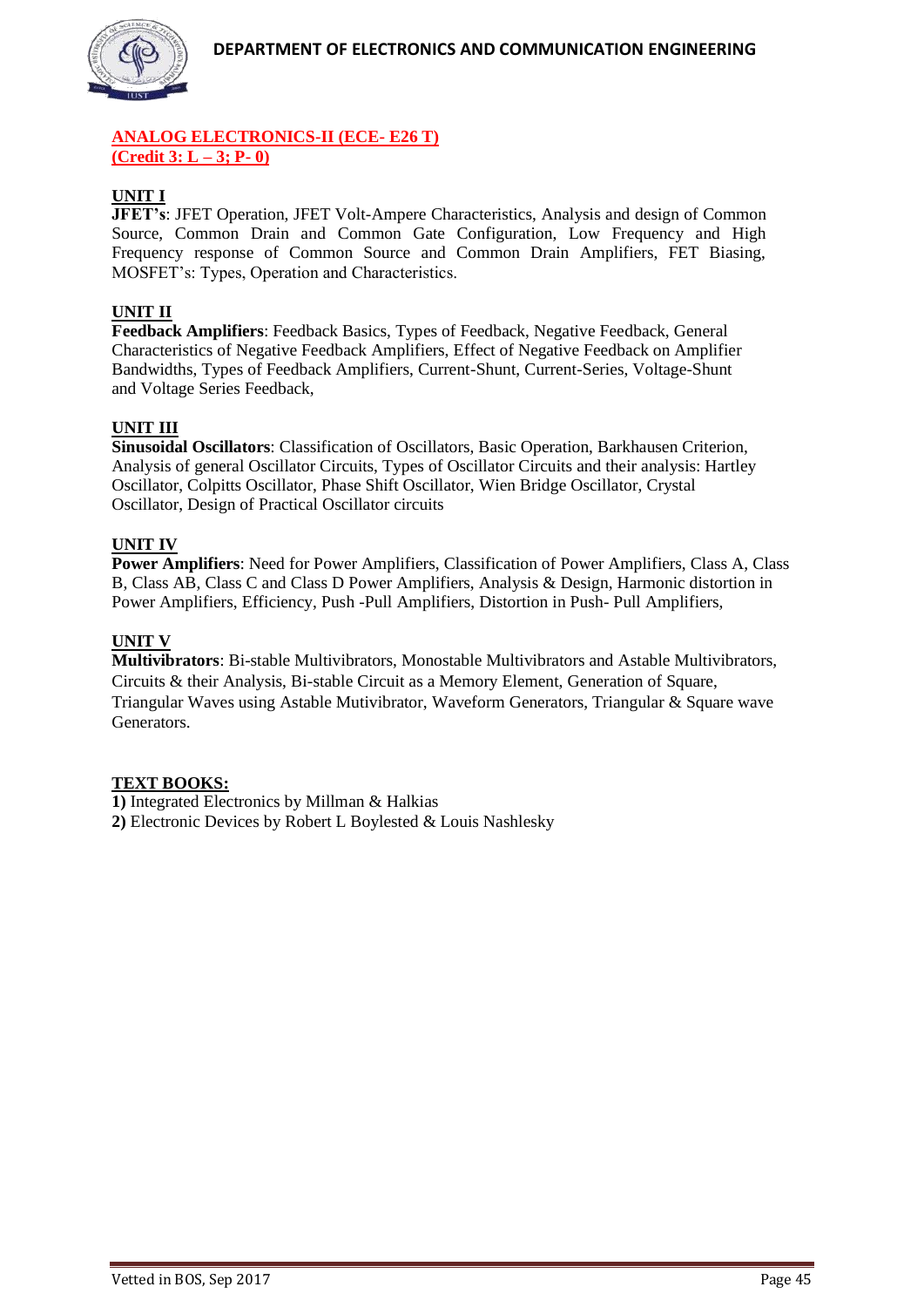

# **COMPUTER ORGANIZATION AND ARCHITECTURE (ECE- E27 T) (Credit 3: L – 3; P- 0)**

# **UNIT I**

**Register Transfer and Micro-operations:** Introduction and comparison of Computer Architecture & Organisation, Computer Registers, Register Transfer Language, Register Transfer, Bus and Memory Transfers, Arithmetic Micro-operations, Logic Micro-operations, Shift Micro-operations, Arithmetic Logic Shift Unit.

# **UNIT II**

**Basic Computer Organization and Design:** Control Organization – Hard wired and micro programmed control. Instruction Codes, Computer Instructions, Instruction Cycle, Memory-Reference Instructions, Input-Output and Interrupt, Control Memory, Address Sequencing,.

# **UNIT III**

**Central Processing Unit:** Introduction, General Register Organization, Stack Organization, Instruction Formats, Addressing Modes, Program Control, Decimal Arithmetic Unit.

## **UNIT IV**

**Input-Output Organization:** Peripheral Devices, Input-Output Interface, Asynchronous Data Transfer, Modes of Transfer, Priority Interrupt, Direct Memory Access.

## **TEXT BOOKS:**

1) M Mano, "Computer System and Architecture", PHI 2) W. Stallings, "Computer Organization & Architecture", PHI

#### **REFERENCE BOOKS:**

1)J. P. Hayes, "Computer Architecture and Organization", McGraw Hill

2) J. L Hennessy and D. A. Patterson, "Computer Architecture: A quantitative approach", Morgon Kauffman, 1992

3)Computer Systems Organization and Architecture, John D. Carpinelli, Pearson Education Inc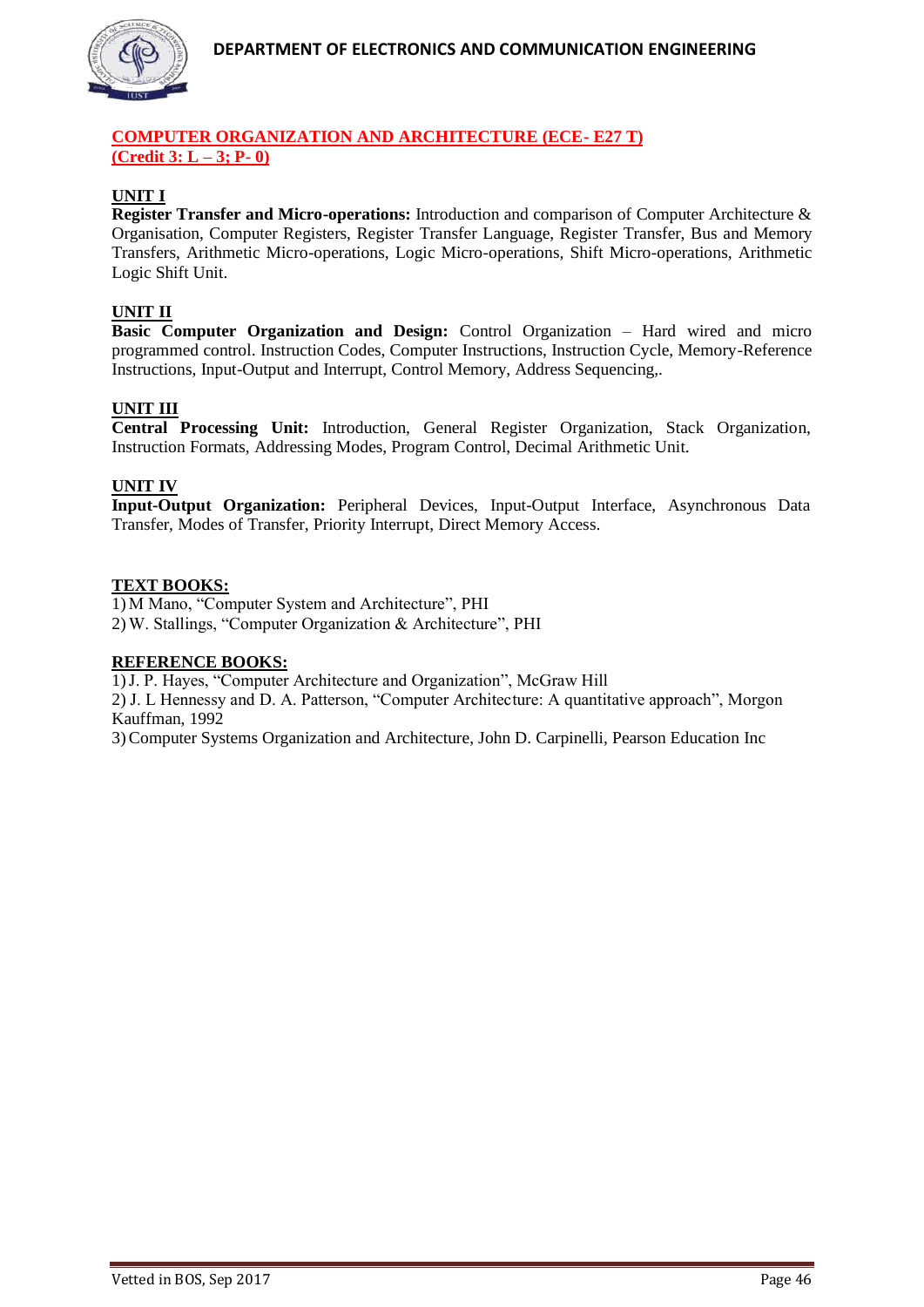

#### **MICROPROCESSORS (ECE- E28 T) (Credit 4: L – 4; P- 0)**

## **UNIT I**

8085 pinout diagram, function of different pins, data bus, address bus, multiplexing and de multiplexing of address/data lines, control bus, control and status signals, internal architecture (ALU, Register Array, timing and Control Unit), flags, Different addressing modes, instruction set, arithmetic and logic operations, 8085 assembly language programming, (addition, subtraction, multiplication, Division), timing diagrams, Instruction cycle.

## **UNIT II**

Addressing techniques, memory mapped I/O and I/O mapped I/O scheme, Partial and absolute address decoding, Basic interfacing concepts, interfacing input devices, interfacing output devices, 8085 Interrupts, stack and subroutines, counters and time delays.

## **UNIT III**

8086 architecture, addressing modes, Instruction set, Basic programming concepts, interrupts.

#### **UNIT IV**

Interfacing peripheral devices, Multi-purpose programmable device (8155, Programmable peripheral interface (8255), 8259A programmable interrupt controller, Direct memory access and DMA controller (8237), The 8254 programmable interval timer.

## **UNIT V**

Interfacing 8085 and 8086 using 8155 & 8255, with different devices - stepper motor, A/D and D/A converters, Interfacing with LCD.

#### **TEXT BOOKS:**

1) Ramesh S Gaonkar, Microprocessor Architecture, Programming and Applications with 8085. PRI Publishing (India) Pvt. Ltd. 2) 8086 Microprocessor, by D. Hall

#### **REFERENCE BOOKS:**

1) Gilmore, Microprocessors, TMH India. 2) K.L. Short, Microprocessors and Programming Logic 3) A.K Roy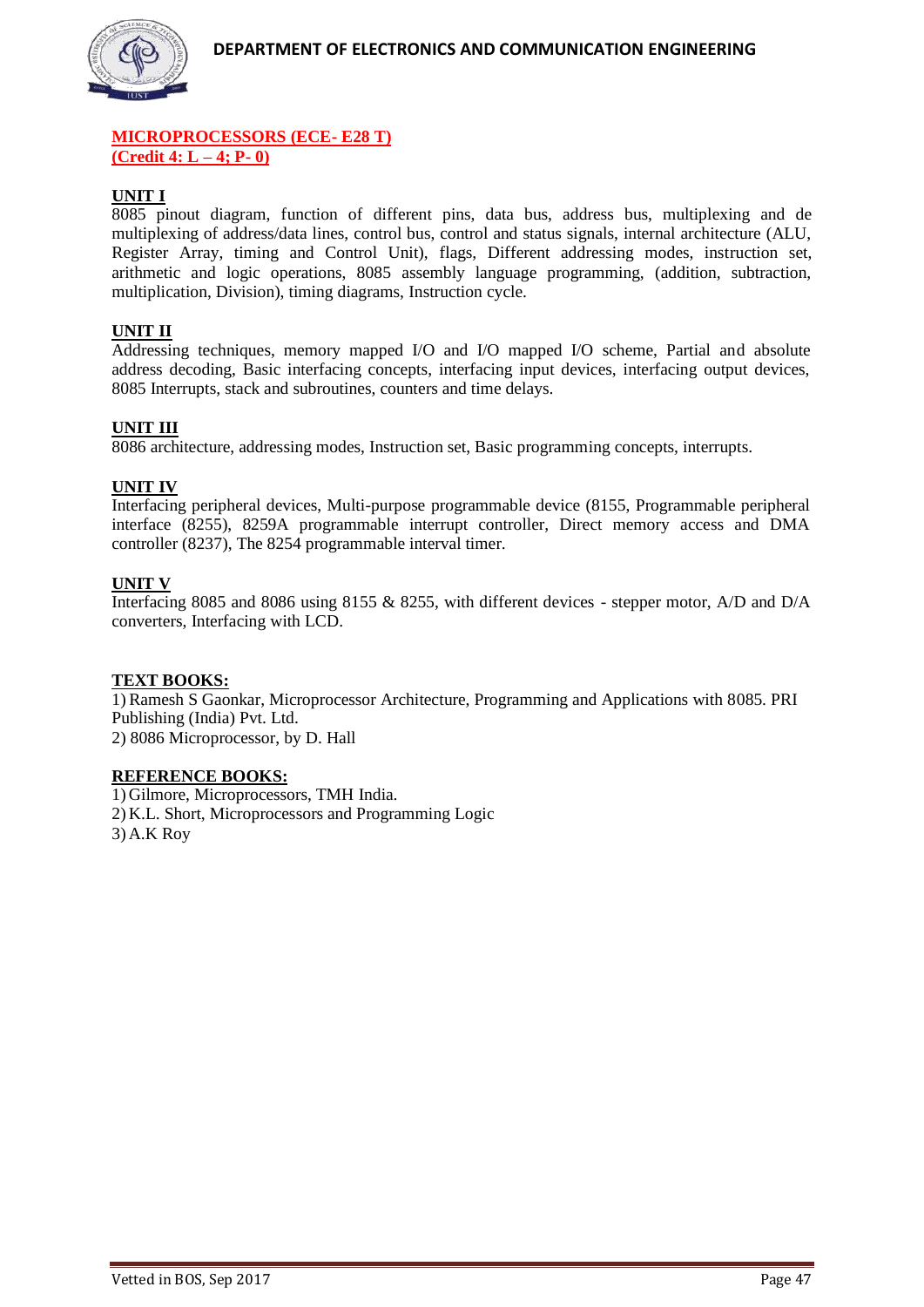

# **ANTENNAS, WAVE PROPAGATION AND TRANSMISSION LINES (ECE- E29 T) (Credit 4: L – 4; P- 0)**

# **UNIT I**

**Transmission Line Theory:** The transmission line general solution, Basic definitions, Distortion less line, telephone cables, inductance loading, line not terminated in  $Z_0$ , reflection open and short circulated lines , Reflection co-efficient, Reflector factor and reflection loss .Parameters of open-wire and coaxial liens at radio frequency ,constants of a dissipation less line, Standing Wave Ratio, Input, Impedance of loss less, open wire and short circuited lines ,Quarter wave lines as impedance transformer , Half wave and eight wave lines .Impedance matching. The smith diagram and its application

# **UNIT II**

**Antennas:** Basic Antenna parameters, Half wave antenna, vertical antenna above ground , the grounded quarter wave antenna, Directivity and Antenna gain, Bandwidth and beam width, Radiation patterns, Folded dipole and applications. Antenna arrays, Parabolic reflector, properties and feed mechanism.

# **UNIT III**

**Propagation of Waves:** Waves in free space, Attenuation, Absorption And polarization, effects of environment, Ground wave propagation, sky wave propagation, space wave propagation, Troposcatter propagation and Extra-terrestrial propagation

# **UNIT IV**

**Design of Antenna:** Yagi Antenna and Horn Antenna, Parabolic Antenna

# **TEXT BOOKS:**

1) Network, lines and fields by J D Ryder. 2) Electronic communication system by G. Kennedy.

#### **REFERENCE BOOKS:**

1) Fields and waves in comm. Electronics by R W V Duzer.

2) Antennas by J. D .Kraus, McGraw Hill Pub.ss

3) Handbook of Modern Electronics & Electrical Engineering, Charles Belove, Wiley Inter-Science, New York 1992.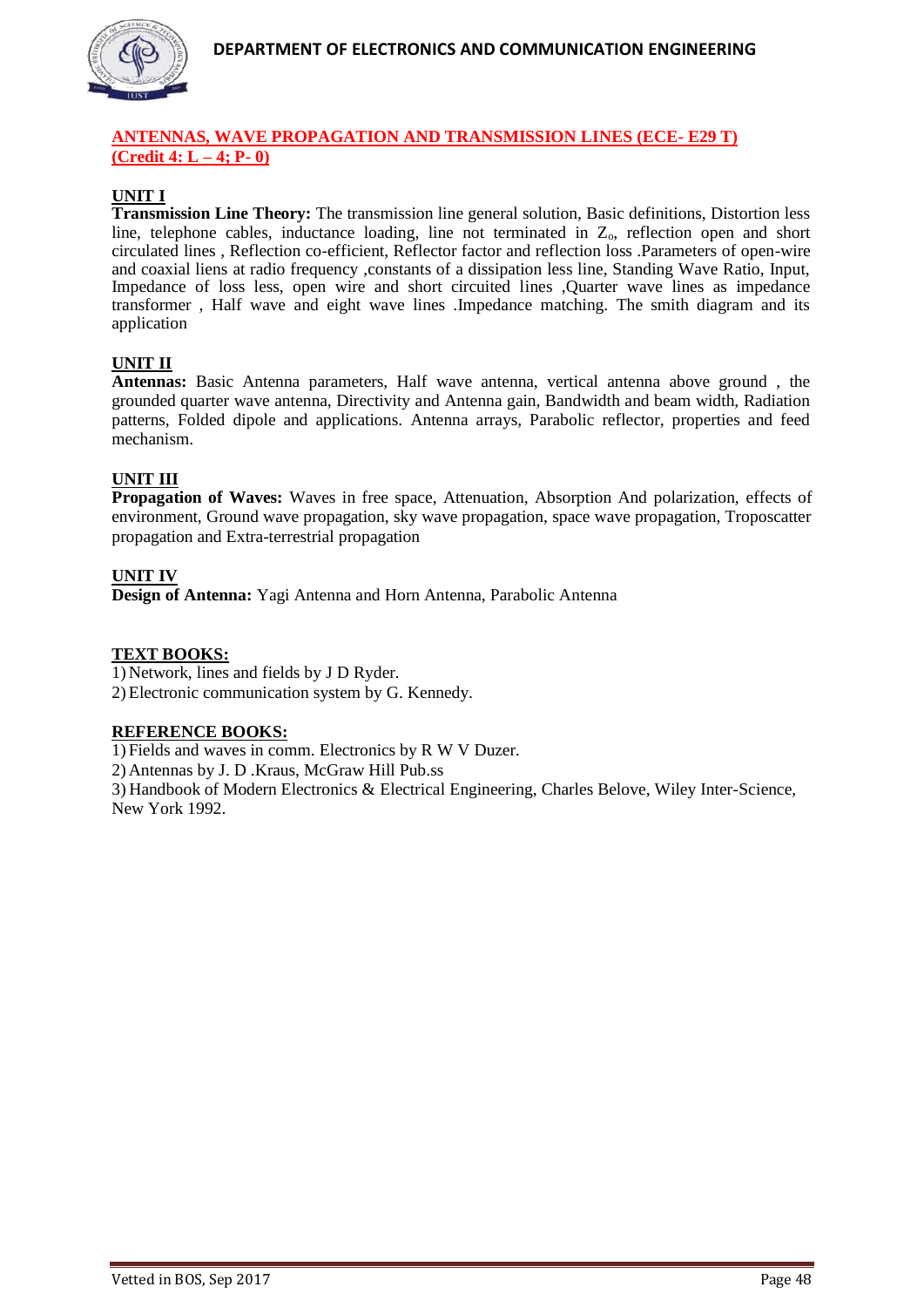

## **DATA COMMUNICATION (ECE- E30 T) (Credit 3: L – 3; P- 0)**

# **UNIT I**

Transmission of Data, Pulse Modulation, Bit & Baud Rate, Channel, Capacity, Shannon's Law, Synchronous & Asynchronous Transmission, Line Encoding, Unipolar Encoding, Polar Encoding, Bipolar Encoding ,Manchester Encoding,

# **UNIT II**

Modems, Basic Definition, Modem Types, Modem Modulation (ASK, FSK, PSK, QAM – Basic concepts), Multiplexing & multiple access techniques, FDM, TDMA, CDMA, OFDM, FDM channel groups, TDM.

## **UNIT III**

Error detection and Correction techniques- parity coding, linear block coding, VRC & HRC, cyclic redundancy check. Secure message communication, Active and passive attacks, Cryptography, Transposition cipher, substation cipher, product cipher and Data encryption standard, public key and private key encryption.

## **UNIT IV**

LAN, MAN, WAN, Network Topologies (Bus Topology, Star Topology, Ring Topology, Tree Topology), Data Communication Modes (Simplex, Half Duplex and Full Duplex), Communication Hardware, Bridges, Gateways, Routers, Network Interface Unit.

#### **UNIT V**

Open System Interconnection (OSI) model of a Network, TCPIP model, Internet Technology-Transmission and security, Circuit Switching, Packet Switching, Routing & Congestion.

#### **TEXT BOOKS:**

**1)** Forouzan B, Data communication and Networking, TMH

#### **REFERENCE BOOKS:**

1) Tanenbaum, Computer Networks, PHI.

2) Louis E. Frenzel, Principles of Electronic Communication system, TMH, 2008

3) Larry Hughes, Data communication, Narosa Publishing House.